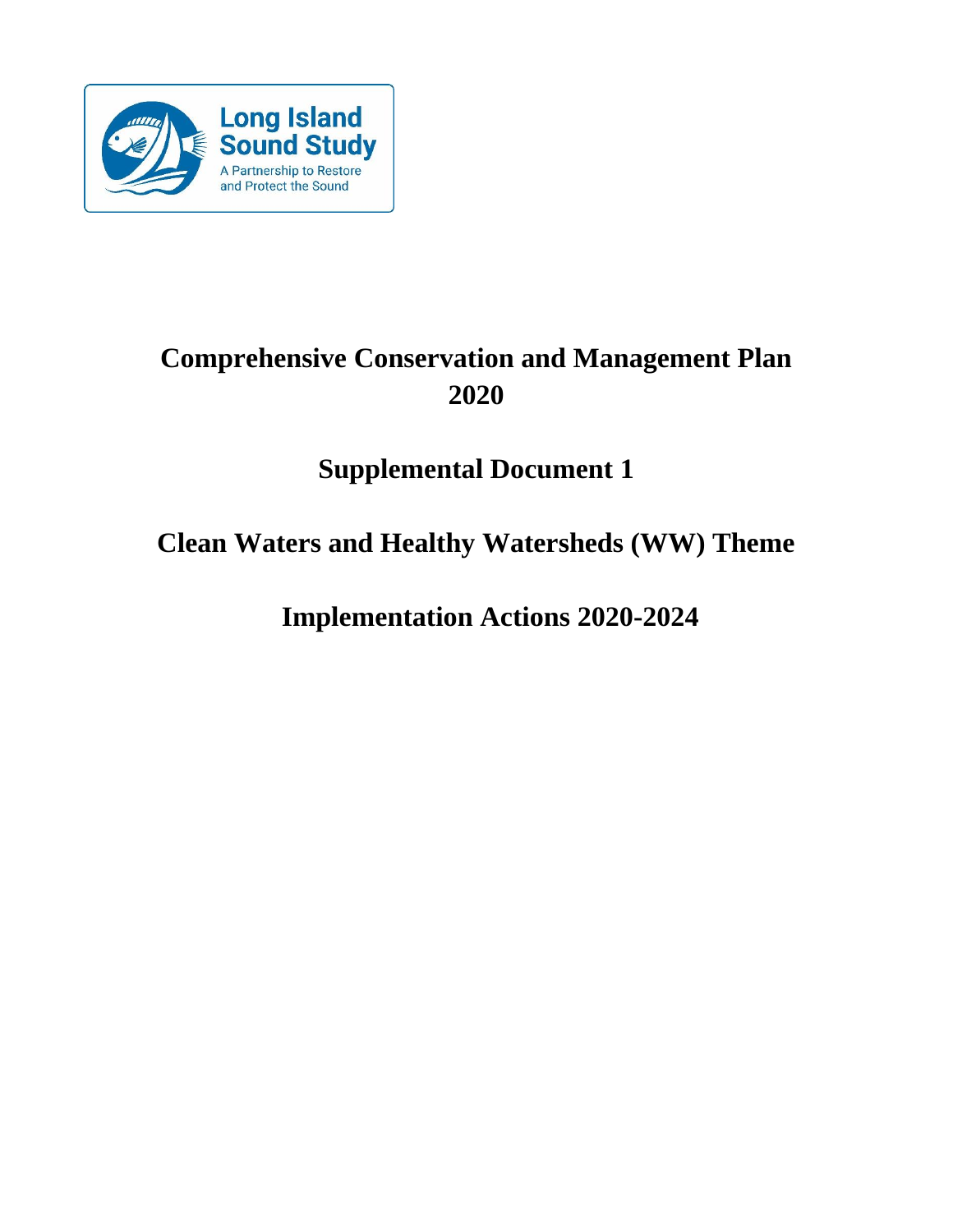# **Summary Table. Clean Waters and Healthy Watersheds (WW) Implementation Actions**

Implementation Actions (IAs) have been formulated to carry out the WW strategies. The IAs are listed in the table with highest priority actions shaded in **bold blue**. The major strategies addressed by the action are also listed in the table.

| <b>IA Number</b> | <b>Implementation Action Title</b>                                                                                                                                                                                                                                                                                                                                 | <b>Major</b><br><b>Strategies</b><br><b>Addressed</b> |
|------------------|--------------------------------------------------------------------------------------------------------------------------------------------------------------------------------------------------------------------------------------------------------------------------------------------------------------------------------------------------------------------|-------------------------------------------------------|
| $WW-1$           | Evaluate how drivers of pollutant loads and management responses will affect<br>current and future pollutant loads from point and nonpoint sources.                                                                                                                                                                                                                | 1-1a1, 1-1a2, 1-<br>1a6                               |
| $WW-2$           | Continue to collaborate with municipalities, local partners and stakeholders to<br>strategically plan for and implement capital improvements, Best Management<br>Practices (BMPs), and improved operation and maintenance to mitigate point and<br>nonpoint source pollution loadings, incorporating the analysis of potential future<br>changes in loading (WW1). | $1-1a1, 1-1a2$                                        |
| $WW-3$           | Expand point source and establish nonpoint source nutrient trading programs for the<br>Long Island Sound watershed.                                                                                                                                                                                                                                                | $1-1a2$                                               |
| $WW-4$           | Pursue opportunities to further improve nitrogen removal, including low-cost<br>retrofits, at WWTFs throughout the watershed but particularly in the upstream<br>states.                                                                                                                                                                                           | $1-1a2$                                               |
| $WW-5$           | Encourage municipalities to do sustainable asset management through their sewage<br>collection system.                                                                                                                                                                                                                                                             | 1-1a2, 1-1a6                                          |
| <b>WW-6</b>      | By 2024, develop a plan to meet the Ecosystem Target of having all practices and<br>measures installed to attain the 2000 Dissolved Oxygen TMDL nitrogen allocations for<br>stormwater and nonpoint source inputs for the entire watershed.                                                                                                                        | 1-1a3, 1-1a6                                          |
| $WW-7$           | Enhance implementation of the 2000 Dissolved Oxygen TMDL, particularly for<br>nonpoint sources.                                                                                                                                                                                                                                                                    | 1-1a3, 4-2a4, 4-<br>3 <sub>b2</sub>                   |
| $WW-8$           | Conduct studies and research to better understand the ecosystem's response to<br>nitrogen reductions to support an evaluation of the 2000 Dissolved Oxygen TMDL.                                                                                                                                                                                                   | 1-1a3, 4-2a4, 4-<br>3 <sub>b2</sub>                   |
| <b>WW-9</b>      | Improve and enforce pesticide/herbicide/fertilizer regulations and other Best<br>Management Practices for agriculture and urban turf.                                                                                                                                                                                                                              | $1-1a5$                                               |
| <b>WW-10</b>     | Develop a nonpoint source and stormwater tracking system tool for the Long Island<br>Sound watershed.                                                                                                                                                                                                                                                              | $1-1a6, 1-1a7, 4-$<br>2a4                             |
| WW-11            | Develop and implement performance-based policies and strategies in support of Best<br>Management Practices for decentralized wastewater management districts and on-<br>site wastewater treatment systems.                                                                                                                                                         | 1-1a7, 4-2a4                                          |
| <b>WW-12</b>     | Improve understanding, management, design, and implementation of denitrifying<br>decentralized and residential, on-site wastewater treatment systems.                                                                                                                                                                                                              | $1-1a7, 4-1a1, 4-$<br>2a4                             |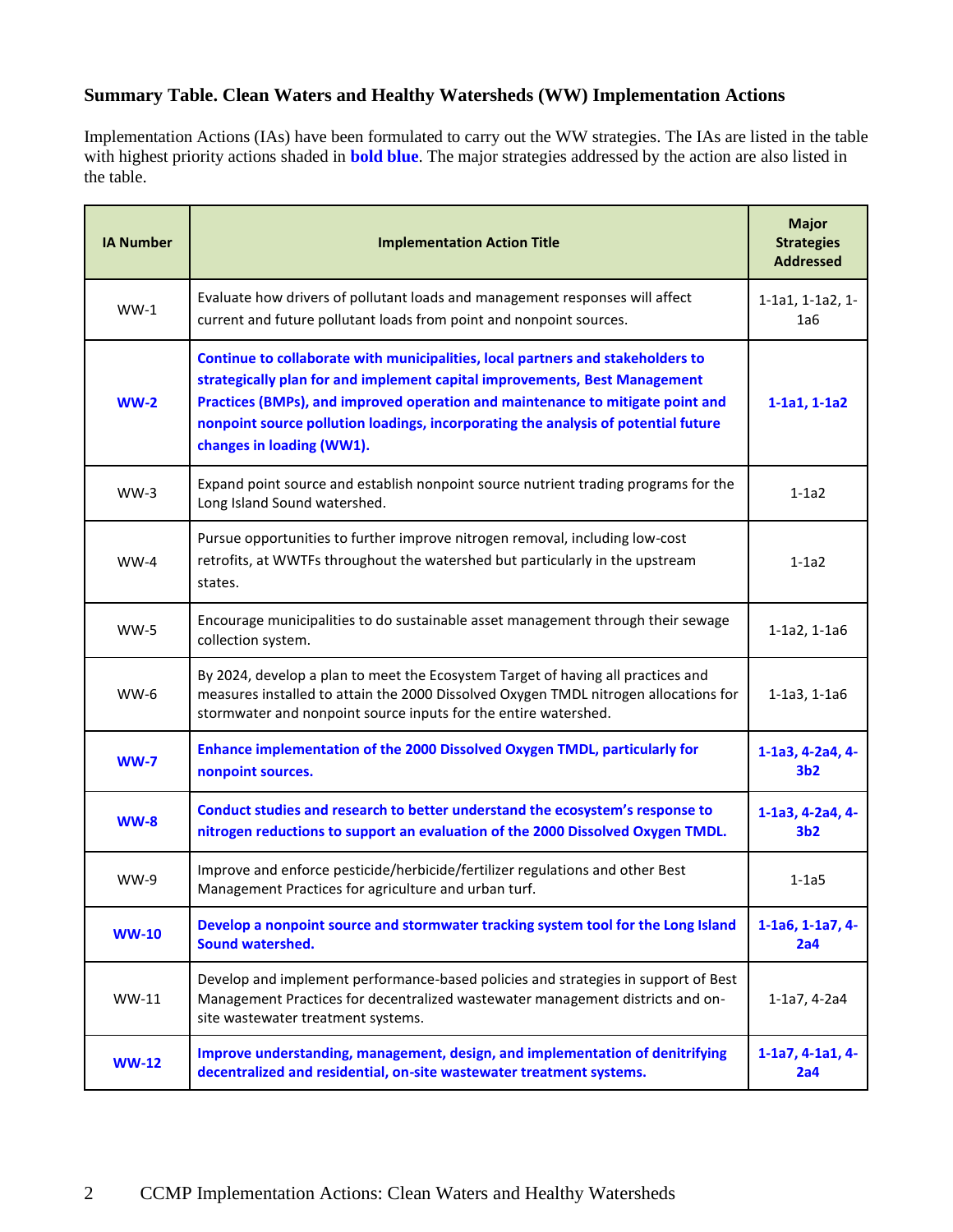| <b>IA Number</b> | <b>Implementation Action Title</b>                                                                                                                                                                                                                                     | <b>Major</b><br><b>Strategies</b><br><b>Addressed</b>       |
|------------------|------------------------------------------------------------------------------------------------------------------------------------------------------------------------------------------------------------------------------------------------------------------------|-------------------------------------------------------------|
| <b>WW-13</b>     | Improve efficiency and resiliency of existing/new waste treatment systems<br>including septic, WWTF and stormwater infrastructure to be resilient to sea level<br>rise, storm surge, and intense storms and flooding.                                                  | 1-1a8, 3-4a1, 3-<br>4b1, 3-4b2, 4-<br>3a1                   |
| $WW-14$          | Support collaborative and inclusive development of new and updated<br>restoration/protection plans for Connecticut and New York embayment sub-<br>watersheds with pollution load reduction targets.                                                                    | $1-1b1$                                                     |
| <b>WW-15</b>     | Increase permanent land protection of riparian corridors and wetland buffers at the<br>municipal level.                                                                                                                                                                | $1-1b2, 2-1a2$                                              |
| <b>WW-16</b>     | Promote establishment and protection of riparian corridors and wetland buffers at<br>the municipal level through development of local ordinances.                                                                                                                      | $1-1b2, 2-1a2$                                              |
| WW-17            | By 2024, develop a plan to meet the Ecosystem Target of decreasing by 10% the area<br>of effective impervious cover in the Connecticut and New York portions of the<br>watershed by 2035 relative to a 2010 baseline.                                                  | $1-1b2, 2-1a2$                                              |
| <b>WW-18</b>     | Support implementation of stormwater permit guidance requiring all new<br>development and substantial redevelopment to capture and infiltrate runoff from the<br>90 <sup>th</sup> percentile storm, (generally a 0.8-1.3 inch storm).                                  | 1-1c1, 1-1a6, 1-<br>1b2, 3-4a1, 3-<br>4a2, 3-4b1, 3-<br>4b2 |
| WW-19            | Improve environmental practices (boat wrap, bottom paint, pump out, etc.) at<br>marinas.                                                                                                                                                                               | 1-2a1, 1-2a2                                                |
| <b>WW-20</b>     | Support activities to achieve trash-free waters.                                                                                                                                                                                                                       | 1-2a1, 1-2a2                                                |
| WW-21            | Develop a comprehensive marine debris reduction plan.                                                                                                                                                                                                                  | 1-2a1, 1-2a2                                                |
| <b>WW-22</b>     | Support and promote pharmaceutical and prescription medicine take-back programs<br>at the state and municipal level to inform the general public about the pathways and<br>impacts of emerging contaminants entering the waters and sediments of Long Island<br>Sound. | $1-2b1$                                                     |
| <b>WW-23</b>     | Encourage state and local health departments to adopt emerging rapid bacterial<br>detection technologies that would allow shorter duration administrative<br>beach/shellfish closings than those based on rainfall only.                                               | $1-2b2$                                                     |
| <b>WW-24</b>     | Implement field studies with standardized procedures and clearly defined data<br>acceptance metrics to demonstrate the use of microbial source tracking to help<br>resolve local water quality challenges.                                                             | $1-2b2$                                                     |
| <b>WW-25</b>     | Evaluate challenges to implementation of bioextraction in Long Island Sound,<br>including use conflicts, economic viability, permitting and testing requirements and<br>potential environmental impacts, and make recommendations to overcome them.                    | $1-2b3$                                                     |
| <b>WW-26</b>     | Improve the permitting and certification process for new aquaculture projects with<br>products intended for human consumption, particularly those projects with a<br>bioextraction focus.                                                                              | $1-2b3$                                                     |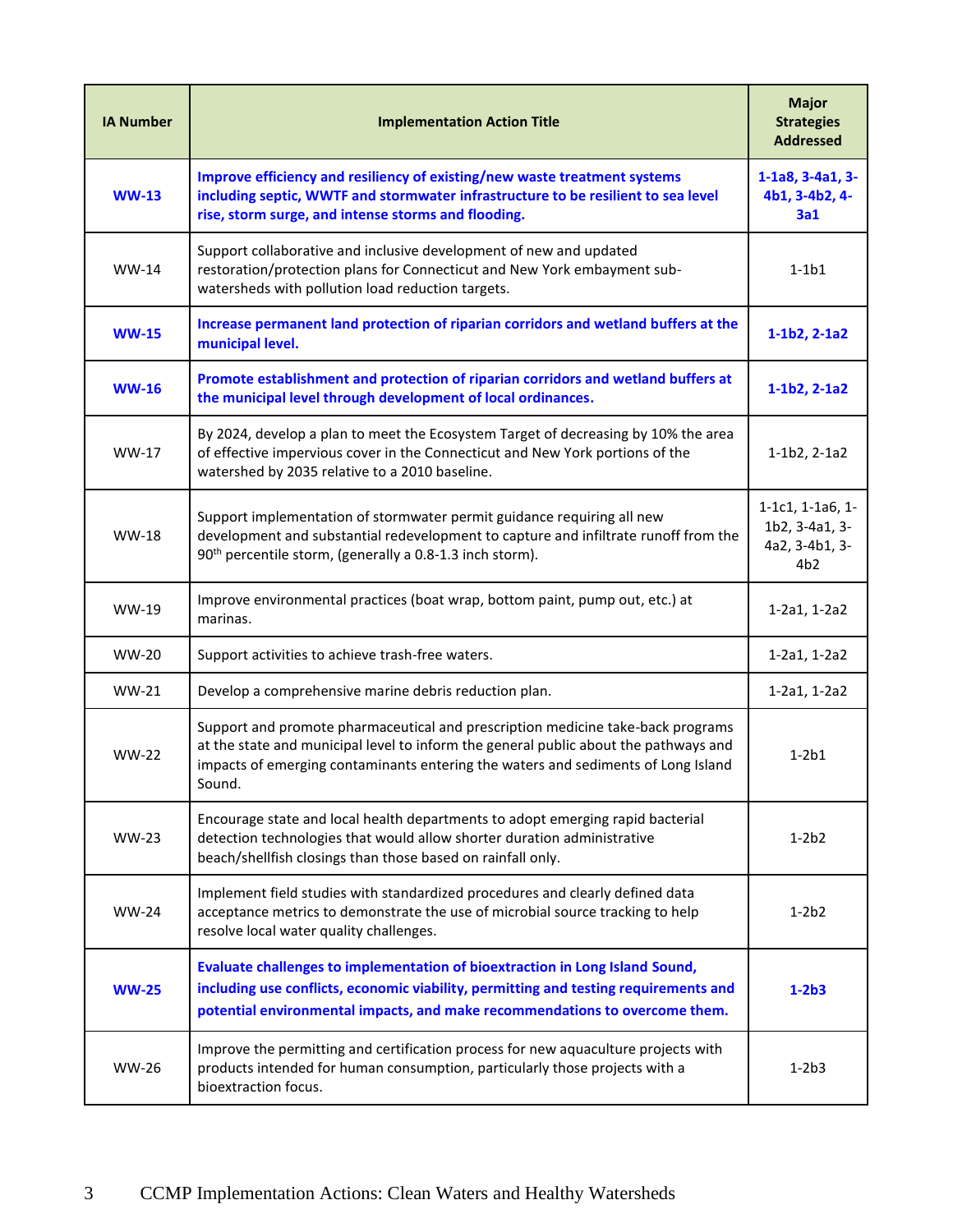| <b>IA Number</b> | <b>Implementation Action Title</b>                                                                                                                                                                                                                                                                               | <b>Major</b><br><b>Strategies</b><br><b>Addressed</b> |
|------------------|------------------------------------------------------------------------------------------------------------------------------------------------------------------------------------------------------------------------------------------------------------------------------------------------------------------|-------------------------------------------------------|
| $WW-27$          | Improve ability of models and/or studies to estimate contaminant and nutrient<br>loads to embayments and evaluate the effectiveness of remedial actions.                                                                                                                                                         | 1-3a2, 4-1a1, 4-<br>1c1                               |
| <b>WW-28</b>     | Maintain and enhance the management utility of water quality monitoring of<br>watershed nutrient loads and ecosystem responses to Long Island Sound and its<br>embayments.                                                                                                                                       | $1-3b1, 4-1b4$                                        |
| <b>WW-29</b>     | Develop and implement a water quality monitoring strategy for nitrogen in the upper<br>basin states of Massachusetts, Vermont, and New Hampshire.                                                                                                                                                                | 1-3b1, 4-1b3, 4-<br>1b4, 4-2a4                        |
| WW-30            | Assess and identify the impact of emerging (e.g., PBDE, pharmaceuticals) and legacy<br>(e.g., heavy metals, PCBs) contaminants on the ecosystem services and biota of Long<br>Island Sound.                                                                                                                      | $1-3b2, 4-1a1$                                        |
| $WW-31$          | Initiate contaminant level and effects monitoring in Long Island Sound embayments<br>through an expansion of the NCCA monitoring protocols.                                                                                                                                                                      | $1-3b2$                                               |
| $WW-32$          | Improve the monitoring needed to assess the risk of climate change impacts<br>including acidification on water quality.                                                                                                                                                                                          | 1-3b3, 4-1b3, 4-<br>1b4, 4-3a1                        |
| WW-33            | Implement the 2018 Sentinel Monitoring Strategy.                                                                                                                                                                                                                                                                 | $1-3b3, 4-3a1$                                        |
| <b>WW-34</b>     | Conduct periodic (five year, or earlier) review and revision of Sentinel Monitoring<br>Strategy document.                                                                                                                                                                                                        | 1-3b3, 4-3a1                                          |
| <b>WW-35</b>     | Assess sources of pathogens and nutrients and work with communities to abate or<br>alleviate those sources.                                                                                                                                                                                                      | 1-3b4, 1-3b1, 4-<br>1 <sub>b4</sub>                   |
| WW-36            | Monitor occurrences of biotoxin and HABs.                                                                                                                                                                                                                                                                        | 1-3b5                                                 |
| <b>WW-37</b>     | Research contributing factors of HABs and biotoxin outbreaks and identify and<br>execute mitigation actions.                                                                                                                                                                                                     | 1-3b5                                                 |
| <b>WW-38</b>     | Maintain and strengthen the Long Island Sound Climate Change and Sentinel<br>Monitoring Work Group and conduct 1-2 Sentinel Monitoring workshops by 2024.                                                                                                                                                        | $1-3c1, 4-1b3$                                        |
| WW-39            | Develop, maintain and share research and monitoring resources and supporting<br>infrastructure with regional agencies/partners (USGS, NOAA, NERR, USFWS, EPA,<br>CTDEEP, Project Oceanology, UConn, Stony Brook Univ., etc.) including but not<br>limited to equipment, staff, vessels, docking facilities, etc. | 1-3c1, 3-1b1, 4-<br>1b3, 4-2b2                        |
| <b>WW-40</b>     | Continue to support, improve, and utilize the Sentinel Monitoring Data Citation<br>Clearinghouse and other data synthesis, storage, and sharing efforts.                                                                                                                                                         | $1-3c2, 4-1b3$                                        |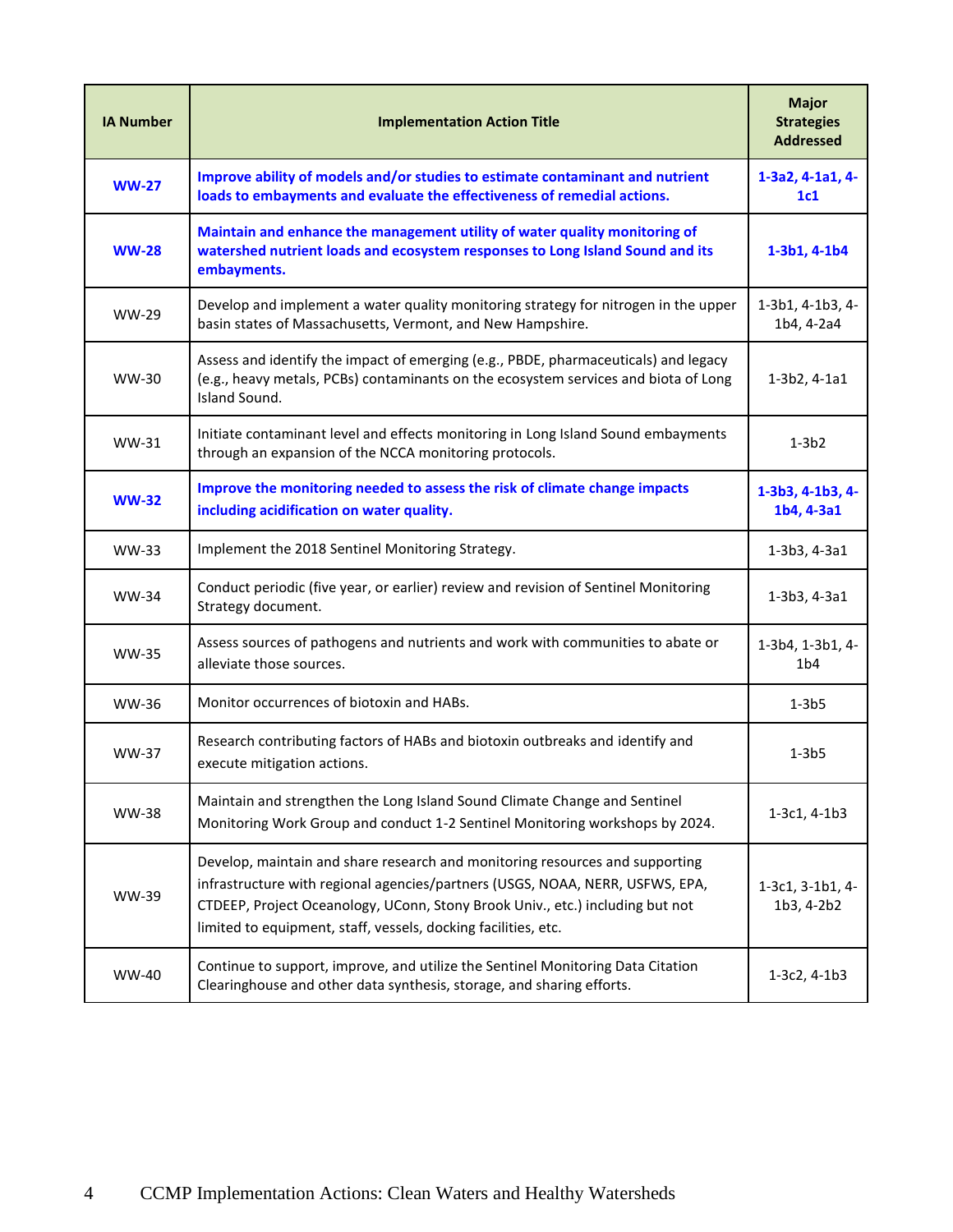*Evaluate how drivers of pollutant loads and management responses will affect current and future pollutant loads from point and nonpoint sources.*

| Theme:     | Clean Waters and Healthy Watersheds                                                                          |
|------------|--------------------------------------------------------------------------------------------------------------|
| Goal:      | Improve water quality by reducing contaminant and nutrient loads from the land and the waters impacting Long |
|            | Island Sound.                                                                                                |
| Outcome:   | 1-1: Contaminant and nutrient loads from land-based sources in the watershed of Long Island Sound are        |
|            | reduced.                                                                                                     |
| Objective: | 1-1a: To reduce contaminant and nutrient loads from point and nonpoint sources.                              |
| Strategy:  | 1-1a1: Continue mitigation of Combined Sewer Overflows (CSOs) and Municipal Separate Storm Sewer             |
|            | Systems (MS4s), incorporating climate change and sea level rise in planning, regulation, and BMPs. 1-1a2:    |
|            | Evaluate and improve the clean water infrastructure for wastewater treatment facilities (WWTFs), conveyance  |
|            | systems, and associated sewer lines. 1-1a6: Implement low-impact development and green infrastructure for    |
|            | new and existing development, and mitigate pollution from commercial and industrial sources.                 |

**Project Description/Background:** Population increases, land development, and climate change will increase the demands on sewage treatment infrastructure, both centralized systems in urban areas and onsite treatment systems in suburban and rural areas. It is important to understand the impact of changes in demand over the lifespan of the infrastructure when designing and implementing upgrades. A population and land use study should be conducted that includes an analysis of how these changes will impact flows and nutrient loads and how municipalities and state agencies can mitigate this impact in the design and upgrades of WWTF, storm sewers, and onsite treatment systems. Trends in population, land development, and impervious cover are drivers of nitrogen loading from developed lands. The study should also take into consideration changes in precipitation and temperature patterns from present and anticipated future changes in climate that may affect runoff and groundwater infiltration rates. Additionally, the study should incorporate how management responses, such as, existing watershed plans (e.g., Suffolk County Subwatershed Wastewater Plan), BMPs, and non-structural actions (fertilizer legislation, education, etc.), will influence future nitrogen loading. Some work has been completed and some are underway to address this action. In 2020, the Suffolk County Subwatershed Wastewater Plan was developed to evaluate parcel-specific land uses of nearly 200 subwatersheds, establish nitrogen load reduction goals and ecological sensitivity priority ranks, and provide implementation recommendations. Additionally, under an agreement with EPA, NYCDEP awarded a contract to HDR, Inc. to develop the new Integrated Systemwide Eutrophication Modeling Tool by 2024. By integrating physical, biogeochemical, and ecological components researchers will be able to forecast how the Sound may respond to changes in human (e.g., pollution) and natural (e.g., weather) drivers that impact the system. The model will also enable managers to evaluate potential impacts of point and nonpoint source discharges, and sediment fluxes on water quality. These data will enable state and municipal managers to reinforce the need for implementing BMPs to mitigate these nutrient stressors. Currently, point source discharges are in compliance with permits derived from the 2000 Dissolved Oxygen TMDL, in New York and Connecticut, and the upstream states of Massachusetts, New Hampshire, and Vermont. Rhode Island is not included in the 2000 Dissolved Oxygen TMDL but is involved with Connecticut in watershed management of the Pawcatuck River.

**Cooperators and Partners:** State agencies of Connecticut, New York, Massachusetts, New Hampshire and Vermont and their respective state municipalities and health departments. Local water resource planning agencies.

**Funding Sources:** A combination of state and federal grants and loans including each state's respective State Revolving Fund (SRF) loan and grant programs, EPA grants, Long Island Sound Futures Fund (LISFF), and other local grants and private funds.

# **Funding Needs:** \$\$\$

# **Expected Outputs:**

- Reports on impact of population change, land use, and climate on loadings
- Data to enable state and municipal managers to reinforce need for and implement BMPs for mitigating nutrient stressors to surface and groundwater
- Completion of the Integrated Systemwide Eutrophication Modeling Tool

### **Performance Metric(s):**

• Number of research studies investigating drivers and management responses affecting point and nonpoint sources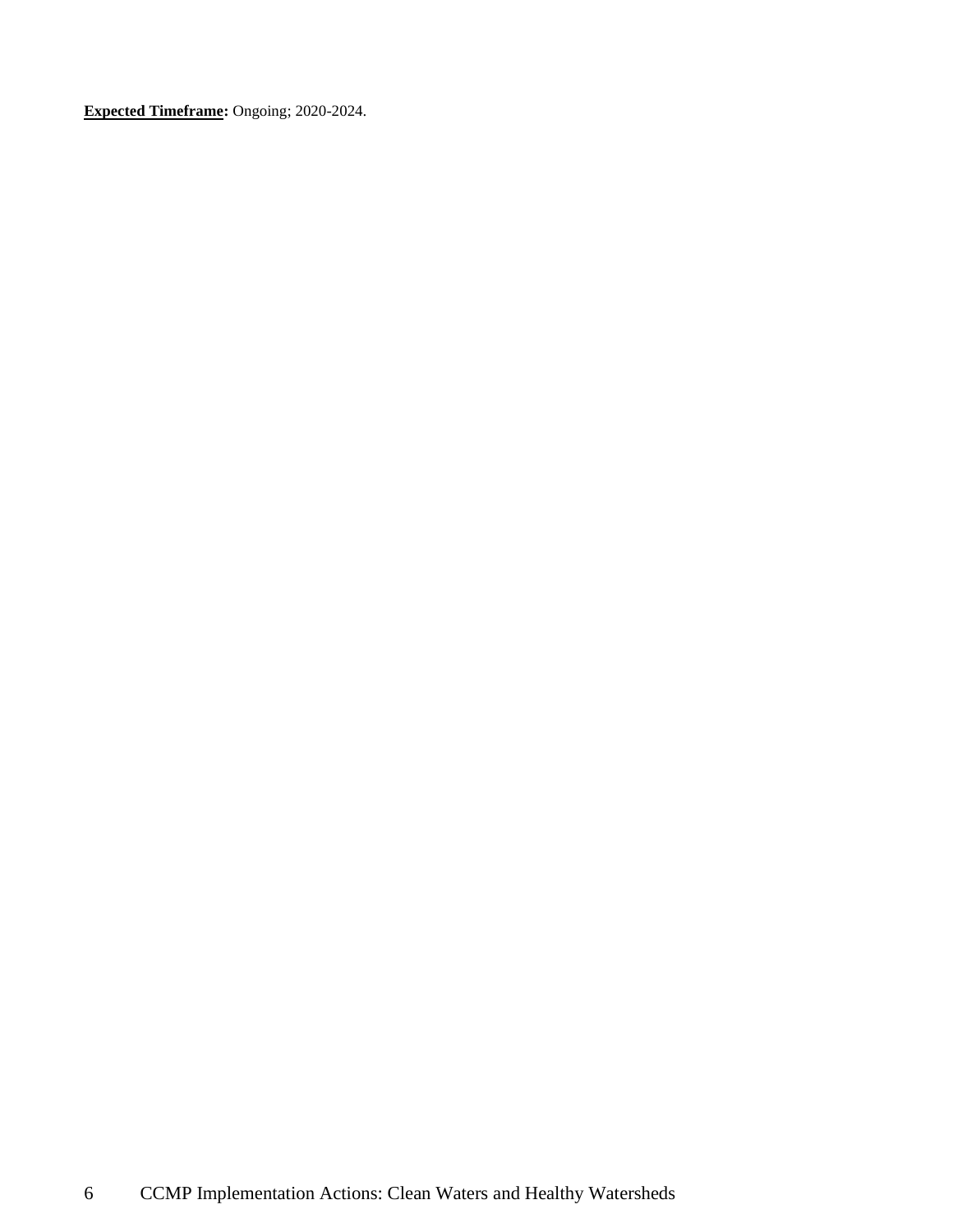*Continue to collaborate with municipalities, local partners and stakeholders to strategically plan for and implement capital improvements, Best Management Practices (BMPs), and improved operation and maintenance to mitigate point and nonpoint source pollution loadings, incorporating the analysis of potential future changes in loading (WW1).*

Theme: Clean Waters and Healthy Watersheds Goal: Improve water quality by reducing contaminant and nutrient loads from the land and the waters impacting Long Island Sound. Outcome: 1-1: Contaminant and nutrient loads from land-based sources in the watershed of Long Island Sound are reduced. Objective: 1-1a: To reduce contaminant and nutrient loads from point and nonpoint sources. Strategy: 1-1a1: Continue mitigation of Combined Sewer Overflows (CSOs) and Municipal Separate Storm Sewer Systems (MS4s), incorporating climate change and sea level rise in planning, regulation, and BMPs. 1-1a2: Evaluate and improve the clean water infrastructure for wastewater treatment facilities (WWTFs), conveyance

**Project Description/Background:** BMPs consistent with those suggested by the report generated in WW-1 will help municipalities and towns to better plan future infrastructure repairs and upgrades. As the incremental cost of continued WWTF upgrades continues to increase, it is critical to aggressively combat other sources of nutrient and pathogen contamination to Long Island Sound, such as CSOs, stormwater runoff, agricultural infiltration and runoff, and septic systems. The state agencies will use a combination of tools and strategies, including 319 projects, MS4 plans, National Pollutant Discharge Elimination System (NPDES) permits, general permits and other Clean Water Act SRF programs to assist municipalities in reducing contaminant levels in stormwater systems, agricultural practices, CSOs, and on-site wastewater. Continued collaboration with land developers will provide the capacity to incorporate BMPs into development plans.

**Cooperators and Partners:** The state agencies of Connecticut and New York, their respective state municipalities, and key developers or professional development organizations.

**Funding Sources:** A combination of state and federal grants and loans primarily funded through each state's respective SRF loan and grant programs and state and municipal budgets, LISFF, enhancement grant, or other partner grant funding.

# **Funding Needs:** \$\$\$\$

# **Expected Outputs:**

- Municipalities incorporating special sewer districts, denitrifying decentralized treatment systems, and innovative and alterative on-site wastewater treatment systems through installation or replacement in the Long Island Sound watershed
- Planning grants will include estimates of expected sewer use, stormwater and agricultural runoff, and population fluctuation as well as anticipated flow rates and nutrient levels

# **Performance Metric(s):**

- Number of watershed plans and LISFF funded plans that address wastewater, stormwater, and agricultural runoff improvements
- Number of projects funded through the states, local municipalities, and LISFF to improve WWTF, CSOs, stormwater runoff, agricultural infiltration and runoff, and septic systems

# **Expected Timeframe:** Ongoing; 2020-2024.

systems, and associated sewer lines.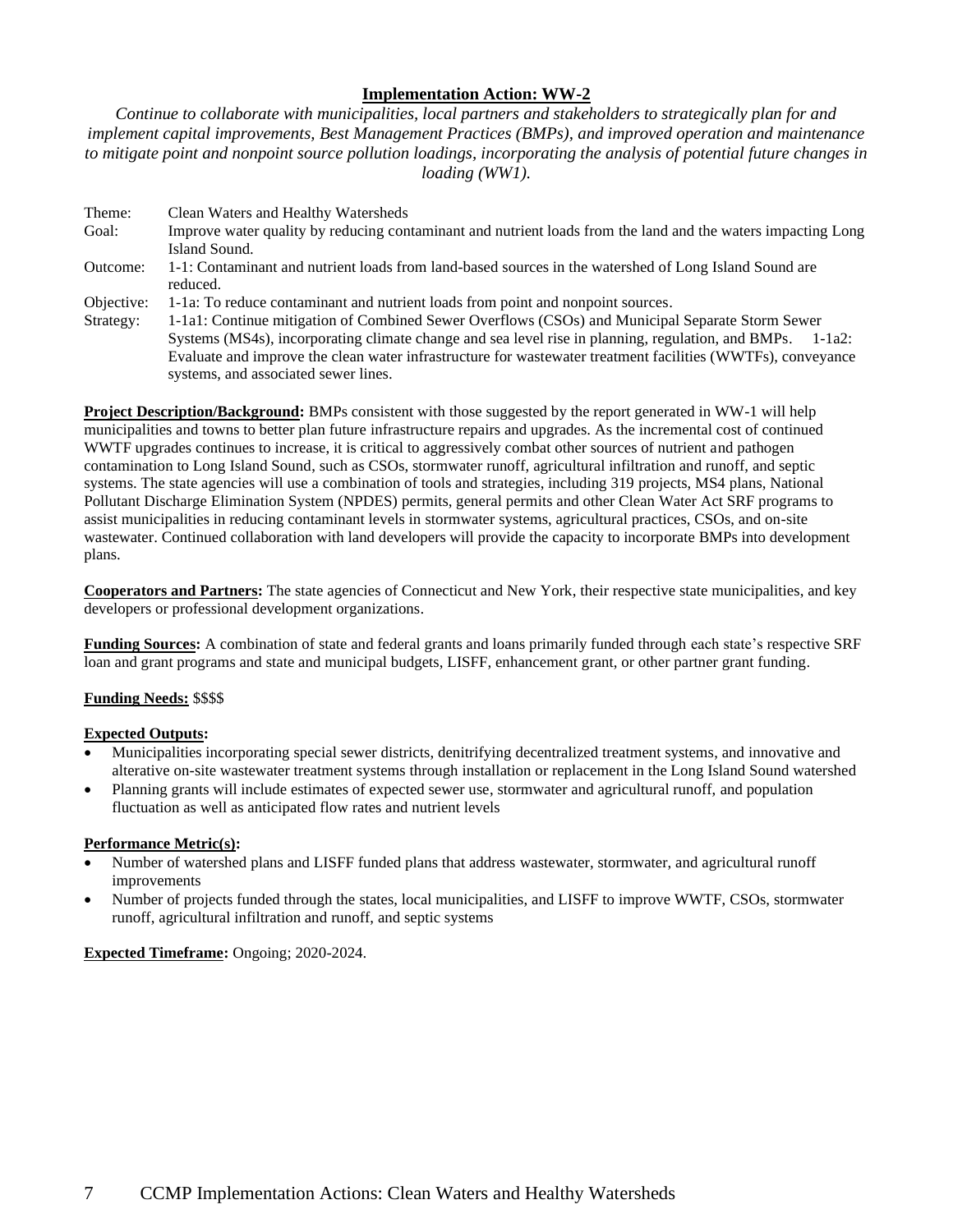*Expand point source and establish nonpoint source nutrient trading programs for the Long Island Sound watershed.*

| Clean Waters and Healthy Watersheds                                                                                                                        |
|------------------------------------------------------------------------------------------------------------------------------------------------------------|
| Improve water quality by reducing contaminant and nutrient loads from the land and the waters impacting Long                                               |
| Island Sound.                                                                                                                                              |
| 1-1: Contaminant and nutrient loads from land-based sources in the watershed of Long Island Sound are<br>reduced.                                          |
| 1-1a: To reduce contaminant and nutrient loads from point and nonpoint sources.                                                                            |
| 1-1a2: Evaluate and improve the clean water infrastructure for wastewater treatment facilities (WWTFs),<br>conveyance systems, and associated sewer lines. |
|                                                                                                                                                            |

**Project Description/Background:** Nutrient trading programs can assist in attaining water quality objectives by providing economic market-based incentives to support cost effective nutrient reduction strategies. State agencies will continue to expand and support existing point source nutrient trading programs (such as Connecticut's Nitrogen General Permit and Nitrogen Credit Exchange Program) and evaluate establishing nonpoint source trading programs implemented at the municipal level throughout the Long Island Sound watershed as well.

**Cooperators and Partners:** The state environmental agencies of Connecticut and New York (as well as the upper basin states) and their respective state municipalities.

**Funding Sources:** A combination of state Clean Water SRF funding and local municipal and private funding sources.

**Funding Needs:** \$\$\$\$; Eventually could be self-sustaining by implementing a true trading program rather than marketplace

### **Expected Outputs:**

• Comprehensive review on effectiveness and recommendations for existing/future trading programs

# **Performance Metric(s):**

- Number of municipalities participating in credit exchange
- Number of credits exchanged

**Expected Timeframe:** Discrete; 2020-2024.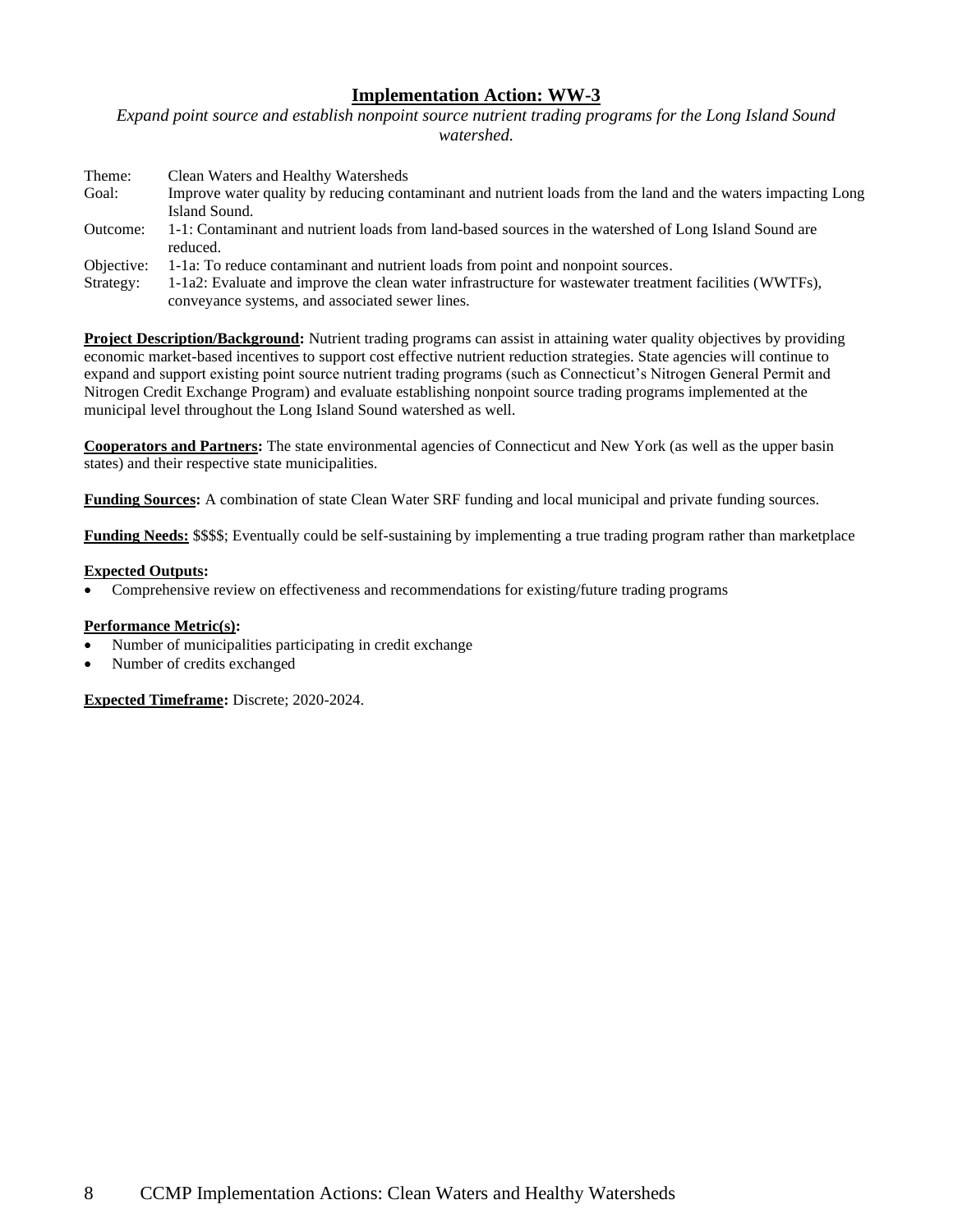*Pursue opportunities to further improve nitrogen removal, including low-cost retrofits, at WWTFs throughout the watershed but particularly in the upstream states.*

| Clean Waters and Healthy Watersheds                                                                                                                        |
|------------------------------------------------------------------------------------------------------------------------------------------------------------|
| Improve water quality by reducing contaminant and nutrient loads from the land and the waters impacting Long                                               |
| Island Sound.                                                                                                                                              |
| 1-1: Contaminant and nutrient loads from land-based sources in the watershed of Long Island Sound are<br>reduced.                                          |
|                                                                                                                                                            |
| 1-1a: To reduce contaminant and nutrient loads from point and nonpoint sources.                                                                            |
| 1-1a2: Evaluate and improve the clean water infrastructure for wastewater treatment facilities (WWTFs),<br>conveyance systems, and associated sewer lines. |
|                                                                                                                                                            |

**Project Description/Background:** Though many WWTFs have already upgraded to advanced wastewater treatment, additional upgrades could further improve water and habitat (e.g., eelgrass) quality. Upgrading WWTFs with available technologies for nutrient removal, particularly low-cost retrofits, remains one of the most cost-effective management strategies to accomplish these goals. Municipalities should work with state agencies to identify and improve nitrogen removal capabilities in WWTF systems, particularly in the upstream states. Onsite monitoring and monthly discharge reports (DMRs) of municipal WWTFs will track nitrogen discharge levels.

**Cooperators and Partners:** The state environmental agencies throughout the watershed and their respective state municipalities.

**Funding Sources:** A combination of state and federal grants and loans primarily funded through each state's respective SRF loan and grant programs, and the LISS.

### **Funding Needs:** \$\$\$\$

### **Expected Outputs:**

- Facility planning to improve nitrogen removal capabilities in WWTF systems
- Upgrades to WWTFs

### **Performance Metric(s):**

• Reduced nitrogen loads to Long Island Sound waters from WWTFs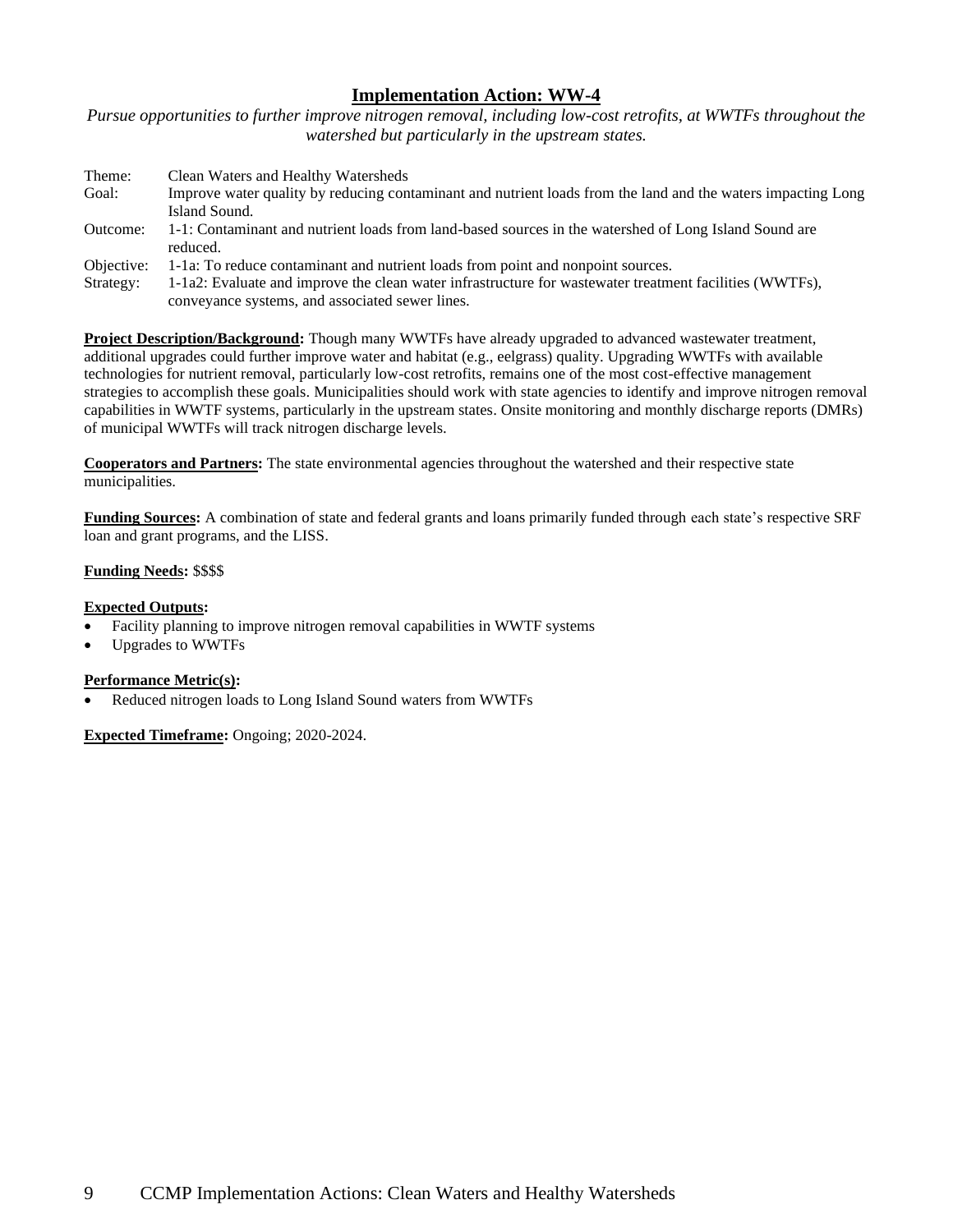*Encourage municipalities to do sustainable asset management through their sewage collection system.*

| Theme:   | Clean Waters and Healthy Watersheds                                                                          |
|----------|--------------------------------------------------------------------------------------------------------------|
| Goal:    | Improve water quality by reducing contaminant and nutrient loads from the land and the waters impacting Long |
|          | Island Sound.                                                                                                |
| Outcome: | 1-1: Contaminant and nutrient loads from land-based sources in the watershed of Long Island Sound are        |
|          | reduced.                                                                                                     |
|          | Objective: 1-1a: To reduce contaminant and nutrient loads from point and nonpoint sources.                   |
|          |                                                                                                              |

Strategy: 1-1a2: Evaluate and improve the clean water infrastructure for wastewater treatment facilities (WWTFs), conveyance systems, and associated sewer lines. 1-1a6: Implement low-impact development and green infrastructure for new and existing development, and mitigate pollution from commercial and industrial sources.

**Project Description/Background:** Failing sewer infrastructure is a significant contributor to bacterial contamination and groundwater nutrient loading in many coastal municipalities. In New York, 37% of sewer infrastructure is assessed as in "fair" or worse condition, with 21% assessed as "poor" or "very poor"

[\(http://www.dec.ny.gov/docs/water\\_pdf/infrastructurerpt.pdf\)](http://www.dec.ny.gov/docs/water_pdf/infrastructurerpt.pdf). It is a critical priority to invest in locating and repairing leaking/damaged sewer infrastructure, while at the same time, making infrastructure more resilient to future damage and climate change. This action will encourage municipalities to implement sustainable asset management through their sewage collection systems, by employing more active and routine investigations for identifying and eliminating dry weather discharges from combined sewers and sanitary sources using tracking studies. NYSDEC is currently working on revising their Municipal Sewage System Asset Management Guide, published in 2015, to provide technical support to municipalities in developing asset management plans [\(https://www.dec.ny.gov/docs/water\\_pdf/mssamguide.pdf\)](https://www.dec.ny.gov/docs/water_pdf/mssamguide.pdf). Further collaboration is needed to prioritize upgrades to infrastructure based on expected system benefit and need to optimize the use of funds, as well as develop municipal contingency funding plans for infrastructure upgrades.

**Cooperators and Partners:** A combination of state and federal grants and loans primarily funded through each state's respective SRF loan and grant programs to municipalities. State agencies and LISS could provide logistical and planning assistance and possibly some funding.

**Funding Sources:** LISFF (tracking studies and work with states to prioritize upgrades based on expected system benefit and need could be developed to optimize the use of funds). Funding for repairs would primarily have to come from State and municipal bonds or federal grants through the SRF programs, as well as USDA and EPA infrastructure grant programs. Development of municipal contingency funding plans could also be incorporated into the action.

**Funding Needs:** \$\$\$\$; NYSDEC estimates that the cost of repairing aging sewer infrastructure in that state is roughly 6.6 billion dollars (http://www.dec.ny.gov/docs/water\_pdf/infrastructurerpt.pdf). While this includes a large amount of area outside of the Long Island Sound watershed, the cost for the Long Island Sound portions of New York and Connecticut could cost billions of dollars. Funding provided from state and municipal bonds or federal grants through the SRF programs.

# **Expected Outputs:**

- Funding plan for infrastructure repairs and upgrades
- Reduced nitrogen and pathogen loading into Long Island Sound
- Reduced groundwater and fresh surface water contamination
- Reduced shellfish/beach closures
- Increased number of municipalities investigating conditions of wastewater infrastructure
- Increased repairs of sewer infrastructure
- Development of revised Asset Management Plan guidance with supporting tools for municipalities and subsequent increase in implementation of responsible asset management plans

### **Performance Metric(s):**

- Number of municipalities with infrastructure contingency funding planning and mechanisms
- Number of tracking studies to identify and eliminate dry weather discharges from combined sewers and sanitary sources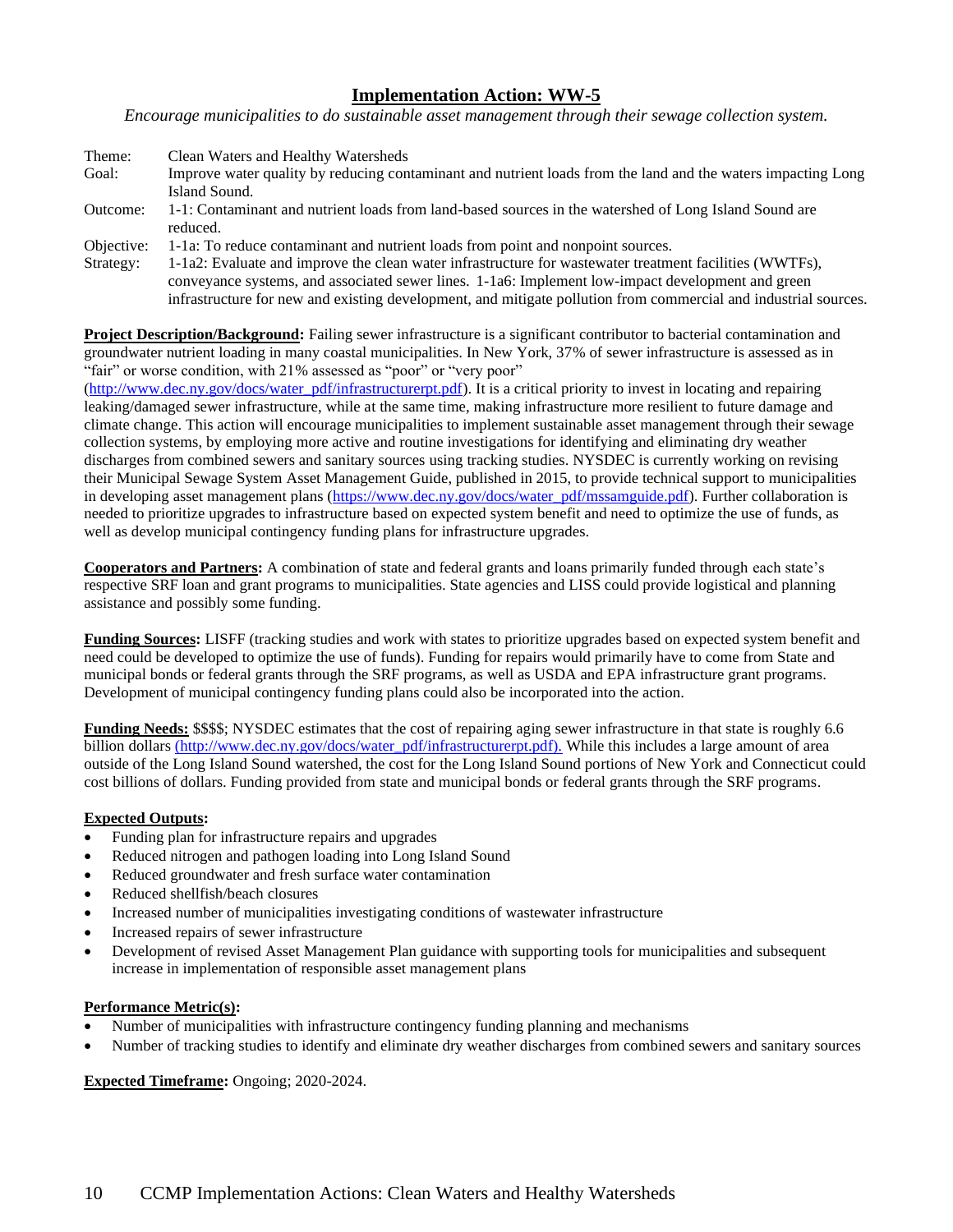*By 2024, develop a plan to meet the Ecosystem Target of having all practices and measures installed to attain the 2000 Dissolved Oxygen TMDL nitrogen allocations for stormwater and nonpoint source inputs for the entire watershed.*

| Theme:     | Clean Waters and Healthy Watersheds                                                                                                                                                                                                                                                                                                                                                                                                                       |
|------------|-----------------------------------------------------------------------------------------------------------------------------------------------------------------------------------------------------------------------------------------------------------------------------------------------------------------------------------------------------------------------------------------------------------------------------------------------------------|
| Goal:      | Improve water quality by reducing contaminant and nutrient loads from the land and the waters impacting Long<br>Island Sound.                                                                                                                                                                                                                                                                                                                             |
| Outcome:   | 1-1: Contaminant and nutrient loads from land-based sources in the watershed of Long Island Sound are<br>reduced.                                                                                                                                                                                                                                                                                                                                         |
| Objective: | 1-1a: To reduce contaminant and nutrient loads from point and nonpoint sources.                                                                                                                                                                                                                                                                                                                                                                           |
| Strategy:  | 1-1a3: Enhance implementation of the existing 2000 Dissolved Oxygen Total Maximum Daily Load throughout<br>the watershed; and adapt and revise it based on monitoring, modeling, research, and how climate change may<br>affect attainment of water quality standards in the future. 1-1a6: Implement low-impact development and green<br>infrastructure for new and existing development, and mitigate pollution from commercial and industrial sources. |

**Project Description/Background:** The allocations for nonpoint sources in the Long Island Sound 2000 Dissolved Oxygen TMDL require implementation of a variety of best management practices to control nonpoint source pollution. The ecosystem target is to have all the necessary practices to attain the 2000 Dissolved Oxygen TMDL nonpoint source allocations in place by 2025. Because it is difficult to directly monitor nonpoint source nutrient loads, a BMP tracking and modeling approach will be used to assess attainment of the 2000 Dissolved Oxygen TMDL stormwater and nonpoint source allocations. This approach will produce quantitative estimates of nitrogen load controlled as a result of those practices. The estimation of nitrogen load controlled will be used to measure attainment of the 2000 Dissolved Oxygen TMDL targets to reduce nitrogen loading from stormwater and nonpoint sources. LISS partners are currently engaged in developing a Nonpoint Source Tracking Tool and a Watershed and Nonpoint Source Decision Support Framework and Tool. The tracking tool can assist watershed states and their respective municipalities to develop plans to implement stormwater practices and measures (i.e. Green Infrastructure, stormwater BMPs, and sewer repairments) to meet the Long Island Sound 2000 Dissolved Oxygen TMDL load allocations for nitrogen in their respective portions of the Long Island Sound watershed.

**Cooperators and Partners:** NEIWPCC, NYDEC, CTDEEP, UConn CLEAR, and other regional partners.

**Funding Sources:** A combination of state and federal grants and loans primarily funded through each state's respective SRF loan and grant programs.

### **Funding Needs:** \$\$\$

### **Expected Outputs:**

- Completion of the Nonpoint Source Tracking Tool and Nonpoint Source Decision Support Framework and Tool
- Development of plans for Long Island Sound watershed states and their municipalities to install practices and measures to meet the 2000 Dissolved Oxygen TMDL
- Inventory of total GI and stormwater treatment
- Estimated nonpoint source reductions based on implemented BMPs

### **Performance Metric(s):**

- Number of municipalities with implemented practices (GI and stormwater BMPs) and measures (sewer infrastructure repairments) in place
- Increased compliance levels of MS4s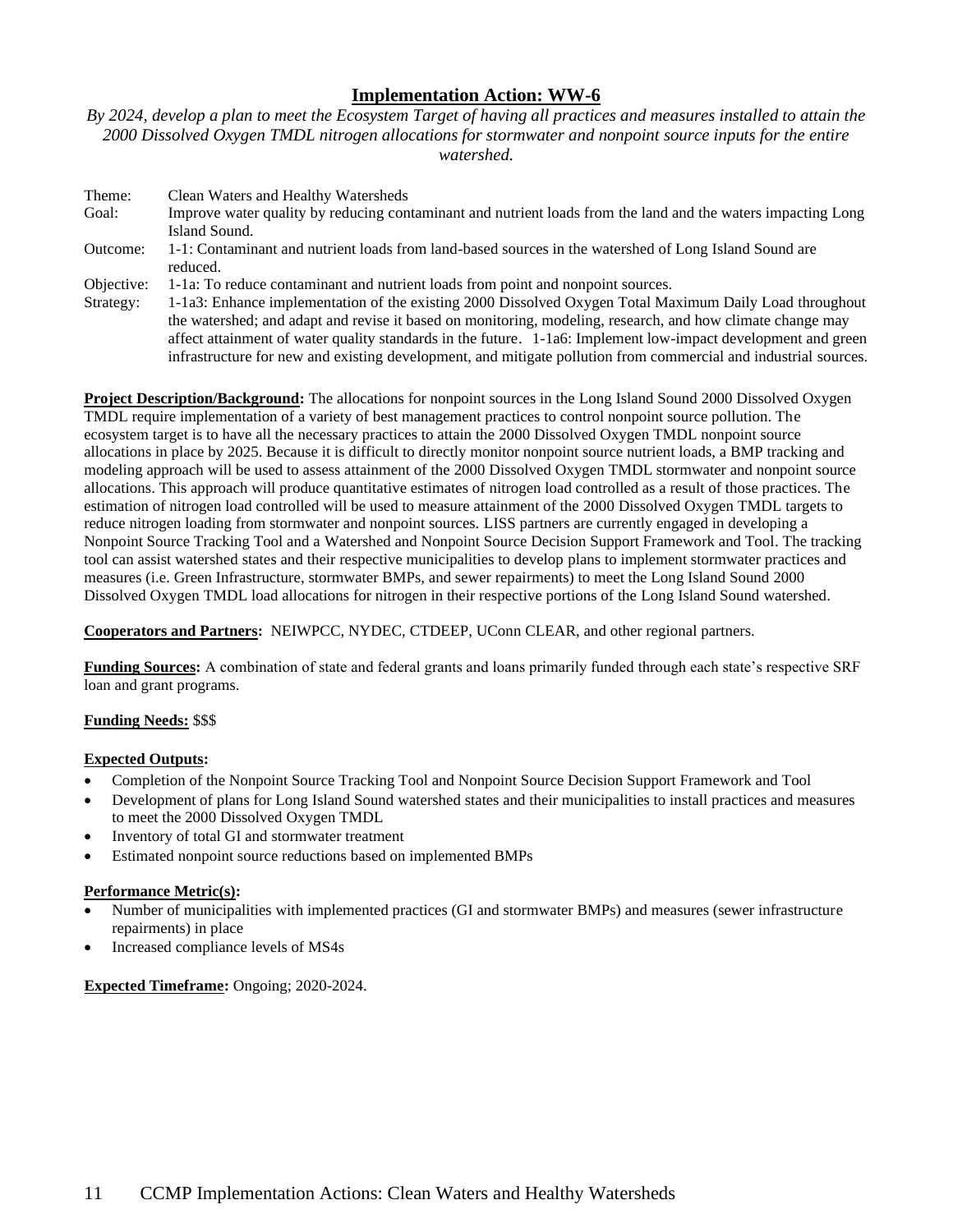*Enhance implementation of the 2000 Dissolved Oxygen TMDL, particularly for nonpoint sources.*

| Theme:     | Clean Waters and Healthy Watersheds                                                                            |
|------------|----------------------------------------------------------------------------------------------------------------|
| Goal:      | Improve water quality by reducing contaminant and nutrient loads from the land and the waters impacting Long   |
|            | Island Sound.                                                                                                  |
| Outcome:   | 1-1: Contaminant and nutrient loads from land-based sources in the watershed of Long Island Sound are          |
|            | reduced.                                                                                                       |
| Objective: | 1-1a: To reduce contaminant and nutrient loads from point and nonpoint sources.                                |
| Strategy:  | 1-1a3: Enhance implementation of the existing 2000 Dissolved Oxygen Total Maximum Daily Load throughout        |
|            | the watershed; and adapt and revise it based on monitoring, modeling, research, and how climate change may     |
|            | affect attainment of water quality standards in the future. 4-2a4: Enhance opportunities for cooperation and   |
|            | involvement of the tributary states of Massachusetts, New Hampshire, Rhode Island, and Vermont to address      |
|            | stressors that contribute to downstream effects on LIS. 4-3b2: Utilize and learn from cutting edge             |
|            | approaches and methods to improve management options for pollution mitigation and ecosystem protection         |
|            | (e.g., marine spatial planning, innovative source reduction technologies, and in situ extractive technologies) |

**Project Description/Background:** The Ecosystem Target is to have all the necessary practices to attain the 2000 Dissolved Oxygen TMDL nonpoint source allocations in place by 2025. A recent LISS evaluation of 2000 Dissolved Oxygen TMDL implementation (NEIWPCC 2014) demonstrated areas of success and opportunities to improve nitrogen reduction. Since the 2000 Dissolved Oxygen TMDL highlighted the need for additional phases of action to attain water quality standards, there is a need to further enhance nitrogen reductions or alternatives to nitrogen reduction to attain water quality standards. This action will enhance implementation of the 2000 Dissolved Oxygen TMDL, particularly for nonpoint sources, based on the plans developed to meet the Ecosystem Target (WW-6). Currently, the states of Connecticut, New York, Massachusetts, New Hampshire and Vermont are implementing a tributary state WWTF permitting strategy, upgrading WWTFs, assessing current stormwater and nonpoint source pollution control effectiveness, understanding nitrogen loading to groundwater, and continuing development of a feasible tracking system for NPS nitrogen reductions.

**Cooperators and Partners:** EPA, CTDEEP, NYSDEC, MassDEP, NHDES and VTDEC, and local government agencies.

**Funding Sources:** Federal and state funding would likely be necessary, including Connecticut Clean Water Fund (CWF), SRF and other funding.

**Funding Needs:** \$\$\$\$–Implementation to achieve the 2000 Dissolved Oxygen TMDL

### **Expected Outputs:**

• Implementation of Long Island Sound 2000 Dissolved Oxygen TMDL

### **Performance Metric(s):**

• Continued reductions in nitrogen loading of point and nonpoint sources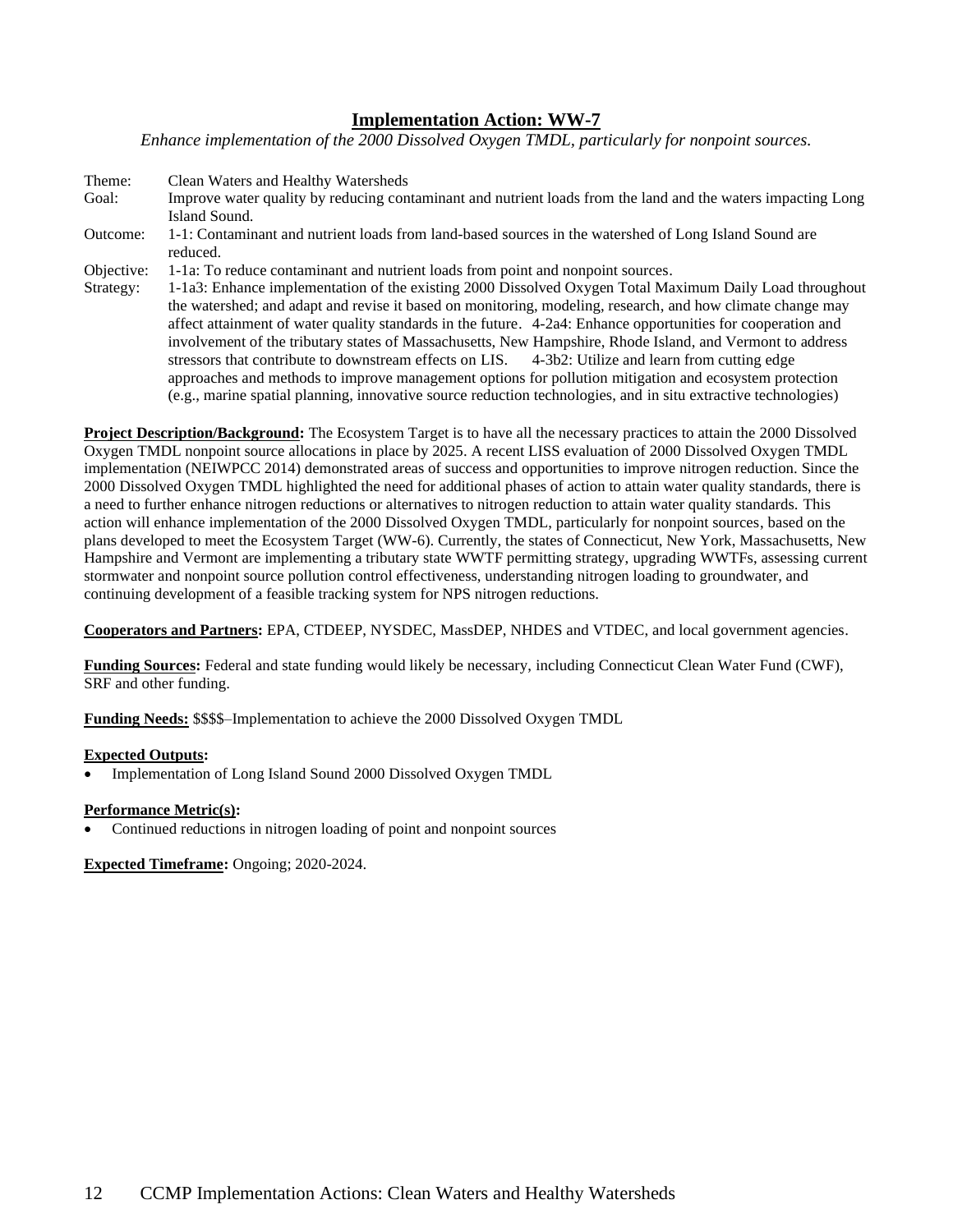*Conduct studies and research to better understand the ecosystem's response to nitrogen reductions to support an evaluation of the 2000 Dissolved Oxygen TMDL.*

| Theme:     | Clean Waters and Healthy Watersheds                                                                            |
|------------|----------------------------------------------------------------------------------------------------------------|
| Goal:      | Improve water quality by reducing contaminant and nutrient loads from the land and the waters impacting Long   |
|            | Island Sound.                                                                                                  |
| Outcome:   | 1-1: Contaminant and nutrient loads from land-based sources in the watershed of Long Island Sound are          |
|            | reduced.                                                                                                       |
| Objective: | 1-1a: To reduce contaminant and nutrient loads from point and nonpoint sources.                                |
| Strategy:  | 1-1a3: Enhance implementation of the existing 2000 Dissolved Oxygen Total Maximum Daily Load throughout        |
|            | the watershed; and adapt and revise it based on monitoring, modeling, research, and how climate change may     |
|            | affect attainment of water quality standards in the future. 4-2a4: Enhance opportunities for cooperation and   |
|            | involvement of the tributary states of Massachusetts, New Hampshire, Rhode Island, and Vermont to address      |
|            | stressors that contribute to downstream effects on LIS. 4-3b2: Utilize and learn from cutting edge             |
|            | approaches and methods to improve management options for pollution mitigation and ecosystem protection         |
|            | (e.g., marine spatial planning, innovative source reduction technologies, and in situ extractive technologies) |

**Project Description/Background:** A recent LISS evaluation of 2000 Dissolved Oxygen TMDL implementation (NEIWPCC 2014) demonstrated areas of success and opportunities to improve nitrogen reduction. Since the 2000 Dissolved Oxygen TMDL highlighted the need for additional phases of action to attain water quality standards, there is a need to further enhance nitrogen reductions or alternatives to nitrogen reduction to attain water quality standards. Continued scientific and technical support will be needed to assess attainment of dissolved oxygen water quality standards from implementation of the 2000 Dissolved Oxygen TMDL and to assess additional actions needed. To evaluate the efficacy of the 2000 Dissolved Oxygen TMDL, this action will conduct studies and research to better understand the ecosystem's response to nitrogen reductions.

**Cooperators and Partners:** EPA, CTDEEP, NYSDEC, MassDEP, NHDES and VTDEC, and local government agencies.

**Funding Sources:** Federal and state funding would likely be necessary, including Connecticut Clean Water Fund (CWF), SRF and other funding, and the LISS.

**Funding Needs:** \$\$–Technical and scientific support for 2000 Dissolved Oxygen TMDL assessment

# **Expected Outputs:**

- Better understanding of ecosystem's response to lower nitrogen levels
- Completion of an evaluation of and plan for 2000 Dissolved Oxygen TMDL assessment

# **Performance Metric(s):**

- Attainment of 2000 Dissolved Oxygen TMDL waste load allocation
- Number of research studies completed to better understanding of ecosystem response to nitrogen reductions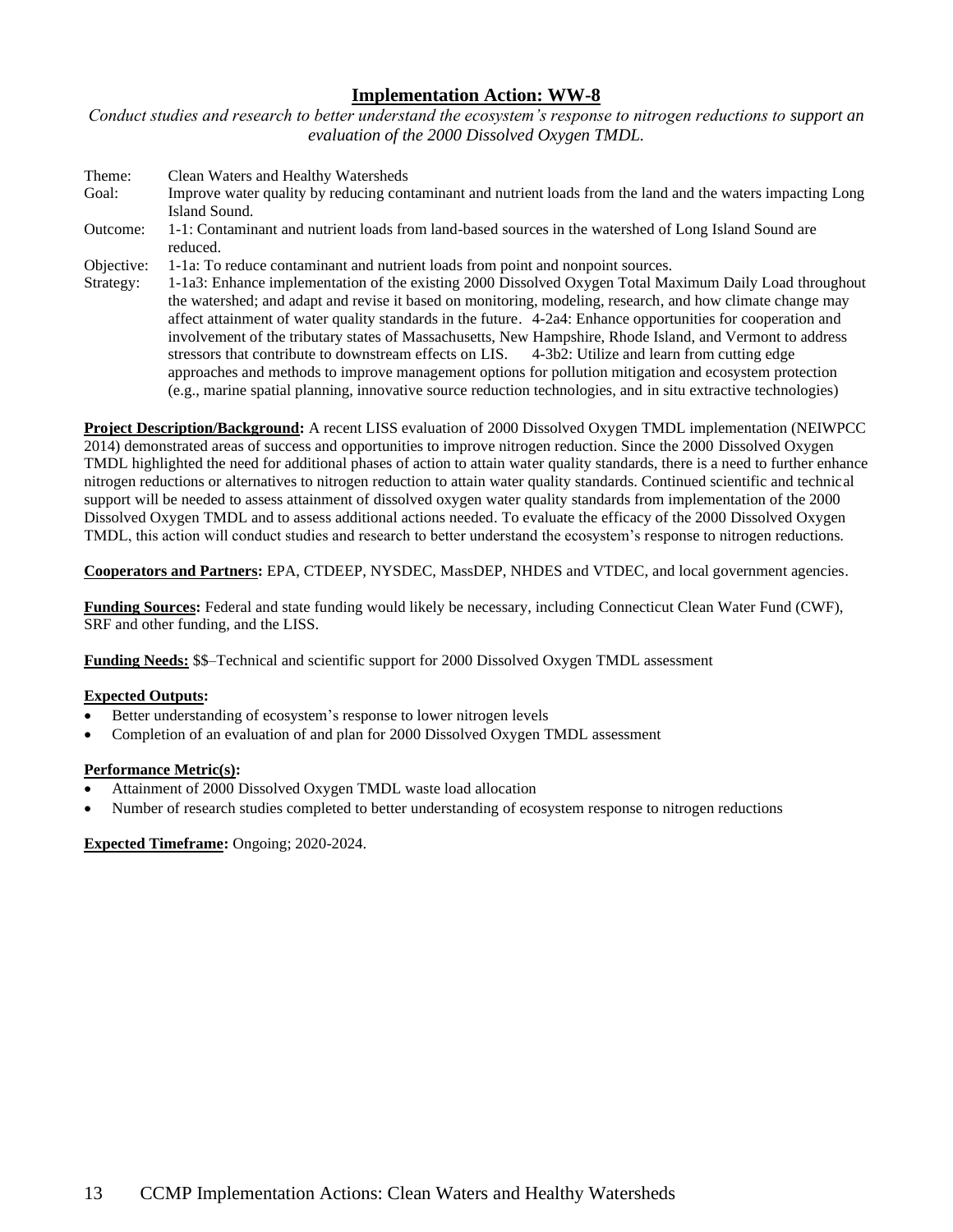*Improve and enforce pesticide/herbicide/fertilizer regulations and other Best Management Practices for agriculture and urban turf.*

| Theme:     | Clean Waters and Healthy Watersheds                                                                               |
|------------|-------------------------------------------------------------------------------------------------------------------|
| Goal:      | Improve water quality by reducing contaminant and nutrient loads from the land and the waters impacting Long      |
|            | Island Sound.                                                                                                     |
| Outcome:   | 1-1: Contaminant and nutrient loads from land-based sources in the watershed of Long Island Sound are<br>reduced. |
| Objective: | 1-1a: To reduce contaminant and nutrient loads from point and nonpoint sources.                                   |
| Strategy:  | 1-1a5: Assess and mitigate agricultural nonpoint source loads.                                                    |

**Project Description/Background: S**tate environmental and agriculture agencies regulate statewide manufacturing, sales, and use of pesticides and herbicides. Legislation passed in Connecticut in 2009 controlled the use of pesticides at daycare and school facilities as well as for the use of agricultural fertilizers and pesticides. Each state should continue to review and refine legislation as needed to regulate safe and prudent chemical applications to the lands within the Long Island Sound watershed. Furthermore, states will continue to evaluate new BMPs with respect to pesticide/herbicide and fertilizer application.

**Cooperators and Partners:** The state agencies of Connecticut and New York and their respective state municipalities. Some assistance may be provided by Cooperative Extension offices particularly with respect to the future of Integrated Pest Management strategies (IPMs).

**Funding Sources:** A state and federal grants and loans primarily funded through each state's respective SRF loan and grant programs and through EPA Grants. Other local grants.

# **Funding Needs:** \$\$

# **Expected Outputs:**

- Reduced contaminated stormwater runoff to Long Island Sound tributaries
- Healthier soils and reduced human, plant, and wildlife exposure to potential chemical hazards

# **Performance Metric(s):**

- Quality and number of new state regulations for pesticide use
- Number of IPMs being implemented in the Long Island Sound watershed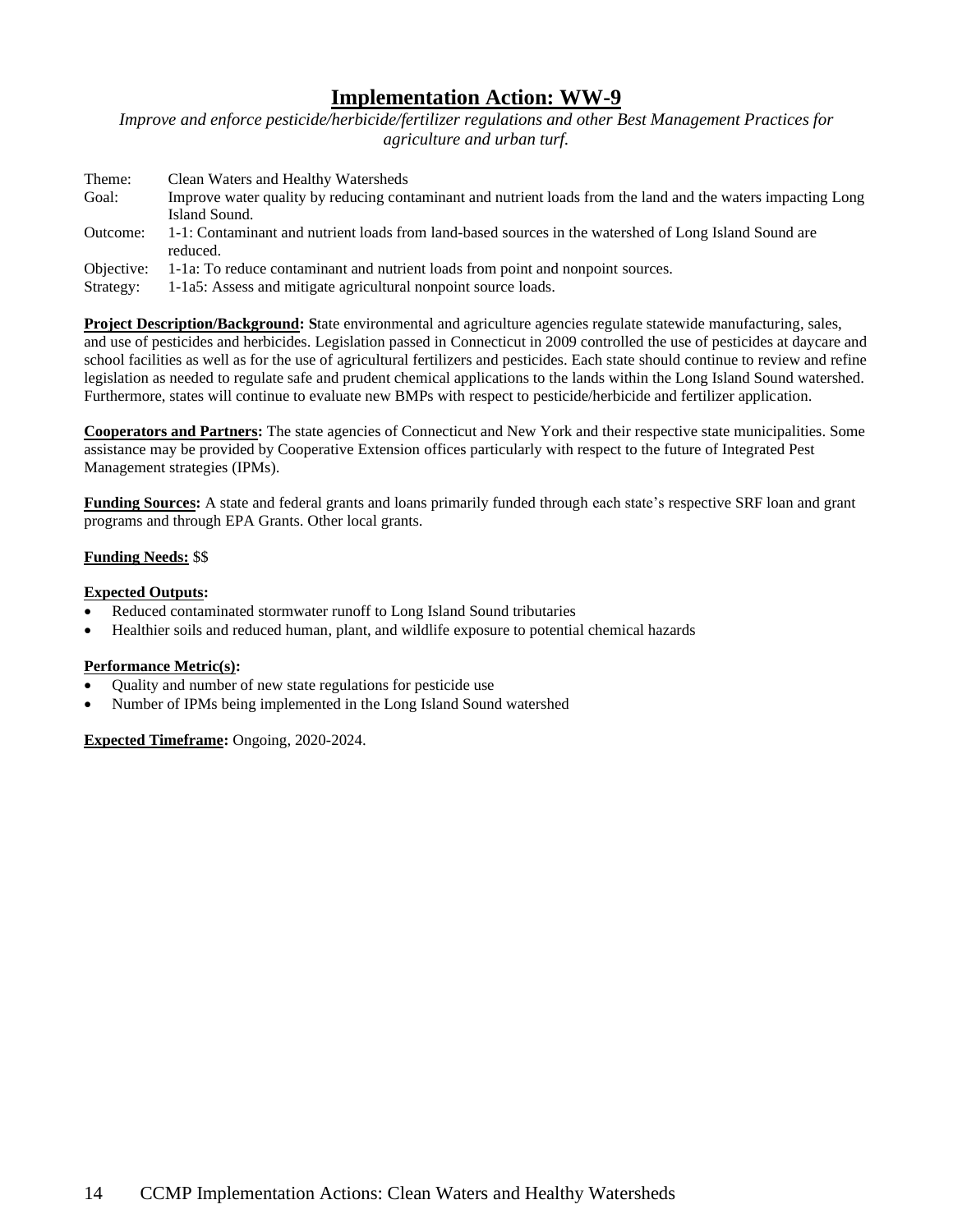*Develop a nonpoint source and stormwater tracking system tool for the Long Island Sound watershed.*

- Theme: Clean Waters and Healthy Watersheds Goal: Improve water quality by reducing contaminant and nutrient loads from the land and the waters impacting Long Island Sound. Outcome: 1-1: Contaminant and nutrient loads from land-based sources in the watershed of Long Island Sound are reduced. Objective: 1-1a: To reduce contaminant and nutrient loads from point and nonpoint sources.
- Strategy: 1-1a6: Implement low-impact development and green infrastructure for new and existing development, and mitigate pollution from commercial and industrial sources. 1-1a7: Improve comprehensive management and performance of decentralized wastewater treatment systems and residential, on-site wastewater treatment systems (OSWTSs). 4-2a4: Enhance opportunities for cooperation and involvement of the tributary states of Massachusetts, New Hampshire, Rhode Island, and Vermont to address stressors that contribute to downstream effects on LIS.

**Project Description/Background:** The Long Island Sound 2000 Dissolved Oxygen TMDL and NPS and Watersheds Workgroups identified the need to develop a Nonpoint Source Tracking Tool in order to account for on-the-ground activities related to reducing nitrogen from nonpoint sources and stormwater. The tool, once developed, will act as a database for tracking both qualitative and quantitative activities, allow for implementation planning through adjustments to scenarios, and permit a more quantitative evaluation of progress relative to the 2000 Dissolved Oxygen TMDL required nitrogen reductions.

**Cooperators and Partners:** EPA Region 1, EPA LISS, NEIWPCC, States of Connecticut, New York, Massachusetts, New Hampshire and Vermont. A contract with a qualified consultant to complete the required tasks will be necessary.

# **Funding Sources:** LISS above-base funding.

**Funding Needs:** \$\$; additional funds will likely be needed in order to obtain required data for the entire watershed once pilot project is complete

### **Expected Outputs:**

- A functional tracking and accountability system to store implementation activities related to reducing nitrogen and qualitatively track progress towards attainment of the 2000 Dissolved Oxygen TMDL
- Consistent guidance for data collection, implementation planning, and determining progress across the Long Island Sound watershed
- Complete and adopt Nonpoint Source Tracking Tool

### **Performance Metric(s):**

- Number of implemented pilot programs
- Number of municipal and watershed tracking and reporting of BMPs
- Number of municipalities incorporating the Nonpoint Source Tracking Tool

### **Expected Timeframe:** Discrete; 2020-2024.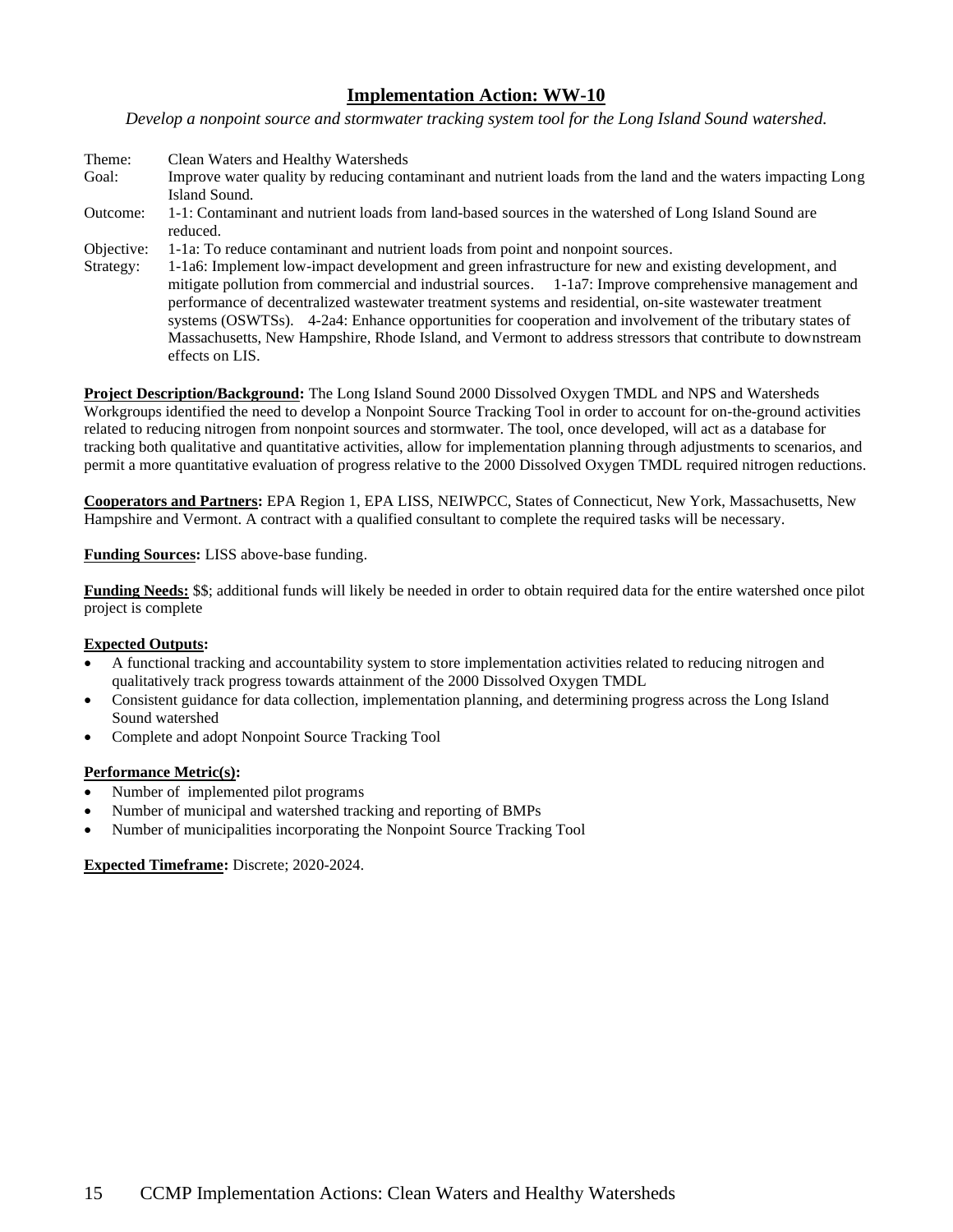*Develop and implement performance-based policies and strategies in support of Best Management Practices for decentralized wastewater management districts and on-site wastewater treatment systems.* 

| Theme:     | Clean Waters and Healthy Watersheds                                                                          |
|------------|--------------------------------------------------------------------------------------------------------------|
| Goal:      | Improve water quality by reducing contaminant and nutrient loads from the land and the waters impacting Long |
|            | Island Sound.                                                                                                |
| Outcome:   | 1-1: Contaminant and nutrient loads from land-based sources in the watershed of Long Island Sound are        |
|            | reduced.                                                                                                     |
| Objective: | 1-1a: To reduce contaminant and nutrient loads from point and nonpoint sources.                              |
| Strategy:  | 1-1a7: Improve comprehensive management and performance of decentralized wastewater treatment systems        |
|            | and residential, on-site wastewater treatment systems (OSWTSs). 4-2a4: Enhance opportunities for             |
|            | cooperation and involvement of the tributary states of Massachusetts, New Hampshire, Rhode Island, and       |
|            | Vermont to address stressors that contribute to downstream effects on LIS.                                   |

**Project Description/Background:** Decentralized wastewater treatment facilities are an increasing share of the nitrogen load to Long Island Sound. There is a need to develop and implement nutrient reducing practices at on-site/decentralized wastewater systems for domestic/residential wastewater to restore and protect waters affecting coastal water bodies and habitats. The Connecticut Department of Public Health (CTDPH), New York State Department of Health, and Suffolk County should develop state and county regulations, performance-based policies and programs to manage and regulate these facilities. Training and resources should be provided to health and watershed management organizations, septic system inspectors and planning agencies for developing improved policies and implementing best available nutrient and microbial reducing technologies, including, for example, upgrades consistent with Suffolk County Department of Health Services (SCDHS) 2014 Comprehensive Water Resources Management Plan. Connecticut and New York should identify nutrient threatened and sensitive resources needing innovative and alternative technologies and implement the management components of the EPA's *Voluntary National Guidelines for Management of Onsite and Clustered (Decentralized) Wastewater Treatment Systems* (2003). In 2020, Suffolk County developed and adopted a Subwatershed Wastewater Plan to evaluate parcel-specific land uses of nearly 200 subwatersheds, establish nitrogen load reduction goals and ecological sensitivity priority ranks, and provide implementation recommendations. Other localities should also develop, implement, and/or enforce local laws and ordinances that promote and/or govern comprehensive management of on-site and decentralized wastewater treatment systems, including increased inspections, pump-outs, retrofits, and BMPs.

**Cooperators and Partners:** The state, county and municipal agencies of Connecticut and New York. A contract/research study may be necessary to facilitate and support regulatory and policy development.

**Funding Sources:** A combination of state and federal grants and loans primarily funded through each state's respective SRF loan and grant programs and through EPA Grants. Possible LISFF, other local grants or private funds could be used for studies or pilot projects.

# **Funding Needs:** \$\$\$

# **Expected Outputs:**

- Strategy/Plan to advocate for state and county resources to support and develop necessary regulations and policies
- Improved and adopted regulations policies requiring current advanced nutrient reducing package and on-site septic systems in both states

# **Performance Metric(s):**

- Recorded number of states and municipalities incorporating special sewer districts to facilitate installation of denitrifying decentralized and residential onsite systems
- Number of adopted state and county regulations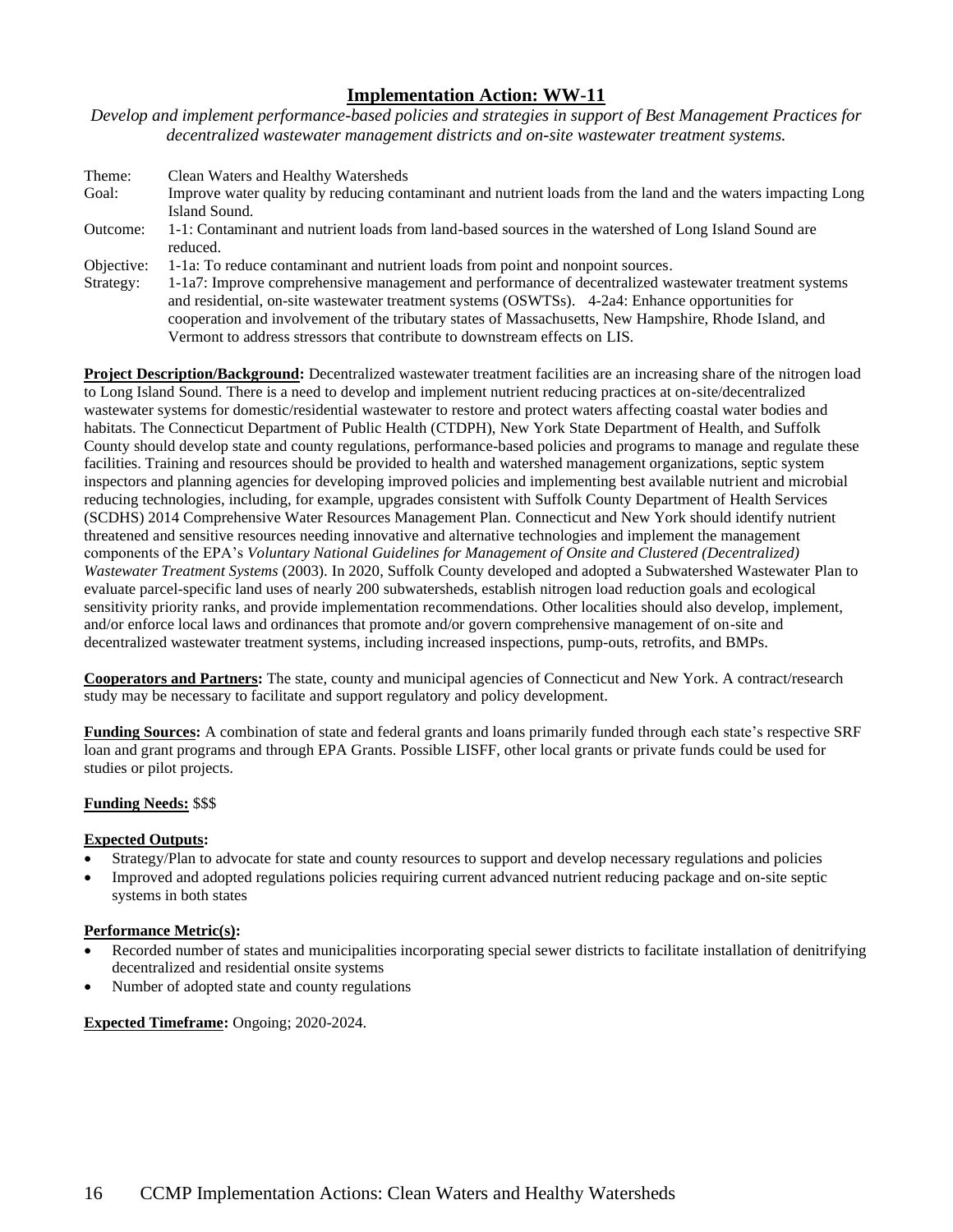*Improve understanding, management, design, and implementation of denitrifying decentralized and residential, on-site wastewater treatment systems.* 

| Theme:     | Clean Waters and Healthy Watersheds                                                                                                                                                                                                                                                                                                                                                                                                                                                                                                                                                                               |
|------------|-------------------------------------------------------------------------------------------------------------------------------------------------------------------------------------------------------------------------------------------------------------------------------------------------------------------------------------------------------------------------------------------------------------------------------------------------------------------------------------------------------------------------------------------------------------------------------------------------------------------|
| Goal:      | Improve water quality by reducing contaminant and nutrient loads from the land and the waters impacting Long                                                                                                                                                                                                                                                                                                                                                                                                                                                                                                      |
|            | Island Sound.                                                                                                                                                                                                                                                                                                                                                                                                                                                                                                                                                                                                     |
| Outcome:   | 1-1: Contaminant and nutrient loads from land-based sources in the watershed of Long Island Sound are<br>reduced.                                                                                                                                                                                                                                                                                                                                                                                                                                                                                                 |
| Objective: | 1-1a: To reduce contaminant and nutrient loads from point and nonpoint sources.                                                                                                                                                                                                                                                                                                                                                                                                                                                                                                                                   |
| Strategy:  | 1-1a7: Improve comprehensive management and performance of decentralized wastewater treatment systems<br>and residential, on-site wastewater treatment systems (OSWTSs). 4-1a1: Identify and support science activities<br>needed to transparently link outcomes and objectives to strategies and actions, setting priorities based on<br>4-2a4: Enhance opportunities for cooperation and involvement<br>management relevance and scientific merits.<br>of the tributary states of Massachusetts, New Hampshire, Rhode Island, and Vermont to address stressors that<br>contribute to downstream effects on LIS. |

**Project Description/Background:** Substantial effort has been invested in increasing WWTF infrastructure to remove nitrogen. More attention needs to be paid to other sources of nitrogen, and of these, sewage effluent nitrogen from unsewered areas, particularly those near surface waters and the coast, is among the largest remaining contributors. Approximately half of the homes and businesses in the watershed have conventional OSWTS that do little to remove nitrogen. The innovative and alternative technology exists to remove significant amounts of nitrogen from these sources, but it is still expensive, rarely required by law, and in some cases, still under development. Currently, NYSDEC is aggressively addressing this issue by using state and county funding programs to increase the efficiency and use of innovative and alterative septic systems. To date, Suffolk and Nassau Counties provided an immense amount of technical and financial support to their municipalities to improve existing OSWTS and install nitrogen removing septic systems. Additionally, Suffolk County has changed their local laws to require innovative and alternative systems on new construction, major home renovation, and at the time of system failures. CTDEEP is also making progress towards this action through the development of a Watershed and Nonpoint Source Decision Support Framework to inform policy makers, land managers and owners about nitrogen loading implications through a decision-support tool that connects land cover metrics to overall aquatic ecosystem health and nitrogen loadings. Additionally, CTDEEP is involved in modeling efforts to support future development of watershed scale action plans (TMDLs, TMDL alternatives, and Watershed Based Plans) to address nutrient-related impacts on coastal embayments. This action will continue to focus on and further improve the management, design, operations, and implementation of these systems throughout priority areas of the watershed.

**Cooperators and Partners:** Stony Brook University and other academic institutions. New OSWTS regulations at the state or county level are needed to improve oversight and guidance on the use and application, and permitting of nutrient reducing technologies. Planning and zoning by regional planning agencies should ensure that upgrades to decentralized and residential onsite systems do not lead to increased development density and thus no net reduction in nitrogen load. LISS will assist with logistics, outreach and possibly some funding.

**Funding Sources:** Planning grants could target LISFF. Implementation would require external sources of funding or state/municipal budgets.

**Funding Needs:** \$\$\$–Feasibility study, \$\$\$\$–Implementation. Individual upgrades to a nitrogen removing septic system can cost \$20–50K depending on size, lot constraints, etc. which would require external funding for state or local subsidized loan programs or other homeowner financing programs and mechanisms.

# **Expected Outputs:**

- Planning/research reports on nitrogen removing OSWTS
- Improvement and economies of scale in OSWTS nitrogen removal technologies
- Eventual nitrogen load reductions resulting from implementation

### **Performance Metric(s):**

• Number of nitrogen removing septic systems installed and consequent nitrogen load reduction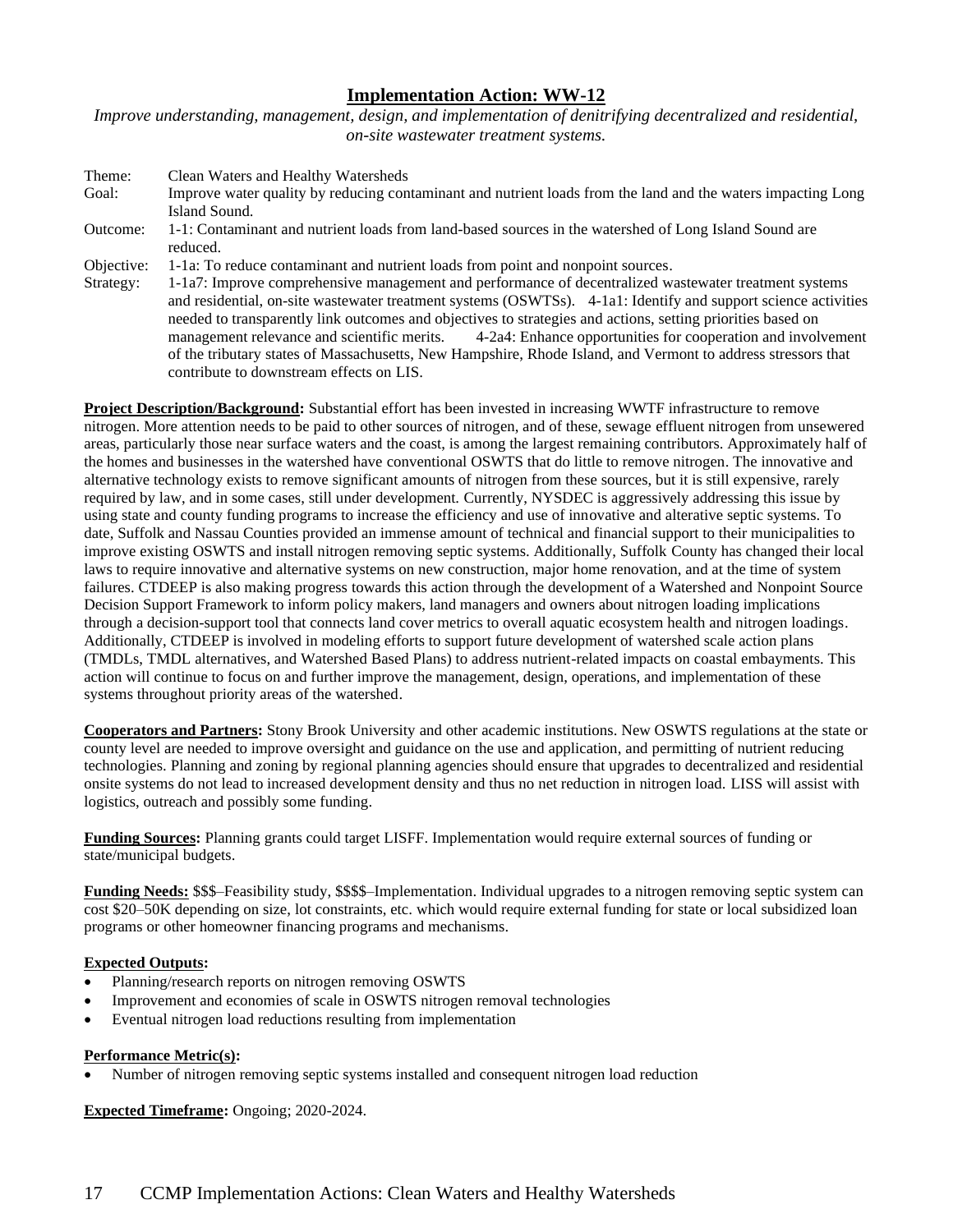*Improve efficiency and resiliency of existing/new waste treatment systems including septic, WWTF and stormwater infrastructure to be resilient to sea level rise, storm surge, and intense storms and flooding.*

| Theme:     | Clean Waters and Healthy Watersheds                                                                                                                                                                                                                                                                                                                                                                                                                                                                                                                                                                                                                                                                                                                                                                                                                            |
|------------|----------------------------------------------------------------------------------------------------------------------------------------------------------------------------------------------------------------------------------------------------------------------------------------------------------------------------------------------------------------------------------------------------------------------------------------------------------------------------------------------------------------------------------------------------------------------------------------------------------------------------------------------------------------------------------------------------------------------------------------------------------------------------------------------------------------------------------------------------------------|
| Goal:      | Improve water quality by reducing contaminant and nutrient loads from the land and the waters impacting Long<br>Island Sound.                                                                                                                                                                                                                                                                                                                                                                                                                                                                                                                                                                                                                                                                                                                                  |
| Outcome:   | 1-1: Contaminant and nutrient loads from land-based sources in the watershed of Long Island Sound are<br>reduced.                                                                                                                                                                                                                                                                                                                                                                                                                                                                                                                                                                                                                                                                                                                                              |
| Objective: | 1-1a: To reduce contaminant and nutrient loads from point and nonpoint sources.                                                                                                                                                                                                                                                                                                                                                                                                                                                                                                                                                                                                                                                                                                                                                                                |
| Strategy:  | 1-1a8: Incorporate climate change and sea level rise in planning, regulation, and BMPs for stormwater and<br>wastewater treatment. 3-4a1: Provide support to municipalities to facilitate the development and updating of<br>sustainability and resiliency plans that incorporate current concepts on these topics. 3-4b1: Revise zoning,<br>permitting, and related regulations to ensure that future development and redevelopment conform to<br>sustainability, mitigation, and resiliency plans. 3-4b2: Provide technical assistance and training for<br>homeowners, municipal officials, developers, engineers, and consultants on sustainability, adaptation, and<br>resiliency concepts and opportunities for implementation. 4-3a1: Include important environmental drivers (e.g.,<br>climate change) in all relevant management planning initiatives. |

**Project Description/Background:** To minimize and prevent flood-induced discharges of untreated or partially treated sewage containing excess nutrients and pollutants, EPA and state agencies need to work with municipalities to improve and protect wastewater treatment plants and storm sewer infrastructure operations and efficiencies. Activities include promoting the Climate Ready Utilities Program and the Climate Resilient Evaluation and Awareness Tool (CREAT) to water utilities and municipalities, and supporting utilities in modifying treatment plants to withstand future storm surge and developing Asset Management Plans. Studies should be conducted to identify where improvements are necessary and the costs associated with those improvements. This would be followed by assistance to municipalities in applying for funding for projects to upgrade infrastructure for pollution control equipment and facilities. Onsite wastewater treatment infrastructure located within coastal flood zones or in areas with minimal or no separation from groundwater are also at risk for flooding and potential operation failure. State and county health and environmental agencies should provide training and resources to shoreline municipalities and planning agencies for developing and implementing coastal adaptation and resiliency strategies for decentralized treatment plants and on-site sewage systems located within the coastal flood zones of the Long Island Sound municipalities. This includes implementing strategies to deal with depth to groundwater changes as a result of climate change, and its impacts on septic system use and siting. State Health and environmental agencies will need to work with the municipalities to oversee and implement regulations for decentralized treatment plants and on-site septic systems.

**Cooperators and Partners:** State and local agencies in Connecticut and New York, including the CTDEEP and CTDPH, NYSDEC (for OSWT systems over 1000gpd), NYSDOH (for systems 1000 gpd or less), and Suffolk County.

**Funding Sources:** Initial study could be LISFF funded. Implementation would be a combination of state and federal grants and loans primarily funded through each state's respective SRF loan and grant programs, to seek funding for NPS infrastructure upgrades.

# **Funding Needs:** \$–\$\$\$\$

# **Expected Outputs:**

- Projects focusing on improving efficiency and resiliency of existing and new waste treatment infrastructure
- List of plants and systems that will require upgrades to accommodate SLR, storm surge, and intense storms and flooding

### **Performance Metric(s):**

- Number of municipalities that incorporate coastal adaptation and resiliency strategies for wastewater treatment infrastructure into their Asset Management Plans
- Number of assessments of changes necessary, and associated costs, to incorporate sea level rise (SLR), storm surge, and intense storms and flooding into existing policies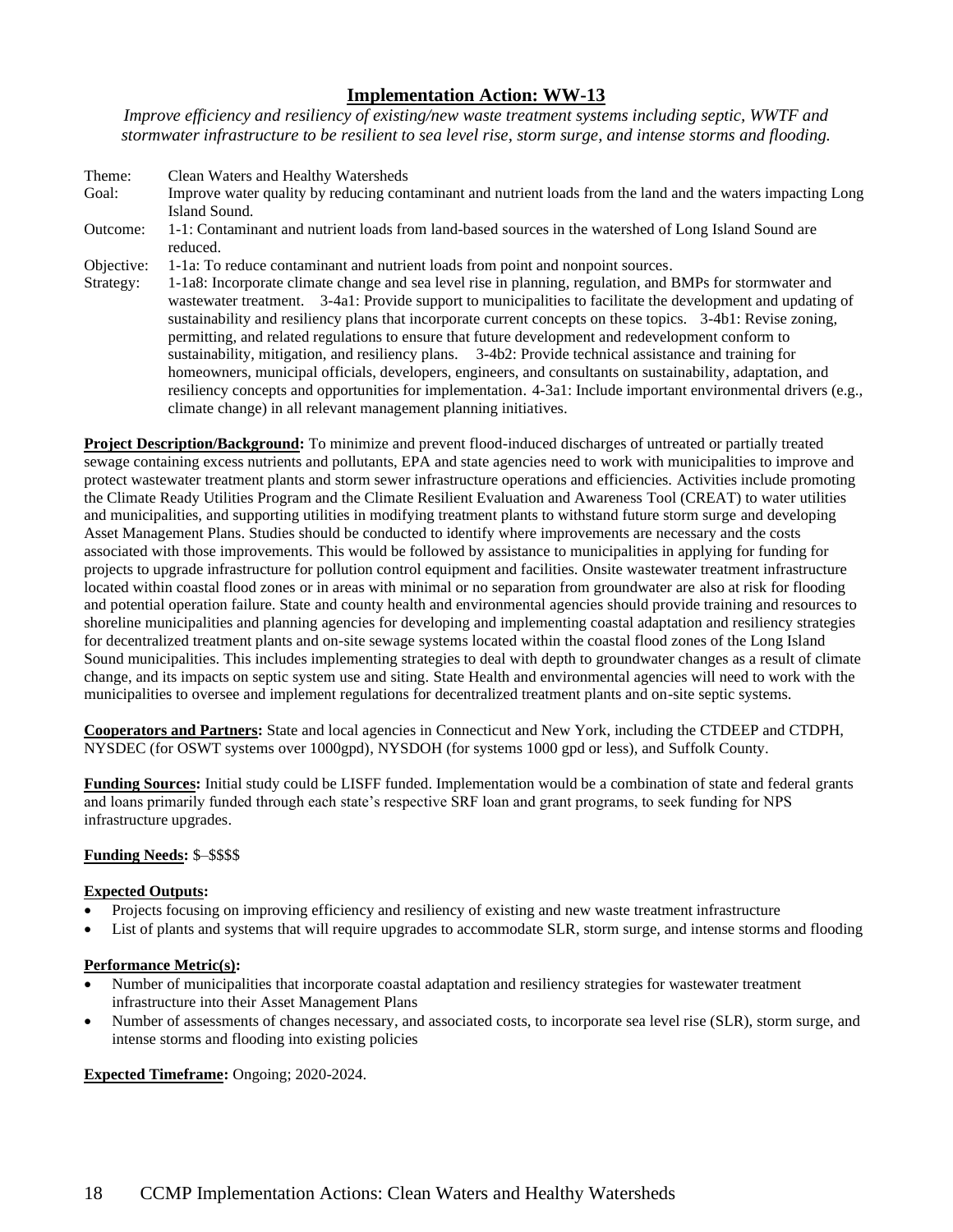*Support collaborative and inclusive development of new and updated restoration/protection plans for Connecticut and New York embayment sub-watersheds with pollution load reduction targets.*

| Theme:     | Clean Waters and Healthy Watersheds                                                                               |
|------------|-------------------------------------------------------------------------------------------------------------------|
| Goal:      | Improve water quality by reducing contaminant and nutrient loads from the land and the waters impacting Long      |
|            | Island Sound.                                                                                                     |
| Outcome:   | 1-1: Contaminant and nutrient loads from land-based sources in the watershed of Long Island Sound are<br>reduced. |
| Objective: | 1-1b: To balance multiple uses and maximize ecosystem services through watershed-based planning.                  |
| Strategy:  | 1-1b1: Develop and implement watershed management plans in Long Island Sound communities and sub-<br>watersheds.  |

**Project Description/Background:** While having a Sound-wide management plan is important and necessary, so are management plans for sub-watersheds within the larger Long Island Sound watershed as localized physics and geography/geology often render these waterbodies oceanographically distinct from Long Island Sound proper. In order to better understand the different issues and needs of local embayments and subestuaries, it is essential for municipalities in subwatersheds of Long Island Sound to develop and implement their own watershed management plans. All watershed management plans for impaired or threatened basins should include all nine elements of a Watershed Based Plan recommended by EPA (See [http://water.epa.gov/polwaste/nps/handbook\\_index.cfm\)](http://water.epa.gov/polwaste/nps/handbook_index.cfm). Connecticut has dedicated resources to developing watershed based plans in the watersheds of Connecticut (see

[http://www.ct.gov/deep/cwp/view.asp?a=2719&q=325628&deepNav\\_GID=1654](http://www.ct.gov/deep/cwp/view.asp?a=2719&q=325628&deepNav_GID=1654) ). In New York, Suffolk County has completed their Subwatershed Wastewater Plan, incorporating all nine elements

[\(https://suffolkcountyny.gov/Departments/Health-Services/Environmental-Quality#SubWWPlan\)](https://suffolkcountyny.gov/Departments/Health-Services/Environmental-Quality#SubWWPlan). In addition, Nassau County's Subwatershed Wastewater Plan is underway. This action will continue to support collaborative and inclusive development of new and updated embayment sub-watershed plans to achieve pollution load targets. As plans are being implemented, it is essential to track the effectiveness of the approved plans and their implementation in reducing stressors that cause impairments.

**Cooperators and Partners:** States (CTDEEP, NYSDEC), local governments, and watershed organizations (e.g., nonprofits).

**Funding Sources:** A combination of state and federal grants and loans primarily funded through each state's respective SRF loan and grant programs and through EPA Grants. LISFF, other local grants.

# **Funding Needs:** \$\$–\$\$\$

# **Expected Outputs**

- Database of approved watershed plans and implementation stage
- Approved watershed management plans for sub-watersheds in the Connecticut and New York portions of the Long Island Sound watershed

### **Performance Metric(s):**

- Percentage of sub-watersheds in the Connecticut and New York portions of the Long Island Sound watershed with approved Nine Element watershed management plans
- Number of waterbodies removed from the 303(d) list of impaired waterbodies per watershed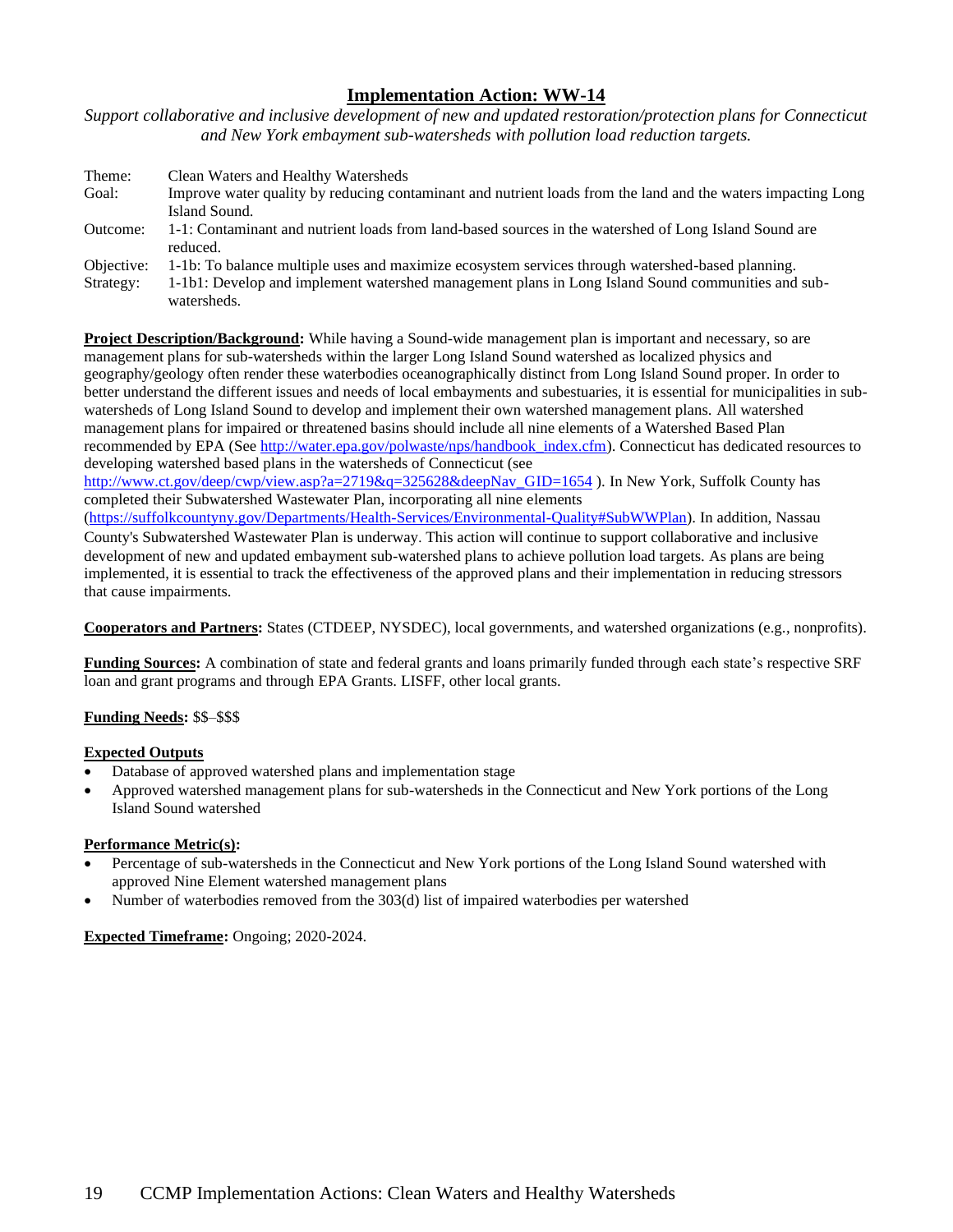*Increase permanent land protection of riparian corridors and wetland buffers at the municipal level.*

| Theme:     | Clean Waters and Healthy Watersheds                                                                                                               |
|------------|---------------------------------------------------------------------------------------------------------------------------------------------------|
| Goal:      | Improve water quality by reducing contaminant and nutrient loads from the land and the waters impacting Long                                      |
|            | Island Sound.                                                                                                                                     |
| Outcome:   | 1-1: Contaminant and nutrient loads from land-based sources in the watershed of Long Island Sound are                                             |
|            | reduced.                                                                                                                                          |
| Objective: | 1-1b: To balance multiple uses and maximize ecosystem services through watershed-based planning.                                                  |
| Strategy:  | 1-1b2: Protect wetlands, healthy watersheds, riparian buffers, and open land to minimize land disturbance and                                     |
|            | $\frac{1}{2}$ . The contract of the contract of the contract of the development and correct information $\alpha$ , $\alpha$ , $\alpha$ , $\alpha$ |

impervious cover through land protection, sustainable development, and green infrastructure. 2-1a2: Restore and enhance connectivity of targeted habitat types.

**Project Description/Background:** Riparian corridors and wetland buffers provide important ecosystem services such as reducing impervious cover, mitigating contaminated stormwater runoff, improved ground water infiltration and recharge, restored hydrologic function of riparian areas and wetlands, flood control, connectivity of wildlife corridors. This action will increase permanent land protection of riparian corridors and wetlands buffers at the municipal level. These goals may be progressed through the acquisition of real property, or by educating, incentivizing, and facilitating protection of riparian buffers on private property since acquisition isn't always an option. At the municipal level, land use, zoning, and setback requirements, implemented by local ordinances, can be used to achieve this increase in land protection. LISS partners will work with local officials and private landowners to encourage permanent land protection at the municipal level.

**Cooperators and Partners:** Connecticut and New York state agencies, their respective municipalities. Some assistance with specific guidance/BMPs may be provided by organizations such as CLEAR/NEMO, etc. and NGOs and other public and private groups could assist with implementation. For land protection activities, states (CTDEEP, NYSDEC), municipalities, and land protection organizations (e.g., Nature Conservancy, Audubon, Land Trusts, etc.).

**Funding Sources:** A combination of state and federal grants and loans primarily funded through each state's respective SRF loan and grant programs and through EPA Grants. LISFF, other local grants.

# **Funding Needs:** \$\$–\$\$\$\$

# **Expected Outputs:**

- Reduced impervious cover and contaminated stormwater runoff to Long Island Sound tributaries
- Improved ground water infiltration and recharge
- Restored hydrologic function of riparian areas and wetlands
- Provide connectivity of wildlife corridors and greenways

### **Performance Metric(s):**

• Acres of land permanently protected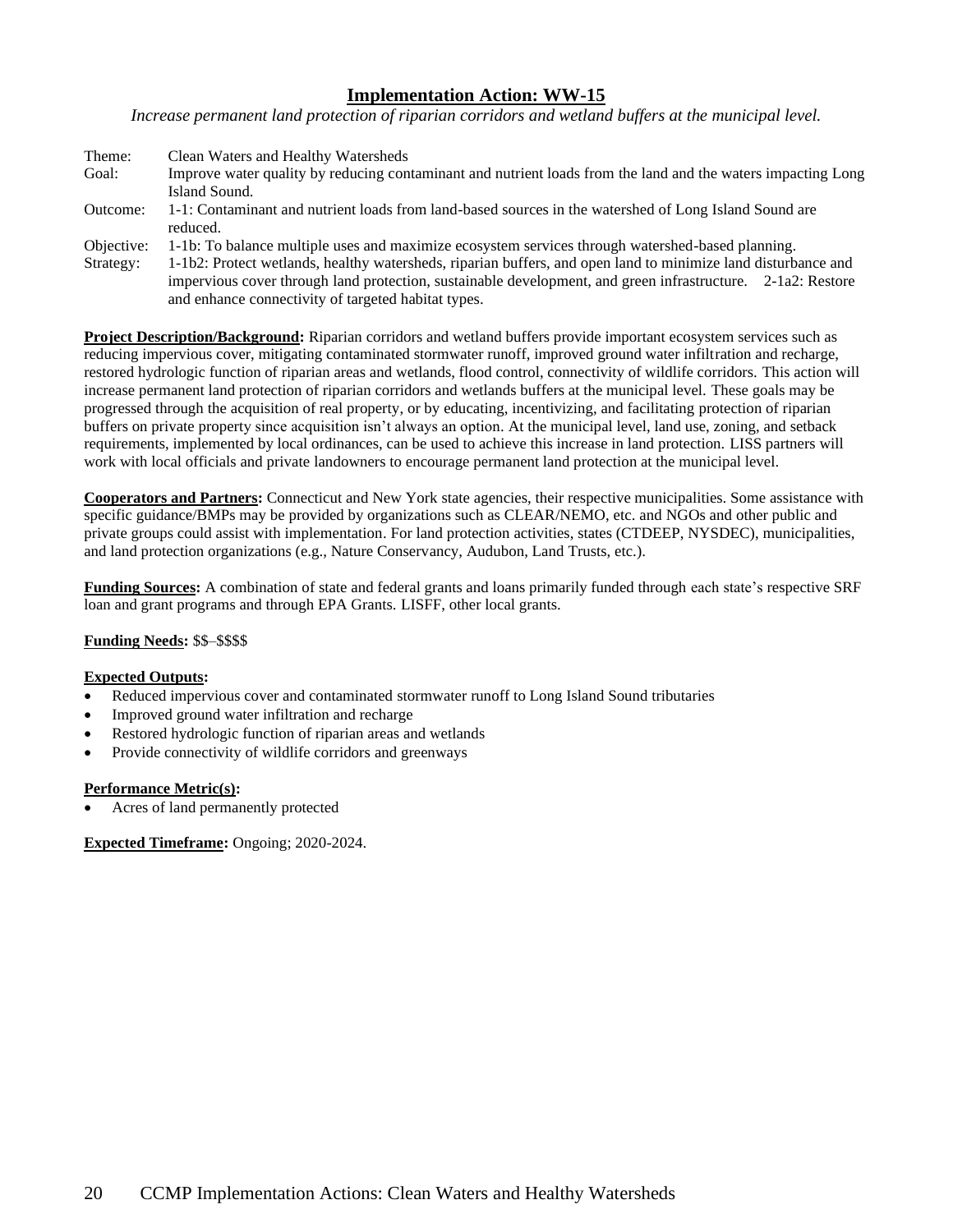*Promote establishment and protection of riparian corridors and wetland buffers at the municipal level through development of local ordinances.*

| Theme:     | Clean Waters and Healthy Watersheds                                                                                           |
|------------|-------------------------------------------------------------------------------------------------------------------------------|
| Goal:      | Improve water quality by reducing contaminant and nutrient loads from the land and the waters impacting Long<br>Island Sound. |
|            |                                                                                                                               |
| Outcome:   | 1-1: Contaminant and nutrient loads from land-based sources in the watershed of Long Island Sound are<br>reduced.             |
| Objective: | 1-1b: To balance multiple uses and maximize ecosystem services through watershed-based planning.                              |
| Strategy:  | 1-1b2: Protect wetlands, healthy watersheds, riparian buffers, and open land to minimize land disturbance and                 |
|            | impervious cover through land protection, sustainable development, and green infrastructure. 2-1a2: Restore                   |
|            | and enhance connectivity of targeted habitat types.                                                                           |

**Project Description/Background:** Riparian buffers and wetland buffers provide important ecosystem services such as reducing impervious cover, mitigating contaminated stormwater runoff, improved ground water infiltration and recharge, restored hydrologic function of riparian areas and wetlands, flood control, connectivity of wildlife corridors. This action will provide training and resources at the municipal level to develop local ordinances that will promote the establishment and protection of riparian corridors and wetland buffers, in which will maintain the important ecosystem services of these systems. Potential tools could include model ordinances such as LID standards and open space set aside provisions.

**Cooperators and Partners:** Connecticut and New York state agencies, their respective municipalities. Some assistance with specific guidance/BMPs may be provided by organizations such as CLEAR/NEMO, etc. and NGOs and other public and private groups could assist with implementation. For land protection activities, states (CTDEEP, NYSDEC), municipalities, and land protection organizations (e.g., Nature Conservancy, Audubon, Land trusts, etc.).

**Funding Sources:** A combination of state and federal grants and loans primarily funded through each state's respective SRF loan and grant programs and through EPA Grants. LISFF, other local grants.

### **Funding Needs:** \$\$–\$\$\$\$

### **Expected Outputs:**

- Reduced impervious cover and contaminated stormwater runoff to Long Island Sound tributaries
- Improved ground water infiltration and recharge
- Restored hydrologic function of riparian areas and wetlands
- Provide connectivity of wildlife corridors and greenways

### **Performance Metric(s):**

- Number of trainings and resources provided to municipalities
- Number of municipalities incorporating riparian and buffer zone regulations into planning and zoning
- Riparian buffer acres (already tracked by UCONN CLEAR in Connecticut)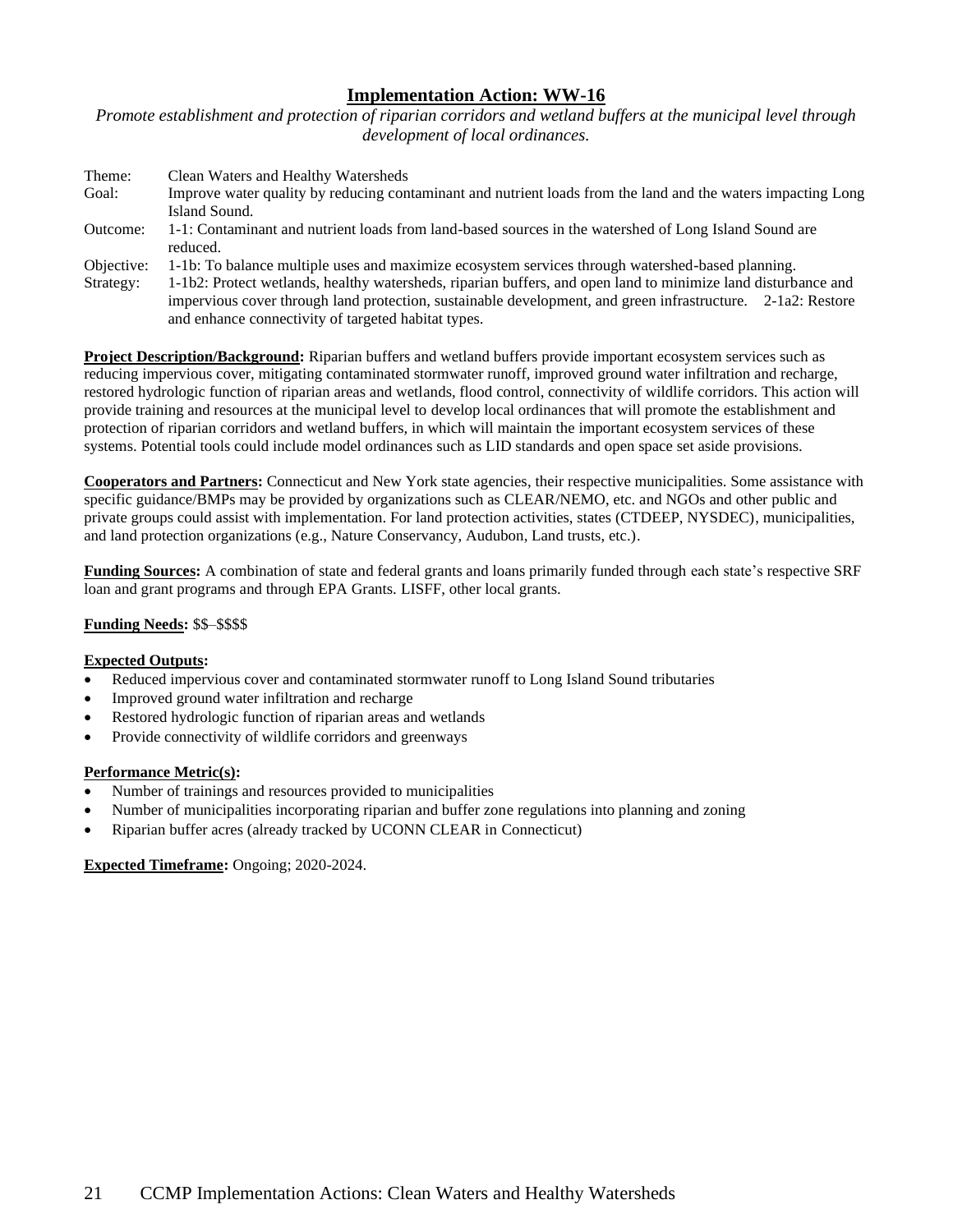*By 2024, develop a plan to meet the Ecosystem Target of decreasing by 10% the area of effective impervious cover in the Connecticut and New York portions of the watershed by 2035 relative to a 2010 baseline.*

| Theme:     | Clean Waters and Healthy Watersheds                                                                                                                                                                                                                                                 |
|------------|-------------------------------------------------------------------------------------------------------------------------------------------------------------------------------------------------------------------------------------------------------------------------------------|
| Goal:      | Improve water quality by reducing contaminant and nutrient loads from the land and the waters impacting Long<br>Island Sound.                                                                                                                                                       |
| Outcome:   | 1-1: Contaminant and nutrient loads from land-based sources in the watershed of Long Island Sound are<br>reduced.                                                                                                                                                                   |
| Objective: | 1-1b: To balance multiple uses and maximize ecosystem services through watershed-based planning.                                                                                                                                                                                    |
| Strategy:  | 1-1b2: Protect wetlands, healthy watersheds, riparian buffers, and open land to minimize land disturbance and<br>impervious cover through land protection, sustainable development, and green infrastructure. 2-1a2: Restore<br>and enhance connectivity of targeted habitat types. |

**Project Description/Background:** Impervious cover, particularly near water bodies, has been shown to be associated with degradation of water quality into the Long Island Sound. Compared to pervious cover, which filters runoff, impervious cover causes rainfall to carry pollutants to storm drains and tributaries of rivers that flow into the Sound. Through implementation of green infrastructure and low impact development (green roofs, permeable parking lots, rain gardens, etc.), pollutants carried by runoff can be filtered and treated before entering into the Sound. LISS has established Impervious Cover as an Ecosystem Target with the goal to decrease the area of effective impervious cover in the Connecticut and New York portions of the watershed by 10% by 2035, relative to a 2010 baseline. To achieve this goal, there is a need to develop a plan, by 2024. Meeting this target requires an average reduction in the effective impervious cover of 0.4% per year from 2010-2035. This is a difficult target to address and developing a plan by 2024 will facilitate efficient future progress.

**Cooperators and Partners:** LISS, UConn CLEAR, state agencies of Connecticut and New York and their respective state municipalities.

### **Funding Sources:** LISS program funds.

### **Funding Needs:** \$\$–\$\$\$

# **Expected Outputs**

• A plan that describes the strategy and activities needed to attain the effective impervious cover target

# **Performance Metric(s):**

- Funds allocated and project partners established
- Estimates of impervious surfaces from satellite imagery
- Estimates of effective impervious cover due to green infrastructure (GI)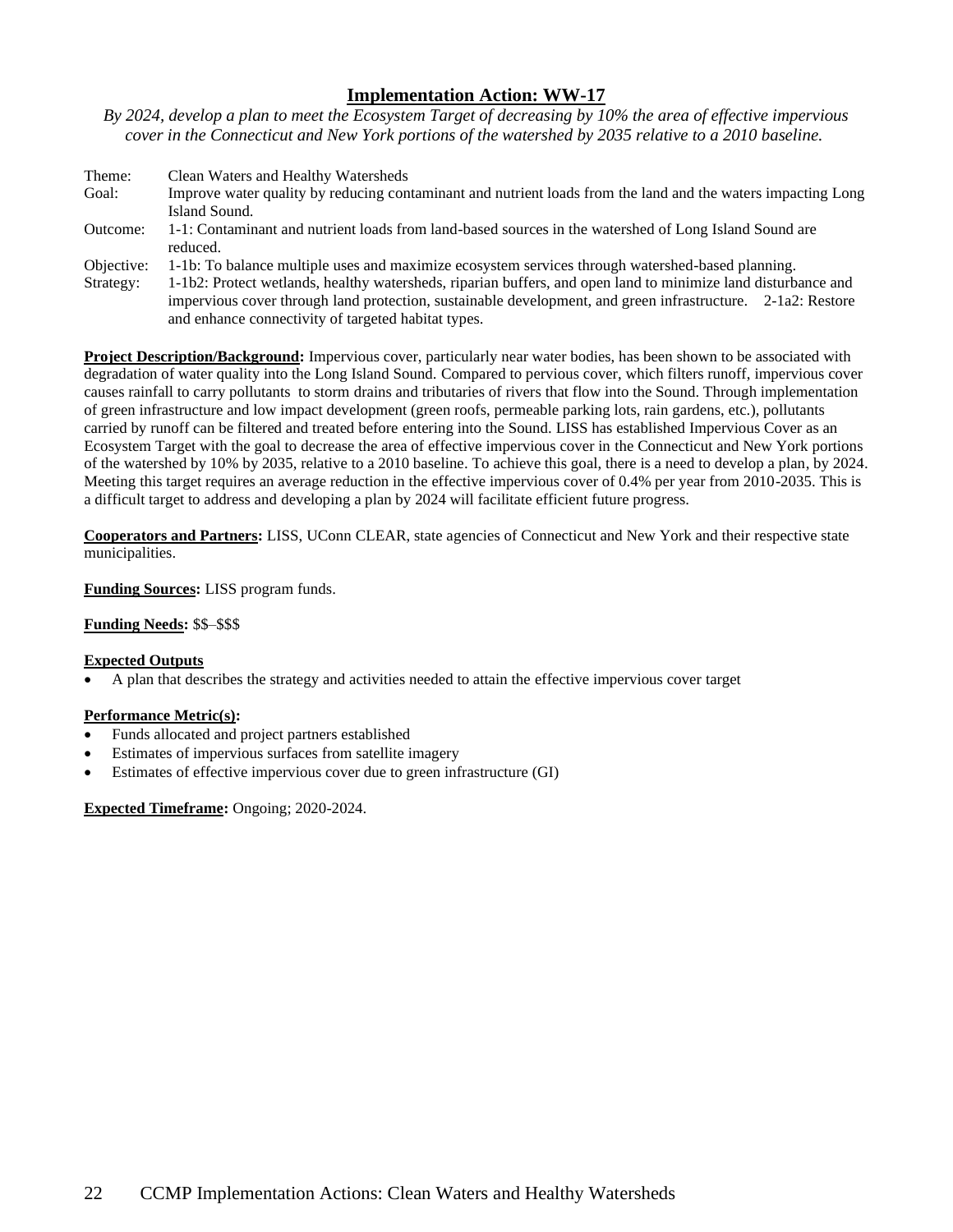*Support implementation of stormwater permit guidance requiring all new development and substantial redevelopment to capture and infiltrate runoff from the 90th percentile storm, (generally a 0.8-1.3 inch storm).*

Theme: Clean Waters and Healthy Watersheds Goal: Improve water quality by reducing contaminant and nutrient loads from the land and the waters impacting Long Island Sound. Outcome: 1-1: Contaminant and nutrient loads from land-based sources in the watershed of Long Island Sound are reduced. Objective: 1-1c: To restore and protect the natural hydrologic and ecological functions of the watershed. Strategy: 1-1c1: Preserve hydrologic function (e.g., flooding, buffer zones, resiliency, groundwater, etc.) in developing watersheds and restore in impaired watersheds. 1-1a6: Implement low-impact development and green infrastructure for new and existing development, and mitigate pollution from commercial and industrial sources. 1-1b2: Protect wetlands, healthy watersheds, riparian buffers, and open land to minimize land disturbance and impervious cover through land protection, sustainable development, and green infrastructure. 3-4a1: Provide support to municipalities to facilitate the development and updating of sustainability and resiliency plans that incorporate current concepts on these topics. 3-4a2: Ensure consistency among economic development and sustainability and resiliency planning efforts. 3-4b1: Revise zoning, permitting, and related regulations to ensure that future development and redevelopment conform to sustainability, mitigation, and resiliency plans. 3-4b2: Provide technical assistance and training for homeowners, municipal officials, developers, engineers, and consultants on sustainability, adaptation, and resiliency concepts and opportunities for implementation.

**Project Description/Background:** Both NYSDEC and CTDEEP require the capture and treatment of stormwater to meet water quality and flood control goals. Changes in frequency and severity of storms as a result of climate change can be addressed in each state's stormwater permit regulations. By supporting a metric (e.g., 90<sup>th</sup> percentile) that is tied to the measured severity of storms rather than a flat rainfall amount (e.g., one inch), state regulations will keep pace with climate change. Under present conditions, a  $90<sup>th</sup>$  percentile storm is generally a 0.8-1.3 inch storm. However, if the frequency and intensity of severe storms increases, that number will also increase. Additionally, because soil conditions, topography, and proximity to waters varies from site to site, a one size fits all approach will not attain optimum preconstruction hydrology and stormwater infiltration. Therefore, each state has developed guidelines and recommendations for stormwater management. Current requirements of Connecticut's stormwater permits (including MS4, Construction, and Industrial General Permits) require stormwater management plans for new development and redevelopment. These management plans, as identified in the 2004 Connecticut Stormwater Quality Manual (SQM)

[\(http://www.ct.gov/deep/cwp/view.asp?a=2721&q=325704&deepNav\\_GID=1654#download\)](http://www.ct.gov/deep/cwp/view.asp?a=2721&q=325704&deepNav_GID=1654#download), must include identifying & implementing stormwater best management practices (BMPs) with criteria to calculate Water Quality Volume (WQV) and Runoff Capture Volume (RCV) utilizing an equation incorporating percent impervious cover in its volumetric runoff coefficient. The WQV is the amount of runoff from any given storm that should be captured and treated in order to remove a majority of stormwater pollutants on an average annual basis. The recommended WQV, which results in the capture and treatment of the entire runoff volume for 90 percent of the average annual storm events, is equivalent to the runoff associated with the first inch of rainfall. Connecticut added a Low Impact Development Appendix to its SQM and Connecticut Guidelines for Soil Erosion and Sediment Control to assist developers in selecting LID BMPs. New York also requires stormwater permits and the development of a Stormwater Pollution Prevention Plan for certain industrial and construction activities. The 2015 New York Stormwater Management Design Manual's [\(http://www.dec.ny.gov/chemical/29072.html\)](http://www.dec.ny.gov/chemical/29072.html) recommended WQV is designed to improve water quality sizing to capture and treat the volume of runoff generated from the entire 90th percentile rain event. This action will support the implementation of each states' stormwater permit guidance requiring all new development and substantial redevelopment to capture and infiltrate runoff from the 90th percentile storm. LISS partners will encourage all coastal municipalities to implement the state recommendations for onsite retention and infiltration.

**Cooperators and Partners:** The state agencies of Connecticut and New York and their respective state municipalities.

**Funding Sources:** State Clean Water Act State Revolving Fund, municipal funding sources, permit fees.

**Funding Needs:** \$\$–\$\$\$

# **Expected Outputs:**

- Reduced contaminated stormwater runoff to Long Island Sound tributaries
- Improved ground water infiltration and recharge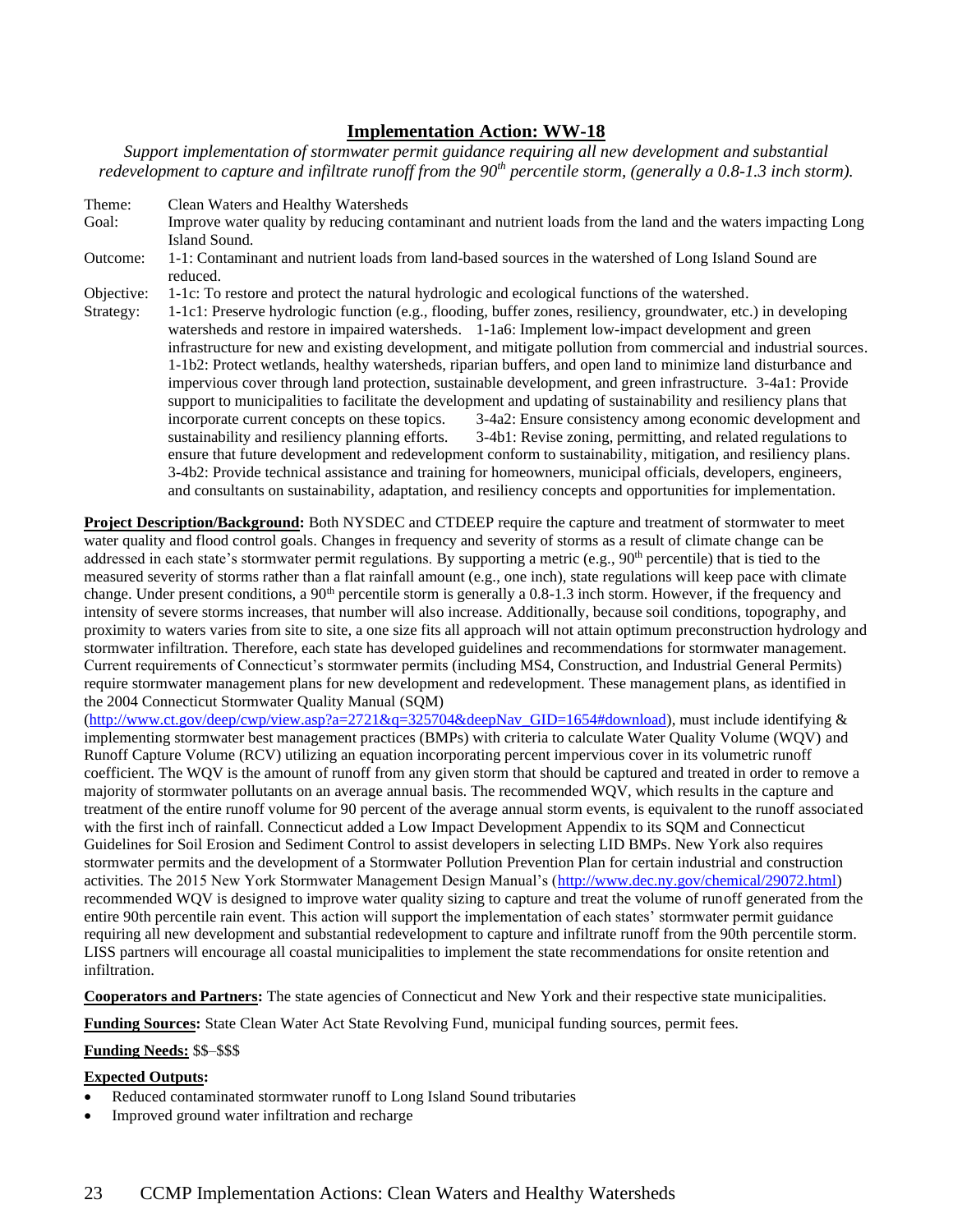# **Performance Metric(s):**

• Number of municipalities incorporating capture and management regulations of stormwater on new development and substantial redevelopment

**Expected Timeframe:** Discrete; 2020-2024.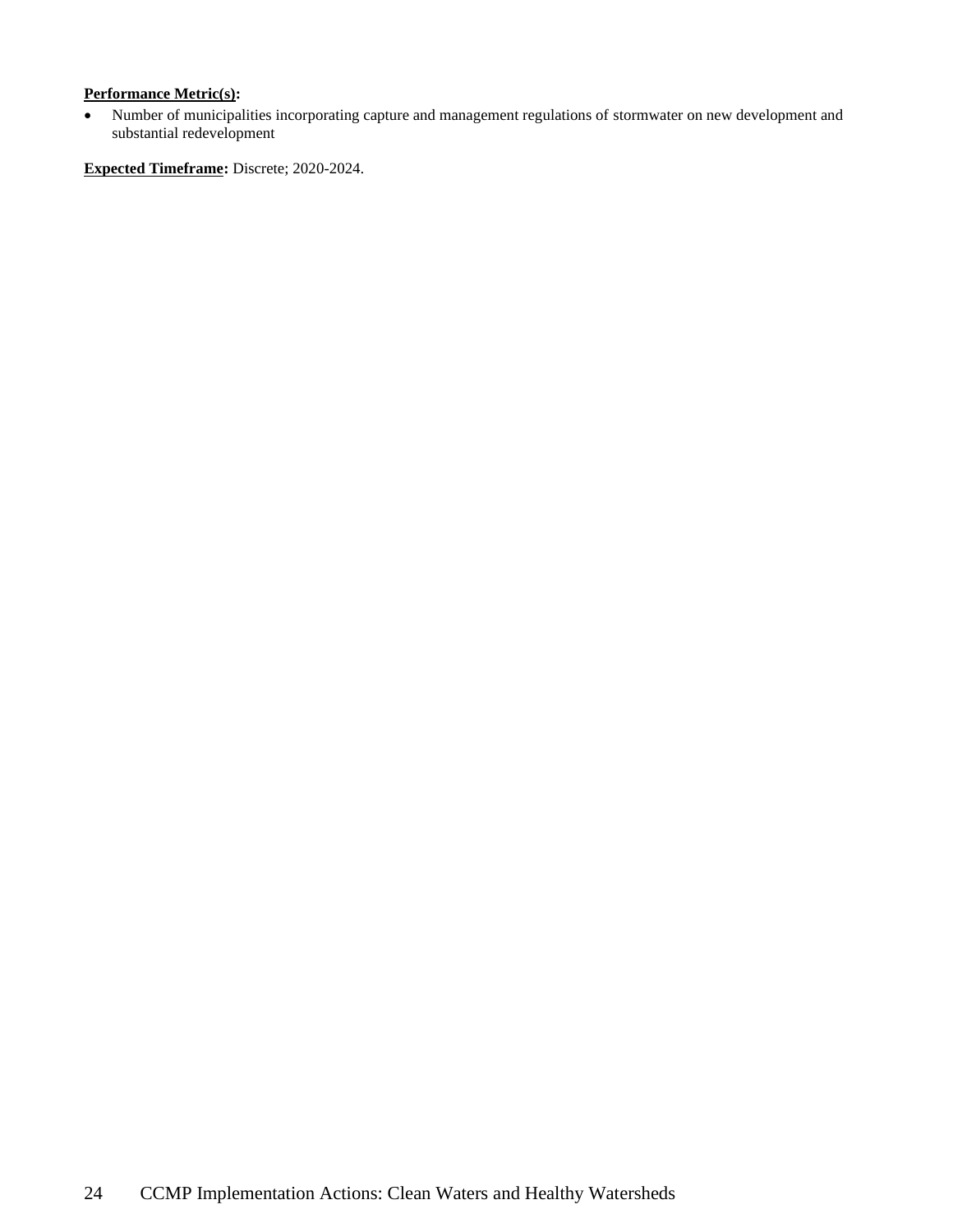*Improve environmental practices (boat wrap, bottom paint, pump out, etc.) at marinas.*

| Theme:     | Clean Waters and Healthy Watersheds                                                                          |  |
|------------|--------------------------------------------------------------------------------------------------------------|--|
| Goal:      | Improve water quality by reducing contaminant and nutrient loads from the land and the waters impacting Long |  |
|            | Island Sound.                                                                                                |  |
| Outcome:   | 1-2: Negative impacts of contaminants and nutrients in the waters and sediments of Long Island Sound and     |  |
|            | tributaries/embayments are reduced.                                                                          |  |
| Objective: | 1-2a: To reduce direct sources of nutrients, contaminants, and debris to the Long Island Sound ecosystem.    |  |
| Strategy:  | 1-2a2: Reduce generation of marine debris and<br>1-2a1: Minimize vessel/marina discharge impacts.            |  |
|            | improve and increase its cleanup in Long Island Sound waters.                                                |  |

**Project Description/Background:** Marinas and recreational boating are an important source of direct and indirect revenue for Long Island Sound, but can also be a major source of pollution. Boat wrap is typically non-biodegradable plastic, and is susceptible to being blown into the Sound by wind. Bottom paint for boats contains toxic chemicals (generally copper and/or other pesticides), which can contaminate the Sound or near shore ecosystems when boats are sanded/chipped prior to being repainted each year. Additionally, improper dumping or handling of vessel holding tanks can be a source of bacterial or nutrient contamination.

In general, improving the environmental sustainability of this industry will yield benefits both to the economy and the environment. Information can be found at the [Connecticut Clean Marina Program](http://www.ct.gov/deep/cwp/view.asp?a=2705&q=323530)[/New York Sea Grant Environmental Best](https://seagrant.sunysb.edu/marinabmp/)  [Management Practices \(BMPs\)](https://seagrant.sunysb.edu/marinabmp/) website. This action involves designing and initiating a voluntary 'green marina' program which would encourage marinas to use BMPs for boat wrap disposal, bottom paint removal, and vessel pump outs.

**Cooperators and Partners:** States and municipalities, and marina owner/operators (with LISO assistance).

**Funding Sources:** LISFF might fund development/public information campaign. Ultimately, marina owners would shoulder the cost of implementation, which would presumably be passed on to the recreational boating community. States/municipalities would shoulder the cost of enforcing the program but could possibly recoup this cost through implementing fines.

**Funding Needs:** \$\$. The ultimate cost of enacting the program would be highly variable from marina to marina depending on their current practices.

# **Expected Outputs:**

Reduced pollution of Long Island Sound by the recreational boating industry

# **Performance Metric(s):**

• Number of marinas that adopt these practices and join the 'green marina' program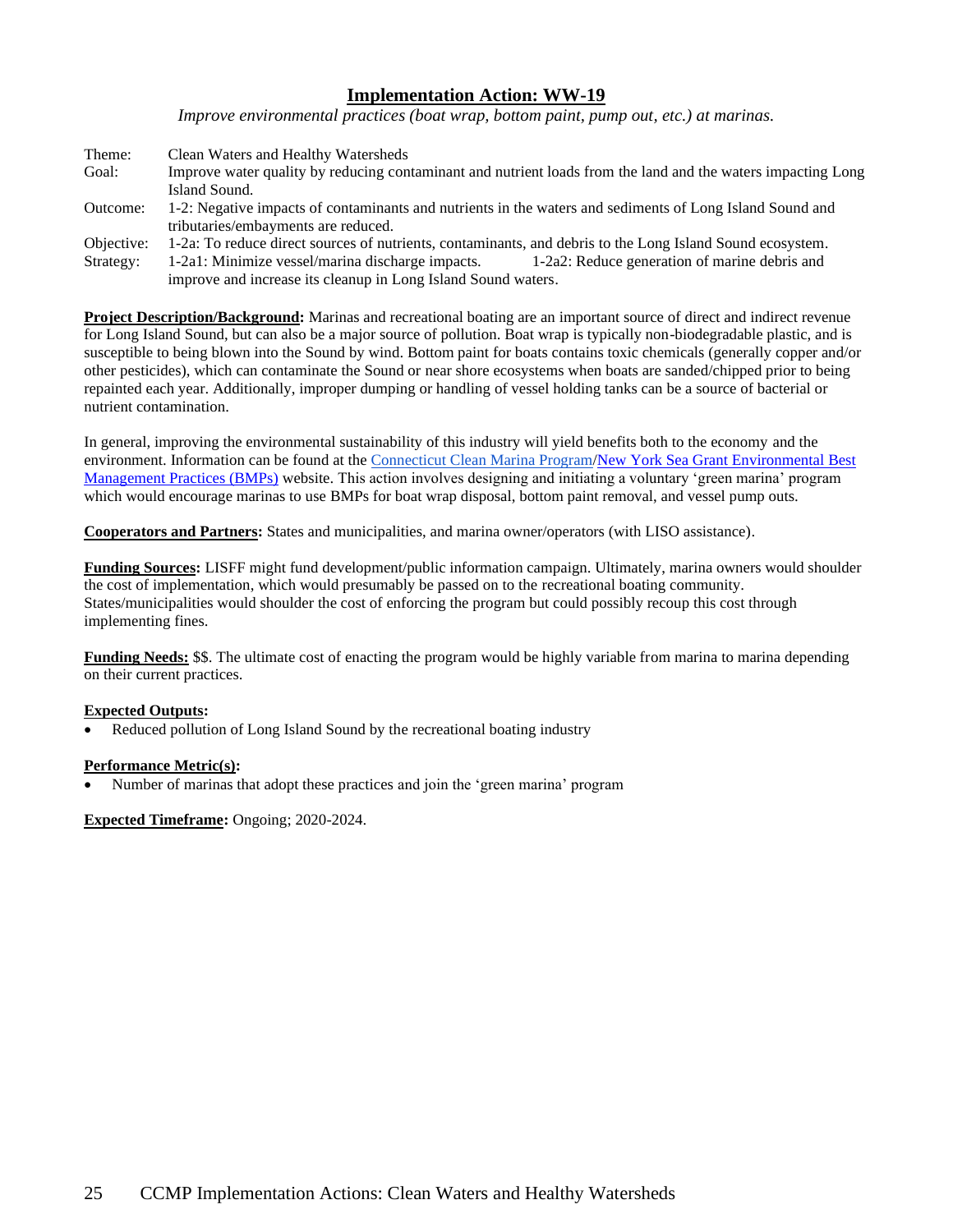*Support activities to achieve trash-free waters.*

| Theme:     | Clean Waters and Healthy Watersheds                                                                          |
|------------|--------------------------------------------------------------------------------------------------------------|
| Goal:      | Improve water quality by reducing contaminant and nutrient loads from the land and the waters impacting Long |
|            | Island Sound.                                                                                                |
| Outcome:   | 1-2: Negative impacts of contaminants and nutrients in the waters and sediments of Long Island Sound and     |
|            | tributaries/embayments are reduced.                                                                          |
| Objective: | 1-2a: To reduce direct sources of nutrients, contaminants, and debris to the Long Island Sound ecosystem.    |
| Strategy:  | 1-2a2: Reduce generation of marine debris and<br>1-2a1: Minimize vessel/marina discharge impacts.            |
|            | improve and increase its cleanup in Long Island Sound waters.                                                |

**Project Description/Background:** Marine debris can come from many sources, ranging from residential, commercial and industrial development to fishing and boating, to storm damage. Regardless of the source, debris can damage habitats, harm biota, and reduce the aesthetic and recreational value of Long Island Sound. This action will support activities to achieve trash-free waters.

**Cooperators and Partners:** EPA, States of New York and Connecticut and their respective municipalities, in coordination with regional marine debris control initiatives. Local non-profit and regional grassroots groups.

**Funding Sources:** LISFF or other sources of grant funding (e.g., non-profit sector).

### **Funding Needs:** \$\$

### **Expected Outputs:**

- Long-term reduction in amount of marine debris in Long Island Sound
- Annual #DontTrashLISound campaign

### **Performance Metric(s):**

- Debris collected per unit effort in clean-ups
- Number of projects that include reducing, preventing, or educating about marine debris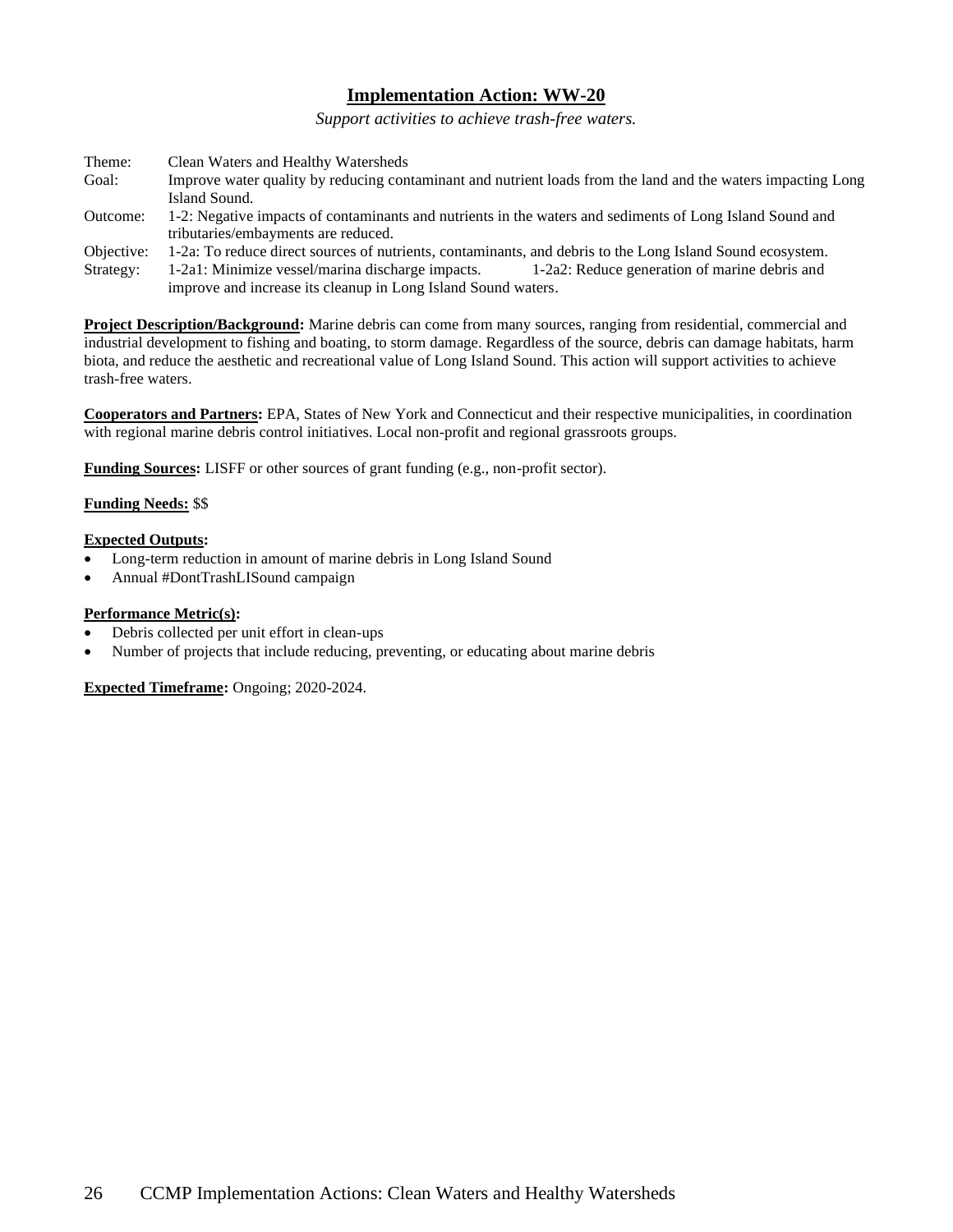*Develop a comprehensive marine debris reduction plan.*

| Theme:     | Clean Waters and Healthy Watersheds                                                                          |
|------------|--------------------------------------------------------------------------------------------------------------|
| Goal:      | Improve water quality by reducing contaminant and nutrient loads from the land and the waters impacting Long |
|            | Island Sound.                                                                                                |
| Outcome:   | 1-2: Negative impacts of contaminants and nutrients in the waters and sediments of Long Island Sound and     |
|            | tributaries/embayments are reduced.                                                                          |
| Objective: | 1-2a: To reduce direct sources of nutrients, contaminants, and debris to the Long Island Sound ecosystem.    |
| Strategy:  | 1-2a2: Reduce generation of marine debris and<br>1-2a1: Minimize vessel/marina discharge impacts.            |
|            | improve and increase its cleanup in Long Island Sound waters.                                                |

**Project Description/Background:** Marine debris can come from many sources, ranging from residential, commercial and industrial development to fishing and boating, to storm damage. Regardless of the source, debris can damage habitats, harm biota, and reduce the aesthetic and recreational value of Long Island Sound. Funding has been granted to Connecticut and New York Sea Grant to develop a Long Island Sound marine debris management plan to complement and expand regional efforts to both reduce sources of marine debris and mitigate/remove marine debris that is already in the ecosystem. An example project is reviewed in [http://www.oceanconservancy.org/our-work/trash-free-seas-alliance/.](http://www.oceanconservancy.org/our-work/trash-free-seas-alliance/)

**Cooperators and Partners:** Connecticut Sea Grant, New York Sea Grant, EPA, States of New York and Connecticut and their respective municipalities, in coordination with regional marine debris control initiatives. Local non-profit and regional grassroots groups.

**Funding Sources:** LISFF or other sources of grant funding (e.g., non-profit sector).

# **Funding Needs:** \$\$

# **Expected Outputs:**

- Long Island Sound specific marine debris reduction action plan
- Long-term reduction in amount of marine debris in Long Island Sound

### **Performance Metric(s):**

- An engaged interagency Long Island Sound Marine Debris Planning Team meeting regularly to collaborate and make progress on the reduction plan
- Debris collected per unit effort in clean-ups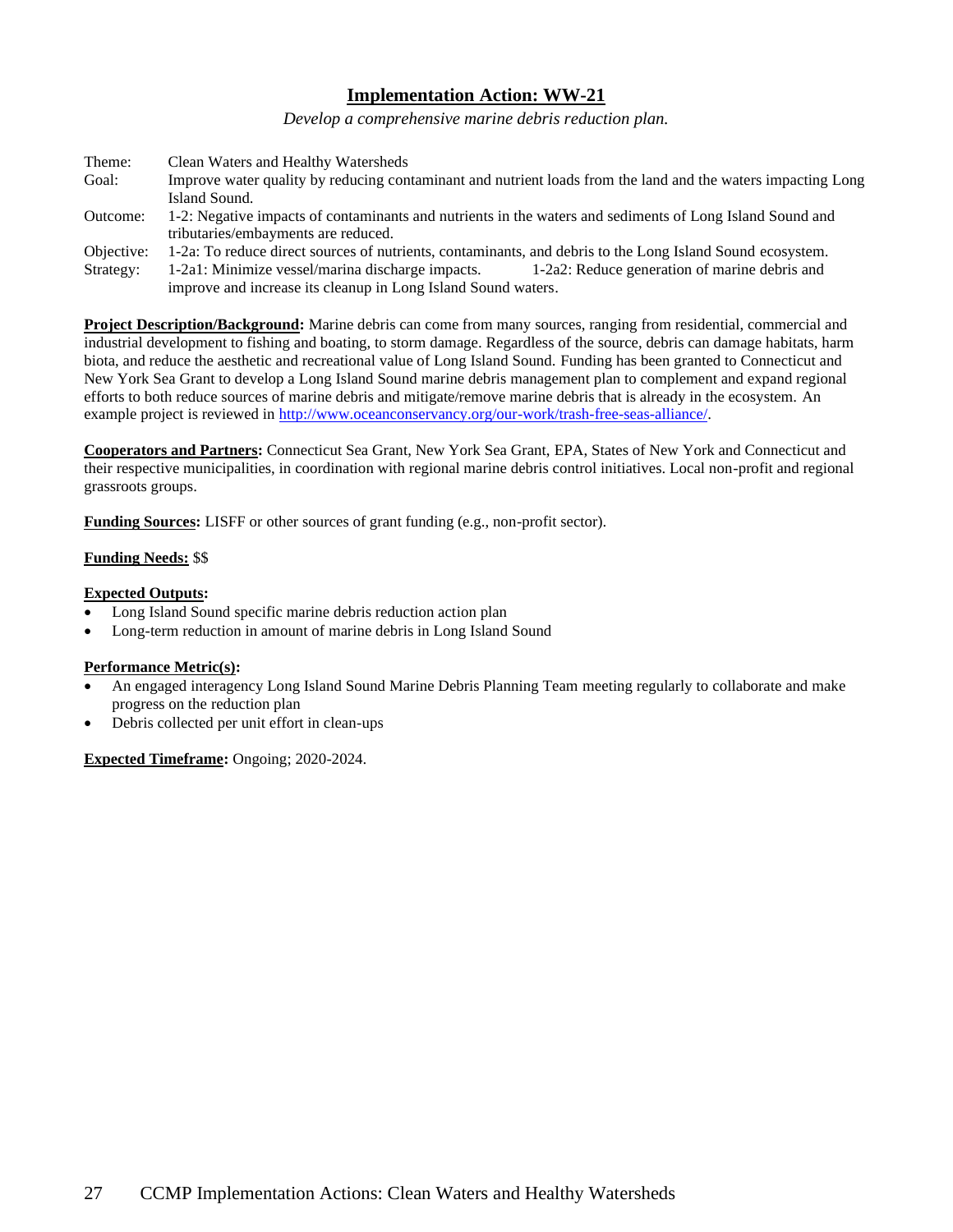*Support and promote pharmaceutical and prescription medicine take-back programs at the state and municipal level to inform the general public about the pathways and impacts of emerging contaminants entering the waters and sediments of Long Island Sound.*

| Theme:     | Clean Waters and Healthy Watersheds                                                                       |
|------------|-----------------------------------------------------------------------------------------------------------|
| Goal:      | Improve water quality by reducing contaminant and nutrient loads from the land and the waters impacting   |
|            | Long Island Sound.                                                                                        |
| Outcome:   | 1-2: Negative impacts of contaminants and nutrients in the waters and sediments of Long Island Sound and  |
|            | tributaries/embayments are reduced.                                                                       |
| Objective: | 1-2b: To mitigate impacts of nutrients and contaminants to human health and to the biota and ecosystem of |
|            | Long Island Sound.                                                                                        |
| Strategy:  | 1-2b1: Mitigate impacts from emerging and existing toxic contaminants in water and sediment.              |

**Project Description/Background:** Currently there are many identified contaminants found in Long Island Sound waters including mercury and other heavy metals, as well as Persistent Organic Pollutants (POPs) from industrial, pharmaceutical, and hygiene products. Some of these 'emerging contaminants' (EC's) are known to cause reproductive abnormalities in some fish species and growth inhibiting impacts in others. More information needs to be researched to identify the impacts of these contaminants. However, until we learn more about the negative impacts of these ECs on the Long Island Sound, we don't have to wait to find ways to remove existing contaminants as well as reduce the pathways by which pollutants enter Long Island Sound waters and sediment.

Both Connecticut and New York have implemented household hazardous waste collection programs, mercury collection programs and pharmaceutical take back programs to address reduction of these types of pollutants. For example, in Connecticut, CTDEEP promotes information on household and facility waste collection permits -

[https://portal.ct.gov/DEEP/Waste-Management-and-Disposal/Hazardous-Waste/Permitting-and-Reporting-Requirements-for-](https://portal.ct.gov/DEEP/Waste-Management-and-Disposal/Hazardous-Waste/Permitting-and-Reporting-Requirements-for-HHW)[HHW](https://portal.ct.gov/DEEP/Waste-Management-and-Disposal/Hazardous-Waste/Permitting-and-Reporting-Requirements-for-HHW) and [http://www.ct.gov/deep/cwp/view.asp?a=2718&q=325446&deepNav\\_GID=1653,](http://www.ct.gov/deep/cwp/view.asp?a=2718&q=325446&deepNav_GID=1653) medicines -

[http://www.ct.gov/deep/cwp/view.asp?a=2718&q=437868&deepNav\\_GID=1653](http://www.ct.gov/deep/cwp/view.asp?a=2718&q=437868&deepNav_GID=1653) and

[http://www.ct.gov/dcp/cwp/view.asp?a=1620&q=447504&dcpNav\\_GID=1881,](http://www.ct.gov/dcp/cwp/view.asp?a=1620&q=447504&dcpNav_GID=1881) and mercury -

[http://www.ct.gov/deep/cwp/view.asp?a=2708&q=324014&deepNav\\_GID=1638%20](http://www.ct.gov/deep/cwp/view.asp?a=2708&q=324014&deepNav_GID=1638%20) and

[http://www.ct.gov/deep/cwp/view.asp?a=2708&q=523816.](http://www.ct.gov/deep/cwp/view.asp?a=2708&q=523816) In New York, NYSDEC promotes information on proper disposal of medications - [http://www.dec.ny.gov/chemical/45083.html,](http://www.dec.ny.gov/chemical/45083.html) household hazardous waste -

[http://www.dec.ny.gov/chemical/8485.html,](http://www.dec.ny.gov/chemical/8485.html) and mercury - [http://www.dec.ny.gov/chemical/285.html.](http://www.dec.ny.gov/chemical/285.html) In addition, NYSDEC has a Take Back Law requiring pharmaceutical manufacturers to fund statewide pharmaceutical drug take-back programs. Pharmaceutical manufacturers are responsible for all costs of the initiative including public education and awareness, as well as the collection, transport, and proper disposal of unwanted drugs. The law requires chain pharmacies (with 10 or more locations) and mail-order pharmacies to provide consumers with on-site collection using kiosks, prepaid mail back envelopes, or other federally approved methods to encourage, safe, convenient and environmentally responsible disposal of unwanted medications. The law also allows other pharmacies to voluntarily serve as authorized collectors and participate in the Drug Take-Back program, with costs covered by the manufacturers.

Pollution prevention is the most economically frugal means of mitigating environmental impacts. These types of programs should be continued and should include some education showing the benefits to Long Island Sound water quality and sediment habitat health. This project proposes that LISS will promote these types of pollution prevention programs by providing educational outreach showing the link from home to the Sound and increasing citizen knowledge of the threats to the health of Long Island Sound. This could be accomplished either through direct production (by LISS) or through local grants, for Education/Outreach or Social Marketing type projects.

**Cooperators and Partners:** EPA LISO, NYSDEC, CTDEEP, and other LISS partners.

**Funding Sources:** LISS program funds, LISFF.

# **Funding Needs:** \$

# **Expected Outputs:**

- Long Island Sound centric brochures and flyers promoting chemical/medicine take back programs
- Local social marketing take-back events and promotional campaigns
- Increased public awareness and participation of proper disposal of mercury containing consumer products
- Reduced nonpoint sources of metal and harmful organic compounds
- Reduced levels of in-situ Long Island Sound water column contaminants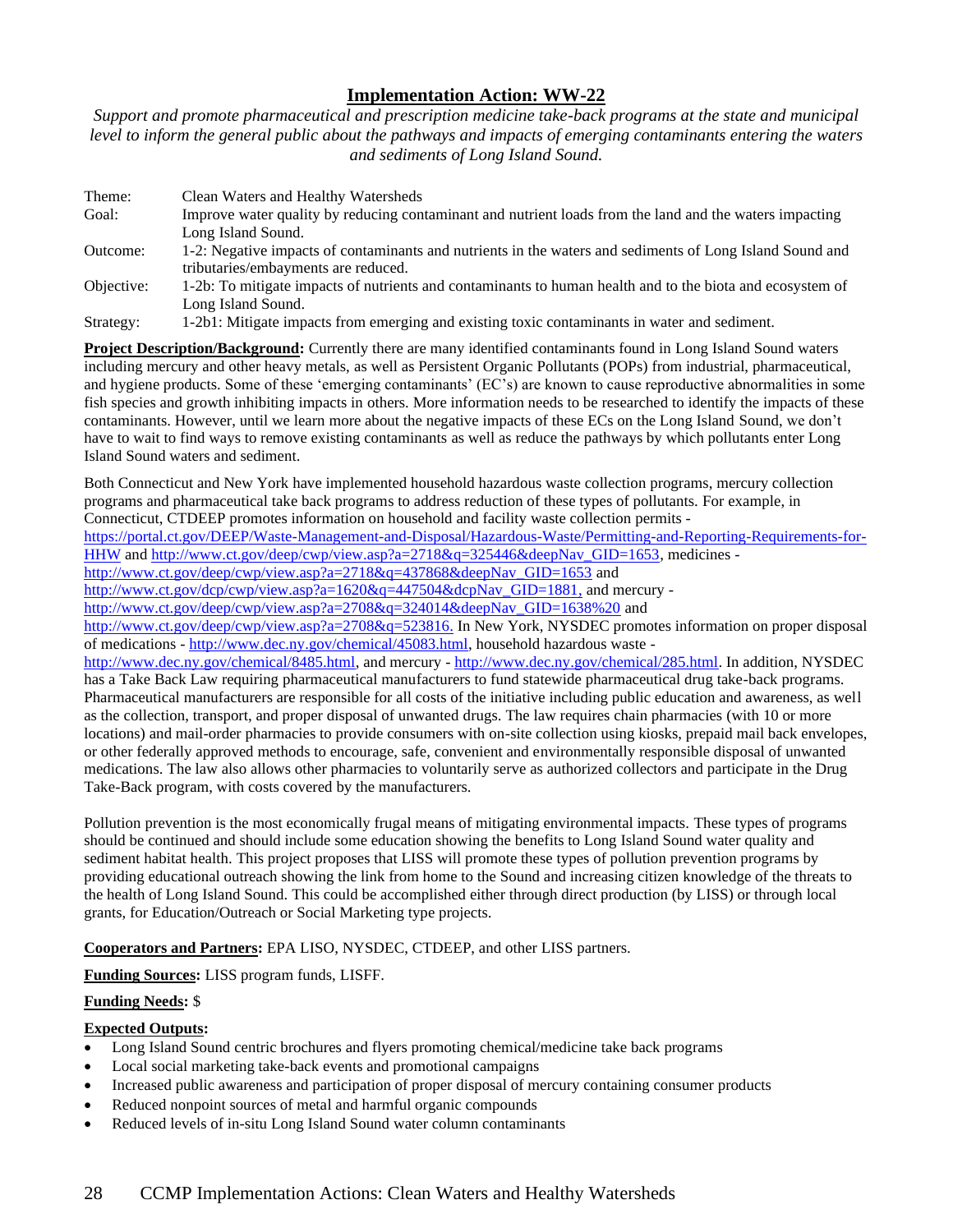• Reduced levels, over time, of embayment sediment contaminants

# **Performance Metric(s):**

- Number of take-back programs per year in Connecticut and New York
- Number of grants and literature products produced/distributed per year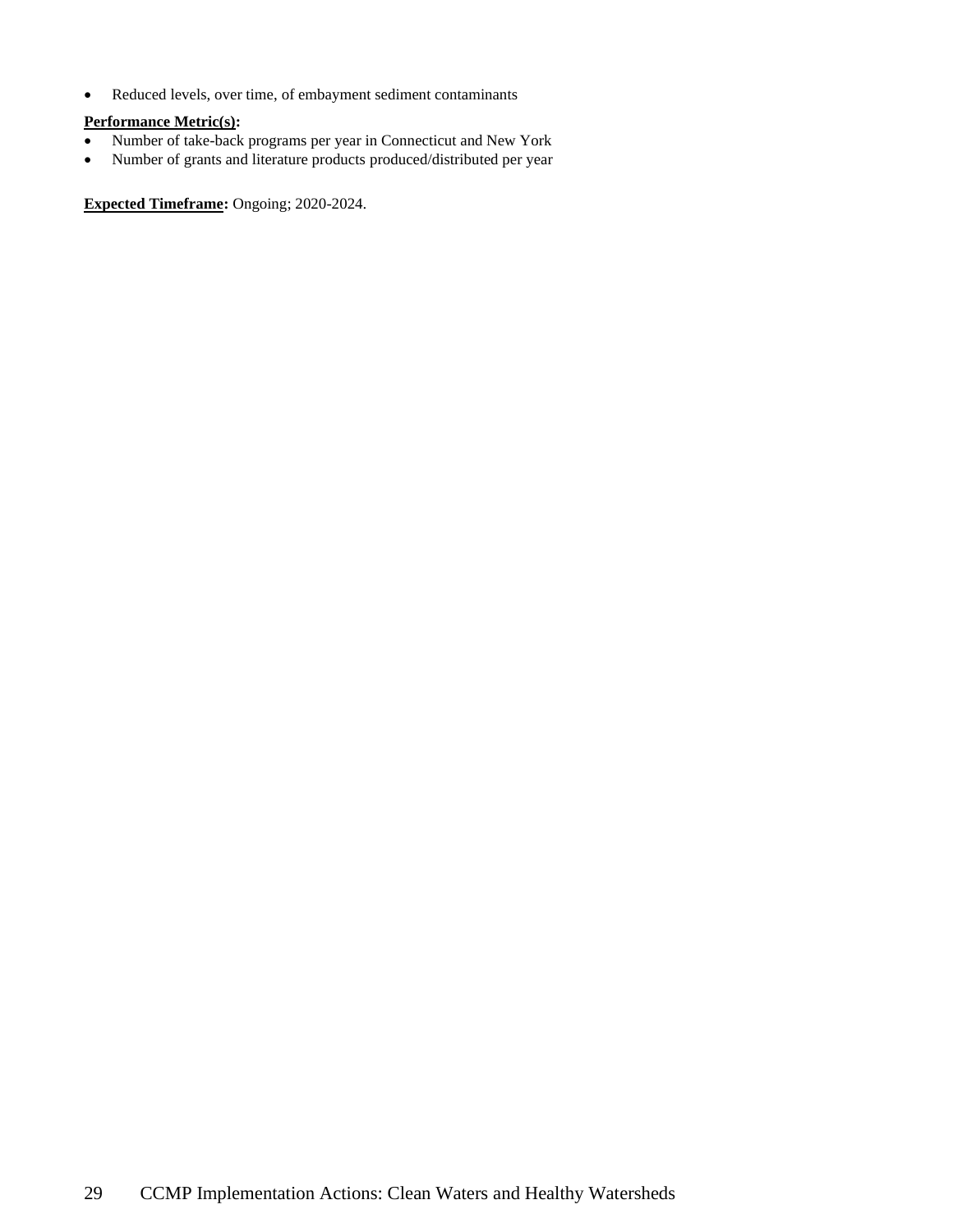*Encourage state and local health departments to adopt emerging rapid bacterial detection technologies that would allow shorter duration administrative beach/shellfish closings than those based on rainfall only.*

| Theme:     | Clean Waters and Healthy Watersheds                                                                       |
|------------|-----------------------------------------------------------------------------------------------------------|
| Goal:      | Improve water quality by reducing contaminant and nutrient loads from the land and the waters impacting   |
|            | Long Island Sound.                                                                                        |
| Outcome:   | 1-2: Negative impacts of contaminants and nutrients in the waters and sediments of Long Island Sound and  |
|            | tributaries/embayments are reduced.                                                                       |
| Objective: | 1-2b: To mitigate impacts of nutrients and contaminants to human health and to the biota and ecosystem of |
|            | Long Island Sound.                                                                                        |
| Strategy:  | 1-2b2: Reduce human health risks through increased or targeted pathogen beach and embayment monitoring    |
|            | and fish and shellfish contaminant testing.                                                               |

**Project Description/Background:** While temporary beach and shellfish closures based on rainfall criteria only are an important management tool to avoid bacterial contamination and illness, emerging technologies such as rapid bacterial detection could increase human health protection and reduce resource use impairments. Rapid testing techniques, including QPCR and other DNA based technologies for detecting *E.coli* and fecal coliform are becoming less expensive and a reliable method for more accurately determining when beaches need to close, and when they can re-open. As the feasibility of these technologies are demonstrated, state and local health departments should adopt them in their testing programs.

**Cooperators and Partners:** Individual municipalities would ultimately be responsible. LISS could provide logistical and planning assistance and possibly some funding for pilot programs in association with state shellfish and beach safety programs. In Connecticut, the State Department of Public Health would oversee monitoring detections technologies for bathing beach monitoring programs and the State Department of Agriculture, Division of Shellfish and Aquaculture would oversee for detection monitoring of shellfish areas.

**Funding Sources:** LISFF could fund pilot studies, feasibility analysis, etc. Other assessment funding would come from interested municipalities, which already generally do some monitoring.

# **Funding Needs:** \$\$

### **Expected Outputs:**

- Reduced beach and shellfish bed closures
- Better science informing management decisions

### **Performance Metric(s):**

- If a method can be shown to be effective, fewer beach/shellfish bed closure days compared to rainfall-based criteria only
- Number of studies evaluating the effectiveness of rapid testing techniques/methods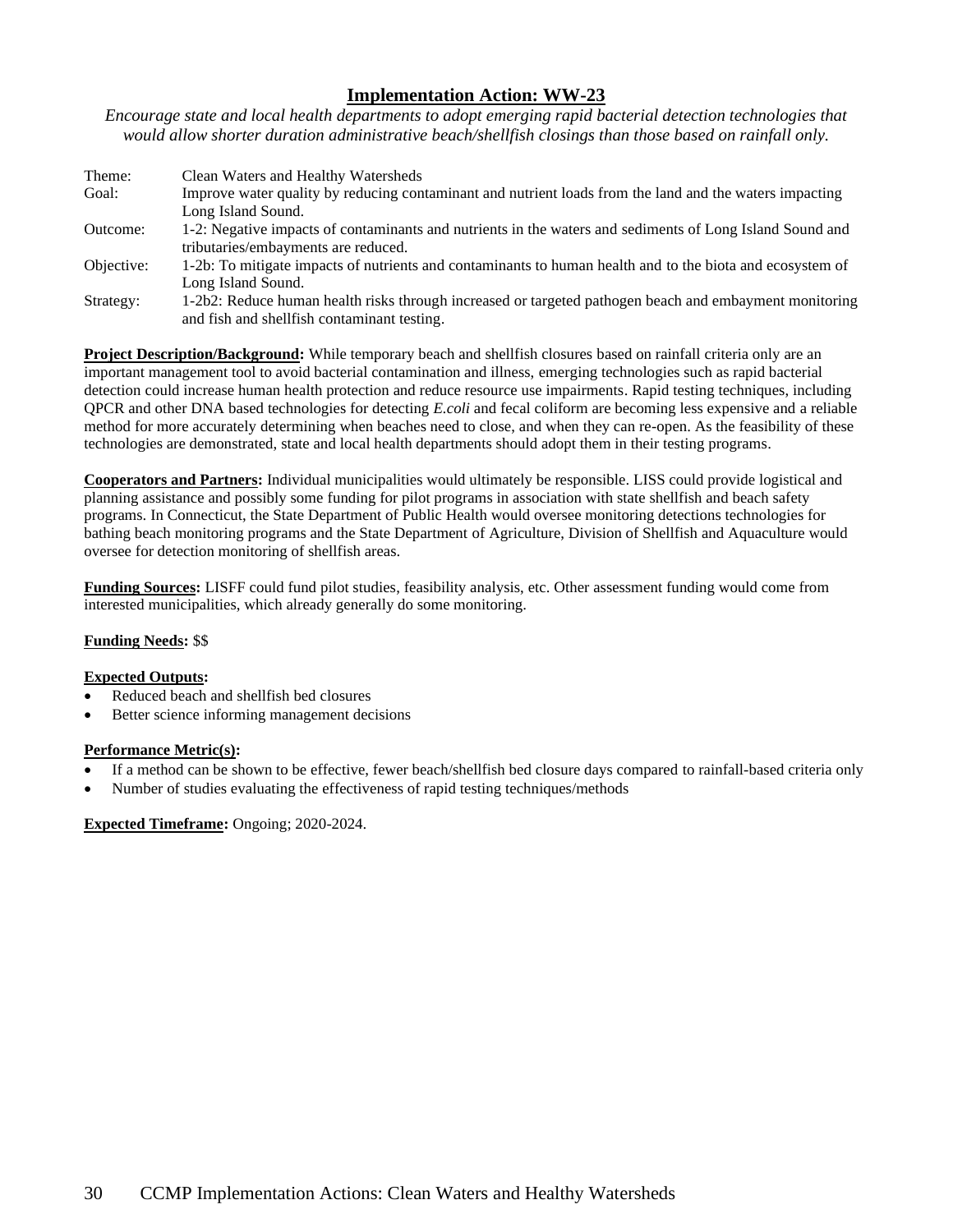*Implement field studies with standardized procedures and clearly defined data acceptance metrics to demonstrate the use of microbial source tracking to help resolve local water quality challenges.*

| Theme:     | Clean Waters and Healthy Watersheds                                                                                                                    |
|------------|--------------------------------------------------------------------------------------------------------------------------------------------------------|
| Goal:      | Improve water quality by reducing contaminant and nutrient loads from the land and the waters impacting<br>Long Island Sound.                          |
| Outcome:   | 1-2: Negative impacts of contaminants and nutrients in the waters and sediments of Long Island Sound and                                               |
|            | tributaries/embayments are reduced.                                                                                                                    |
| Objective: | 1-2b: To mitigate impacts of nutrients and contaminants to human health and to the biota and ecosystem of<br>Long Island Sound.                        |
| Strategy:  | 1-2b2: Reduce human health risks through increased or targeted pathogen beach and embayment monitoring<br>and fish and shell fish contaminant testing. |

**Project Description/Background:** Significant rainfall events can trigger precautionary closure of beaches and shellfish harvest areas in anticipation of stormwater overflow that increases risk of potential contamination. An increased understanding of bacterial sources combined with improvement of emerging rapid bacteria detection technologies will ensure closures are in response to actual environmental conditions and hazards.

In response to stakeholders' needs for validated methods for microbial source tracking to characterize human sources of fecal pollution in recreational waters, EPA conducted a study to assess method performance of Methods 1696 and 1697. In March 2019, the EPA published guidance on these two methods to characterize human fecal pollution in water using quantitative polymerase chain reaction (qPCR) assays: EPA 821-R-19-002 (Method 1696) and EPA 821-R-19-003 (Method 1697). These methods can be used to identify trends in human fecal contamination, to provide additional information to support water quality management decisions, and to help determine actionable outcomes that can potentially improve public health protection of recreational waters. Additionally, the LISS community should support piloting emerging rapid bacterial detection technologies and implementation of technologies that are shown to be scientifically sound and feasible. The piloting of these technologies can lead to a better understanding in the use of these methods in beach and/or shellfish bed closures – leading to greater public use of the Sound.

**Cooperators and Partners:** Local, State, Regional, and Federal Agencies and NGO's, Water Quality Monitoring networks.

**Funding Sources:** LISFF could fund pilot studies, feasibility analysis, etc. Other assessment funding would come from interested municipalities, which already generally do some monitoring.

# **Funding Needs:** \$\$

# **Expected Outputs:**

• Development of standardized procedures and defined data acceptance metrics

### **Performance Metric(s):**

- Number of field studies tracking microbial sources
- Number of studies using new microbial source methods (listed in summary)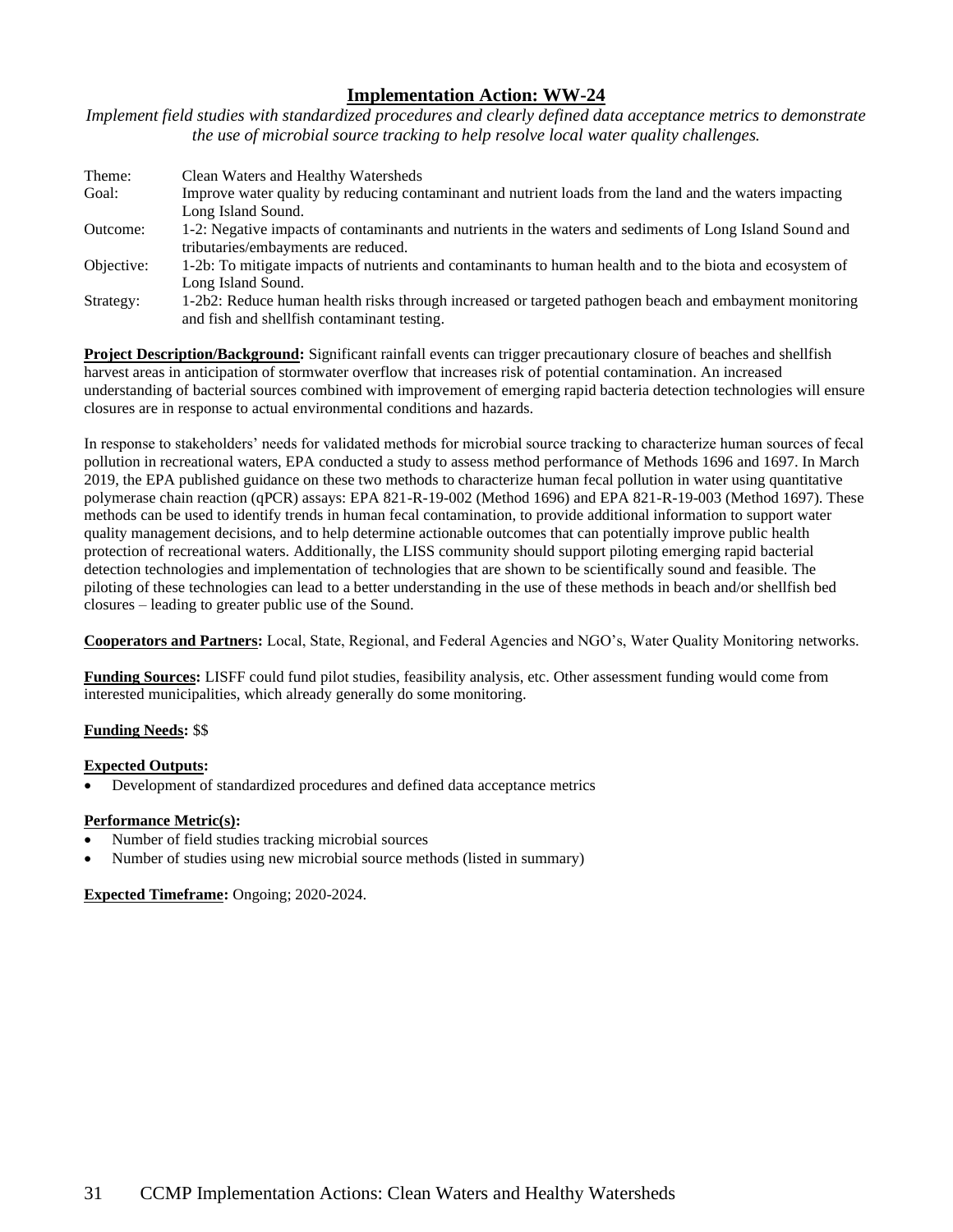*Evaluate challenges to implementation of bioextraction in Long Island Sound, including use conflicts, economic viability, permitting and testing requirements and potential environmental impacts, and make recommendations to overcome them.*

| Theme:     | Clean Waters and Healthy Watersheds                                                                       |
|------------|-----------------------------------------------------------------------------------------------------------|
| Goal:      | Improve water quality by reducing contaminant and nutrient loads from the land and the waters impacting   |
|            | Long Island Sound.                                                                                        |
| Outcome:   | 1-2: Negative impacts of contaminants and nutrients in the waters and sediments of Long Island Sound and  |
|            | tributaries/embayments are reduced.                                                                       |
| Objective: | 1-2b: To mitigate impacts of nutrients and contaminants to human health and to the biota and ecosystem of |
|            | Long Island Sound.                                                                                        |
| Strategy:  | 1-2b3: Develop and implement methods (e.g., bioextraction) for removal of nutrients and contaminants.     |

**Project Description/Background:** Pilot studies have demonstrated that aquaculture of shellfish and seaweeds such as kelp may have benefits in reducing nitrogen in the sound or in embayments. However, more widespread implementation of bioextraction will be difficult without further evaluation of the potential for use conflicts, economic viability, potential environmental impacts, public health concerns, and state differences in permitting and testing requirements. Shellfish filter the water, removing suspended solids, nutrients, and contaminants, and some algal species, like seaweed, remove nutrients through their very high growth and nitrogen assimilation rates. These aquaculture industries have the benefit of providing an ecosystem service, while also producing jobs and saleable consumer goods. However, the process of establishing bioextraction based aquaculture facilities is hampered by uncertainties about where the activities can take place and whether the activities can be sustainable over time. Through NYSDEC's Nutrient Bioextraction Initiative, efforts are underway to develop a shellfish aquaculture permitting guide based on existing permitting requirements, and an interactive shellfish aquaculture permitting roadmap. These projects will help current and new aquaculturists understand the permitting requirements, and create a more streamlined process. Additionally, the initiative is conducting a study to deliver market information for bioextracted products and the economics of bioextraction, which will help overcome the economic viability challenge. This action will continue to develop reports on the broader applicability and factors affecting implementation of bioextraction in Long Island Sound.

**Cooperators and Partners:** LISS could provide logistical and planning assistance and possibly some funding for a thirdparty evaluation.

**Funding Sources:** LISFF. Possibly a LISS enhancement grant could fund the evaluation.

### **Funding Needs:** \$\$

### **Expected Outputs:**

• Reports on technical and regulatory components (use conflicts, economic viability, environmental impacts, public health concerns, and permitting and testing requirements) affecting implementation of bioextraction in Long Island Sound and adoption by aquaculture industry

### **Performance Metric(s):**

• Implementation of bioextraction evaluation and permitting in Long Island Sound based on informed decisions by industry and regulators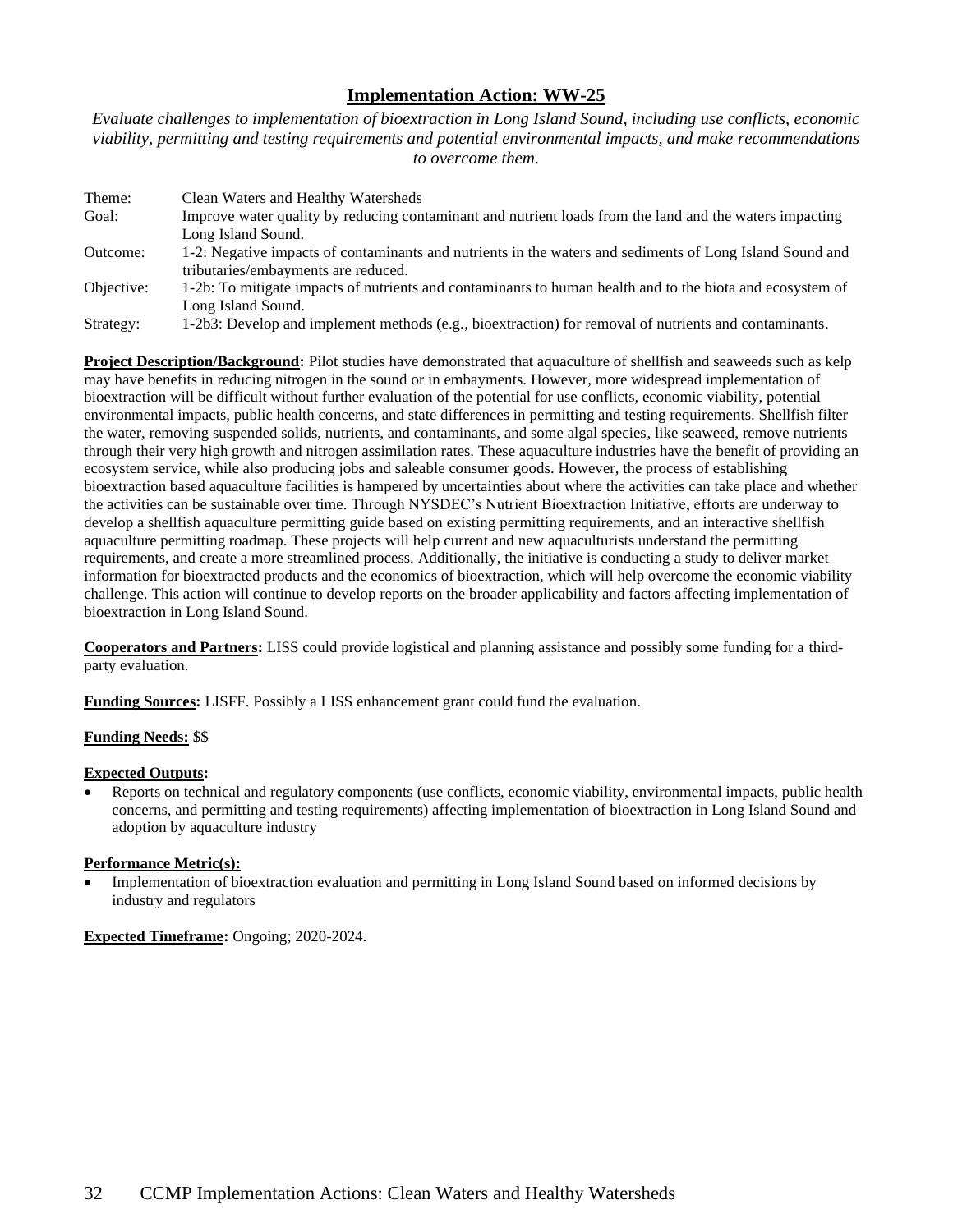*Improve the permitting and certification process for new aquaculture projects with products intended for human consumption, particularly those projects with a bioextraction focus.* 

| Theme:     | Clean Waters and Healthy Watersheds                                                                       |
|------------|-----------------------------------------------------------------------------------------------------------|
| Goal:      | Improve water quality by reducing contaminant and nutrient loads from the land and the waters impacting   |
|            | Long Island Sound.                                                                                        |
| Outcome:   | 1-2: Negative impacts of contaminants and nutrients in the waters and sediments of Long Island Sound and  |
|            | tributaries/embayments are reduced.                                                                       |
| Objective: | 1-2b: To mitigate impacts of nutrients and contaminants to human health and to the biota and ecosystem of |
|            | Long Island Sound.                                                                                        |
| Strategy:  | 1-2b3: Develop and implement methods (e.g., bioextraction) for removal of nutrients and contaminants.     |

**Project Description/Background:** The ecosystem services provided by shellfish and rooted macrophytic seaweeds (e.g., kelp) are well known. Shellfish filter the water, removing suspended solids, nutrients, and contaminants, and some algal species, like seaweed, remove nutrients through their very high growth and nitrogen assimilation rates. Aquaculture industries, not only foster and enhance these ecosystem services, but they also produce jobs and saleable consumer goods. Bioextraction efforts are most useful in impaired waterbodies (excess nutrients), and these nutrient-impaired waterbodies often have other related issues (pathogens, pharmaceutical, and other contaminants) that may affect their ability to grow food for human consumptions. Because of this, the process of establishing bioextraction based aquaculture facilities is hampered by the inability of these sites to be permitted for human consumption. Testing and [permitting](http://seagrant.uconn.edu/publications/aquaculture/permitguide.pdf) currently is a very lengthy process, involving many permit applications, regulatory constraints, and fees. A more streamlined process needs to be implemented. Efforts are underway in Suffolk County to implement their Shellfish Aquaculture Lease Program Ten Year Review Process to further seaweed cultivation. It is important to recognize that Connecticut and New York handle permitting processes differently, and are at different stages in the process (specifically, seaweed aquaculture), and therefore each state permitting agencies, working with existing and perspective farmers, should evaluate opportunities to streamline the process of certification for new farms and/or farms seeking to expand to new products.

**Cooperators and Partners:** State agencies responsible for permitting. LISS/Sea Grant could provide logistical and planning assistance and possibly some funding for pilot programs.

**Funding Sources:** LISFF could fund pilot studies, etc. Funding would ultimately come from the states but, in this case, the farmers might be asked to pay for their own expenses, as long as a process is in place.

# **Funding Needs:** \$\$

### **Expected Outputs:**

- Improved and streamlined ingredient testing procedures
- Streamlined and timely permitting processes
- Increased bioextraction based aquaculture operations

### **Performance Metric(s):**

• Acreage of bioextraction based aquaculture operations or nitrogen removal from bioextraction

**Expected Timeframe:** Discrete; 2020-2024.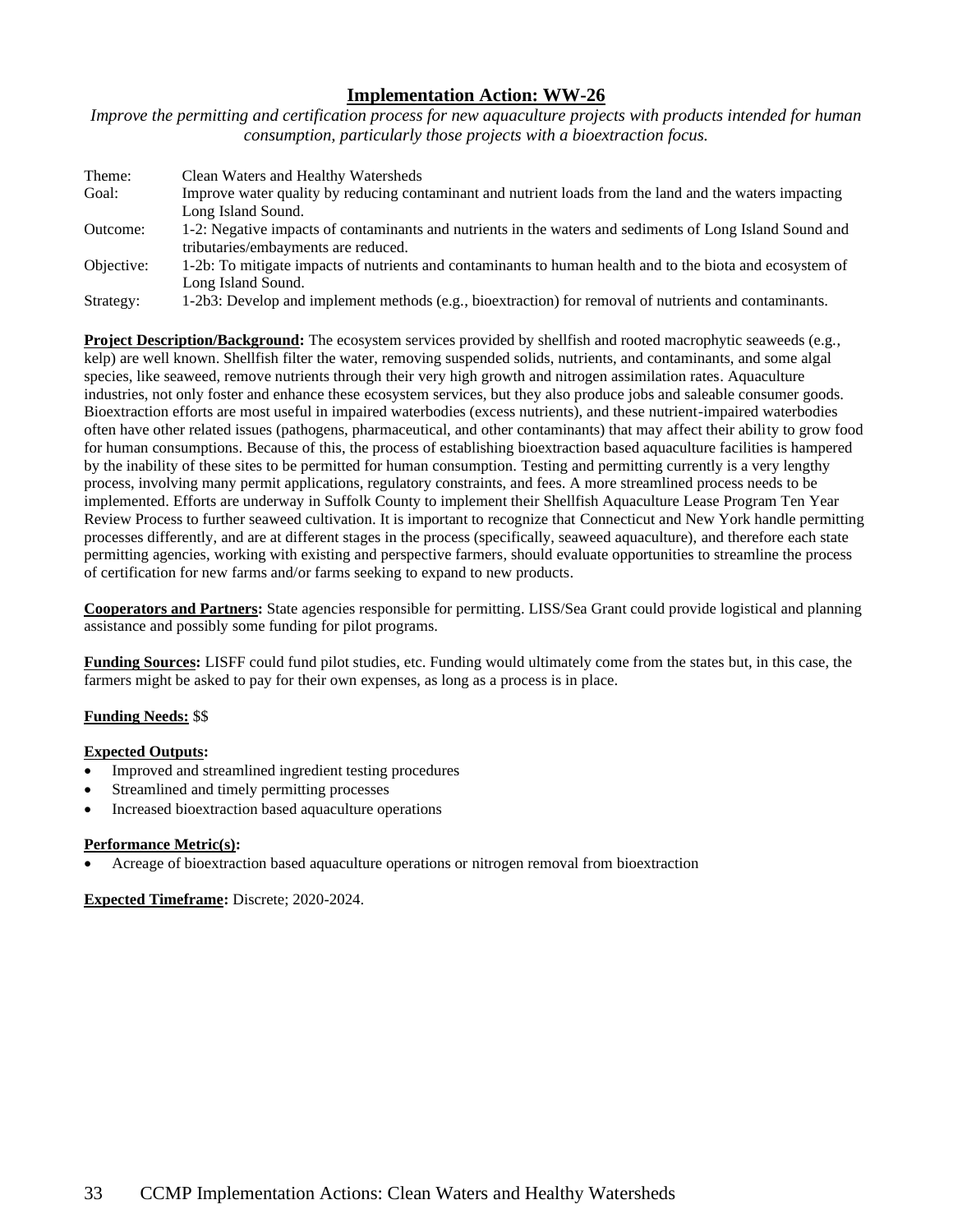*Improve ability of models and/or studies to estimate contaminant and nutrient loads to embayments and evaluate the effectiveness of remedial actions.*

Theme: Clean Waters and Healthy Watersheds Goal: Improve water quality by reducing contaminant and nutrient loads from the land and the waters impacting Long Island Sound. Outcome: 1-3: Research, monitoring, and modeling to support attainment of water quality objectives is maintained and improved. Objective: 1-3a: To further improve understanding of the causes and impacts of eutrophication and hypoxia. Strategy: 1-3a2: Better understand eutrophication dynamics, effects and mechanisms, and continue support for modeling and synthesis efforts and their application to management scenarios. 4-1a1: Identify and support science activities needed to transparently link outcomes and objectives to strategies and actions, setting priorities based on management relevance and scientific merits. 4-1c1: Transition existing and new models to a community modeling framework that provides open source access to facilitate external collaboration, assessments.

**Project Description/Background:** Despite extensive development, present ecosystem models of Long Island Sound are insufficiently sensitive to accurately run predictive eutrophication scenarios (such as estimating the impact of future wastewater treatment plant reduction), particularly in embayments. By supporting projects from academic and independent analysts using modeling tools to estimate impact of nutrient (and potentially contaminant) load scenarios to Long Island Sound, we can better understand how potential nutrient management scenarios will impact the biology, chemistry, and physics of Long Island Sound. This could include field and synthetic efforts to refine parameter estimation in existing models, as well as efforts to implement an ensemble modeling approach to better manage uncertainty.

**Cooperators and Partners:** The LISS Management Conference partners and independent contractors.

**Funding Sources:** LISS program funds, EPA/NOAA research grants. LISFF, other local grants.

### **Funding Needs:** \$\$\$

### **Expected Outputs:**

- Improved capacity for eutrophication modeling either through improvements to existing models or development of an ensemble approach
- Reduced nutrient loads based on management actions
- Management decisions based on modeled load estimates

### **Performance Metric(s):**

- Number of improved modeling tools to estimate nutrient loading impacts
- Number of management decisions based on modeled load estimates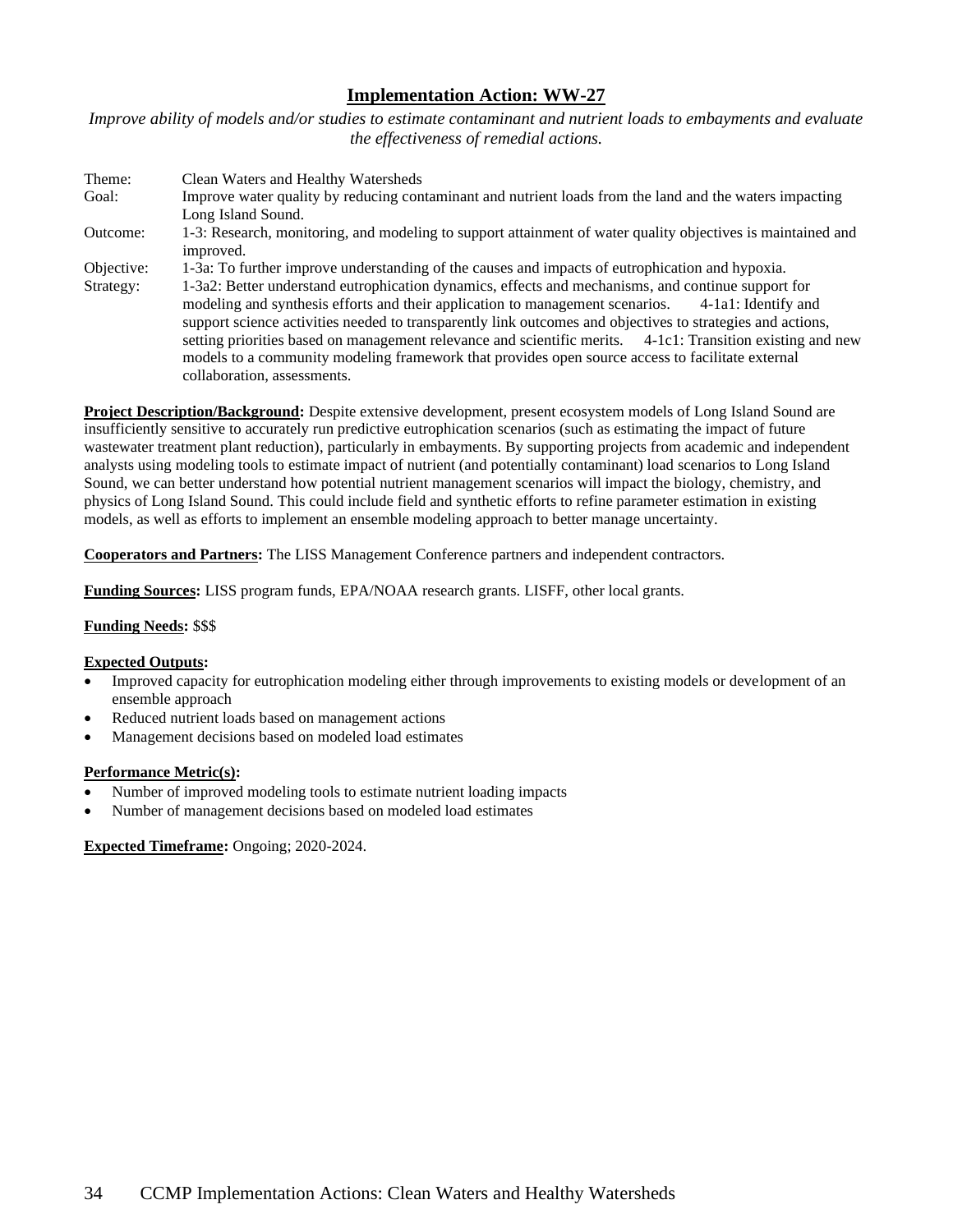*Maintain and enhance the management utility of water quality monitoring of watershed nutrient loads and ecosystem responses to Long Island Sound and its embayments.*

| Theme:     | Clean Waters and Healthy Watersheds                                                                         |
|------------|-------------------------------------------------------------------------------------------------------------|
| Goal:      | Improve water quality by reducing contaminant and nutrient loads from the land and the waters impacting     |
|            | Long Island Sound.                                                                                          |
| Outcome:   | 1-3: Research, monitoring, and modeling to support attainment of water quality objectives is maintained and |
|            | improved.                                                                                                   |
| Objective: | 1-3b: To research, monitor and assess water quality and factors that contribute to water quality change.    |
| Strategy:  | 1-3b1: Improve identification and source tracking of nonpoint sources (e.g., watershed, groundwater,        |
|            | atmospheric deposition) and sinks of nutrients and their impacts on water and habitat quality.<br>$4-1b4$ : |
|            | Strengthen monitoring of conditions in embayments and near-shore waters, and integrate the resulting data   |
|            | and assessments into open water monitoring programs.                                                        |

**Project Description/Background:** The LISS has a long-standing commitment to water quality monitoring. With the recent expenditures by Connecticut and New York towards reducing nutrient loading and hypoxia, it is critical to maintain a comprehensive, but efficient monitoring program to address watershed nutrient loads and ecosystem responses. Additionally, it is essential to invest in new technologies that will improve the efficiency and/or resolution of our monitoring as we strive to manage adaptively in response to these changes. Rapid advancements in automation and miniaturization have fueled the development of new instruments and sensors that can greatly reduce lab and field sample analysis times. It is critical for LISS to invest in these technologies as soon as they are proven to be robust and reliable, as the long-term cost savings could be substantial.

**Cooperators and Partners:** CTDEEP and IEC/NEIWPCC presently conduct the LISS funded monitoring program. USGS and UCONN as well as many smaller agencies have other extant monitoring programs. LISS research and monitoring partners (DEEP, IEC, NOAA, UCONN, etc.). LISS could provide logistical support and possibly funding through the Water Quality working group.

**Funding Sources:** Approximately \$3M of the LISS program funds support water quality monitoring.

# **Funding Needs:** \$\$\$\$

### **Expected Outputs:**

- Systematic report of long-term water quality monitoring dataset
- Regular review and updates to monitoring technologies

### **Performance Metric(s):**

• Increased number of existing monitoring programs, parameters collected, and new technologies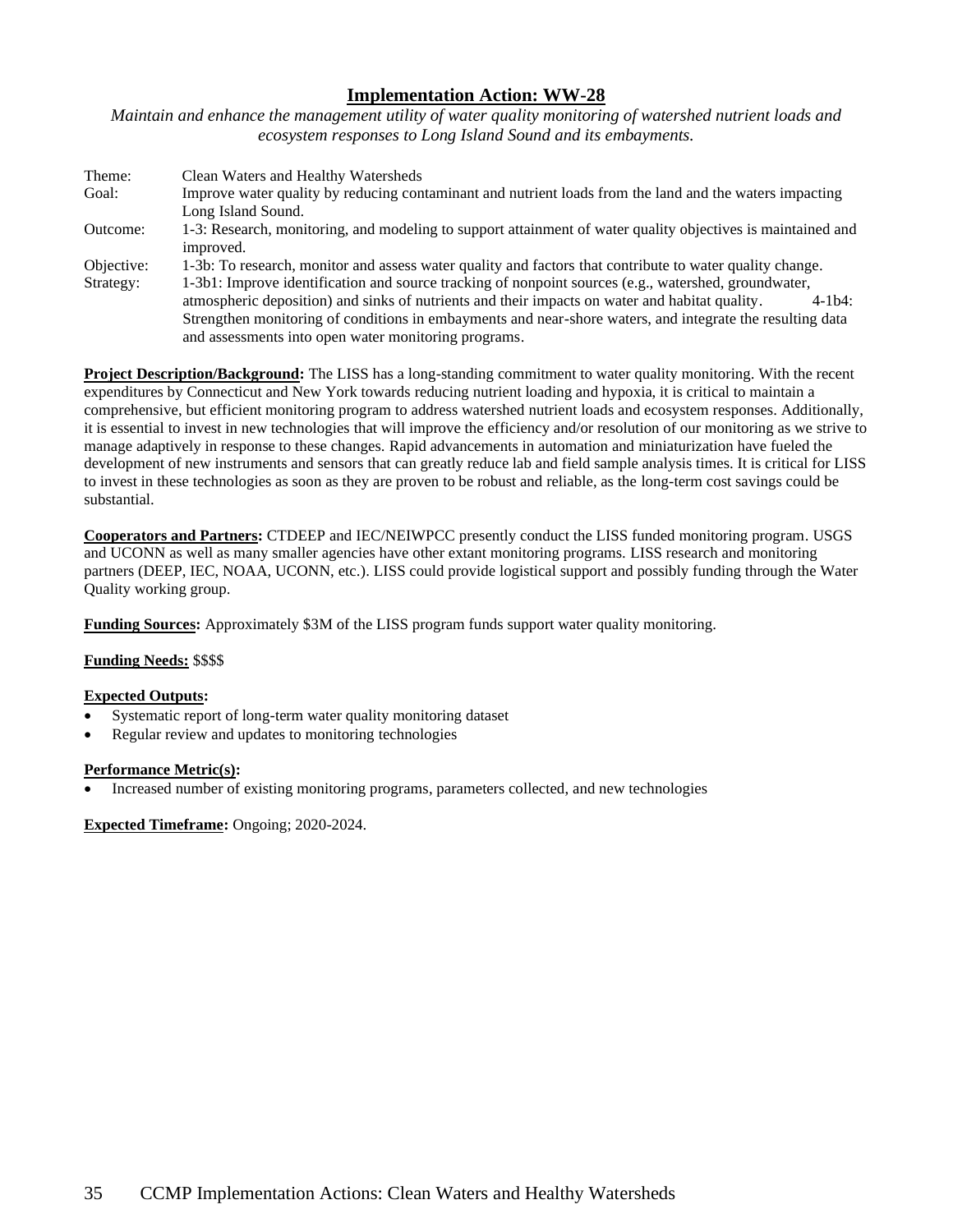*Develop and implement a water quality monitoring strategy for nitrogen in the upper basin states of Massachusetts, Vermont, and New Hampshire.*

Theme: Clean Waters and Healthy Watersheds Goal: Improve water quality by reducing contaminant and nutrient loads from the land and the waters impacting Long Island Sound. Outcome: 1-3: Research, monitoring, and modeling to support attainment of water quality objectives is maintained and improved. Objective: 1-3b: To research, monitor and assess water quality and factors that contribute to water quality change. Strategy: 1-3b1: Improve identification and source tracking of nonpoint sources (e.g., watershed, groundwater, atmospheric deposition) and sinks of nutrients and their impacts on water and habitat quality. 4-1b3: Evaluate, enhance, integrate, and coordinate ongoing monitoring programs. 4-1b4: Strengthen monitoring of conditions in embayments and near-shore waters, and integrate the resulting data and assessments into open water monitoring programs. 4-2a4: Enhance opportunities for cooperation and involvement of the tributary states of Massachusetts, New Hampshire, Rhode Island, and Vermont to address stressors that contribute to downstream effects on LIS.

**Project Description/Background:** Understanding the sources and partitioning of nutrient loading coming from the upper portions of the Connecticut River watershed is critical to understanding how to best implement effective nutrient management strategies for the upper basin states. This action involves developing and implementing a water quality monitoring strategy for nitrogen in the upper basin states with a stream gage near the Massachusetts/New Hampshire/Vermont state border on the Connecticut River. These data obtained from monitoring will be used to calibrate existing watershed models and/or conduct a nitrogen trend analysis and to confirm if 2000 Dissolved Oxygen TMDL allocations for the upper basin states have been achieved. Nitrogen trend analysis will be conducted and subsequent modeling (as needed) using in-basin and upper basin ambient water quality monitoring data on watershed contributions of nitrogen delivered to the Sound by source, tributary, and state. The most recent in-stream nitrogen trend study will be enhanced with additional analyses to examine the influences of precipitation and in-stream flow on nitrogen loading, and implications for nitrogen source load (nonpoint versus point source).

**Cooperators and Partners:** The state agencies of Massachusetts, New Hampshire, and Vermont their respective state municipalities. Long Island Sound 2000 Dissolved Oxygen TMDL workgroup and NEIWPCC.

**Funding Sources:** A combination of state and federal grants and loans primarily funded through each state's respective SRF loan and grant programs and through EPA Grants. LISFF, LISS Enhancement grants or other local grants.

# **Funding Needs:** \$\$\$

# **Expected Outputs:**

• Regular monitoring and reporting on nitrogen concentrations in the upper watershed

# **Performance Metric(s):**

- Number of sites actively monitored for nitrogen
- Quality of consolidated reporting and trend analysis of nitrogen levels in upper watershed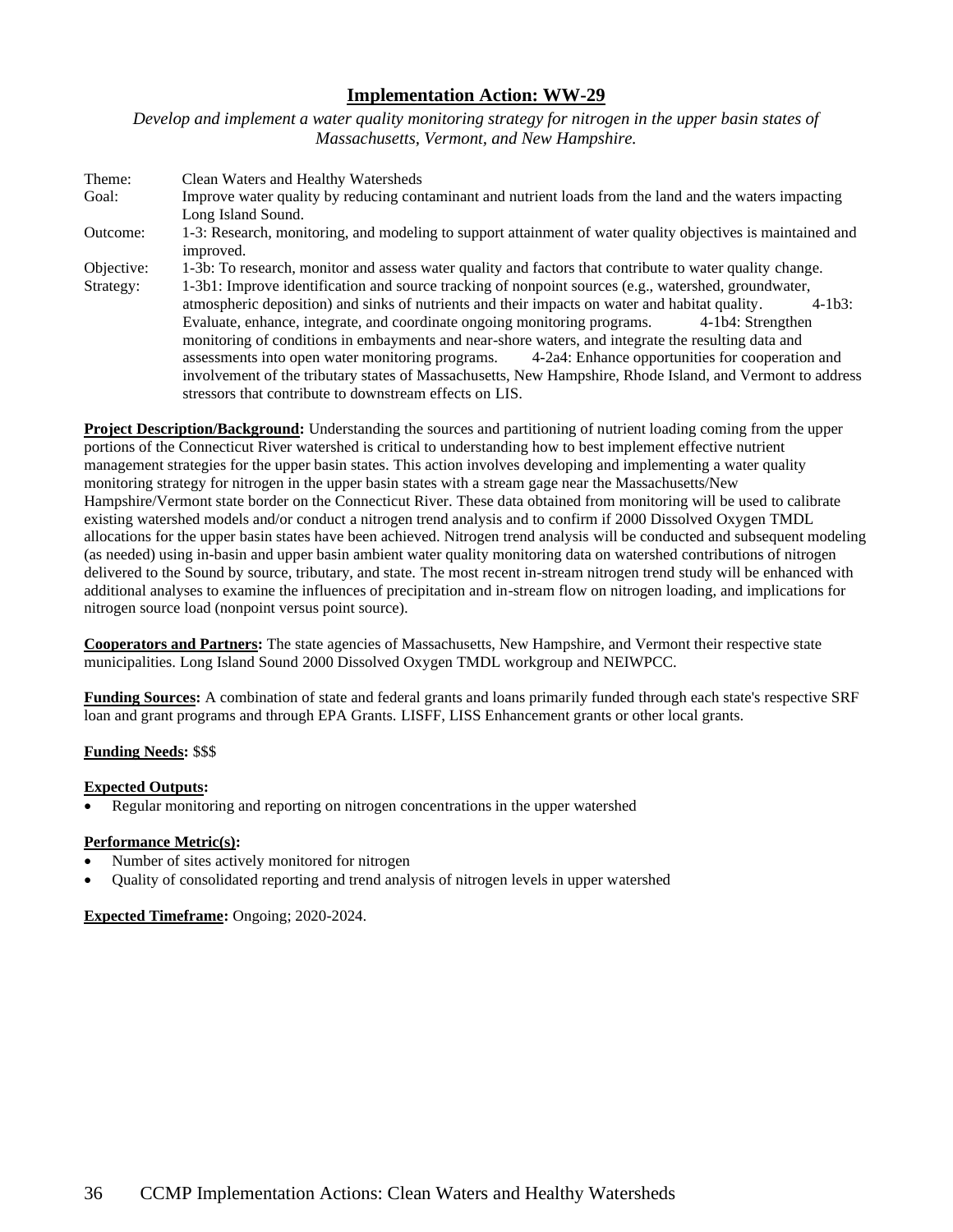*Assess and identify the impact of emerging (e.g., PBDE, pharmaceuticals) and legacy (e.g., heavy metals, PCBs) contaminants on the ecosystem services and biota of Long Island Sound.*

| Theme:     | Clean Waters and Healthy Watersheds                                                                           |
|------------|---------------------------------------------------------------------------------------------------------------|
| Goal:      | Improve water quality by reducing contaminant and nutrient loads from the land and the waters impacting       |
|            | Long Island Sound.                                                                                            |
| Outcome:   | 1-3: Research, monitoring, and modeling to support attainment of water quality objectives is maintained and   |
|            | improved.                                                                                                     |
| Objective: | 1-3b: To research, monitor and assess water quality and factors that contribute to water quality change.      |
| Strategy:  | 1-3b2: Research, monitor and assess emerging and legacy toxic contaminants and their impacts on water and     |
|            | 4-1a1: Identify and support science activities needed to transparently link outcomes and<br>habitat quality.  |
|            | objectives to strategies and actions, setting priorities based on management relevance and scientific merits. |

**Project Description/Background:** While many advances have been made with respect to reducing sources and managing legacy loads of contaminants such as heavy metals and PCBs, new research regarding the potential impacts of many emerging contaminants such as *pharmaceuticals, PBDEs, triclosan, etc.,* is raising concerns and new chemicals are continuing to be developed. In order to minimize environmental damage, research and monitoring is needed to better to understand and regulate new and emerging contaminants.

### **Cooperators and Partners:** Academic partners, US EPA.

**Funding Sources:** LISS program funds could fund small pilot tests/localized programs if identified. EPA funding for larger scale EPA-based effort.

### **Funding Needs:** \$\$\$

### **Expected Outputs:**

• A report detailing loading sources, impacts, and management options for specific emerging contaminants

### **Performance Metric(s):**

- Number of areas monitored for key emerging contaminant indicators
- Number of studies assessing and investigating contaminant impacts on ecosystem services and biota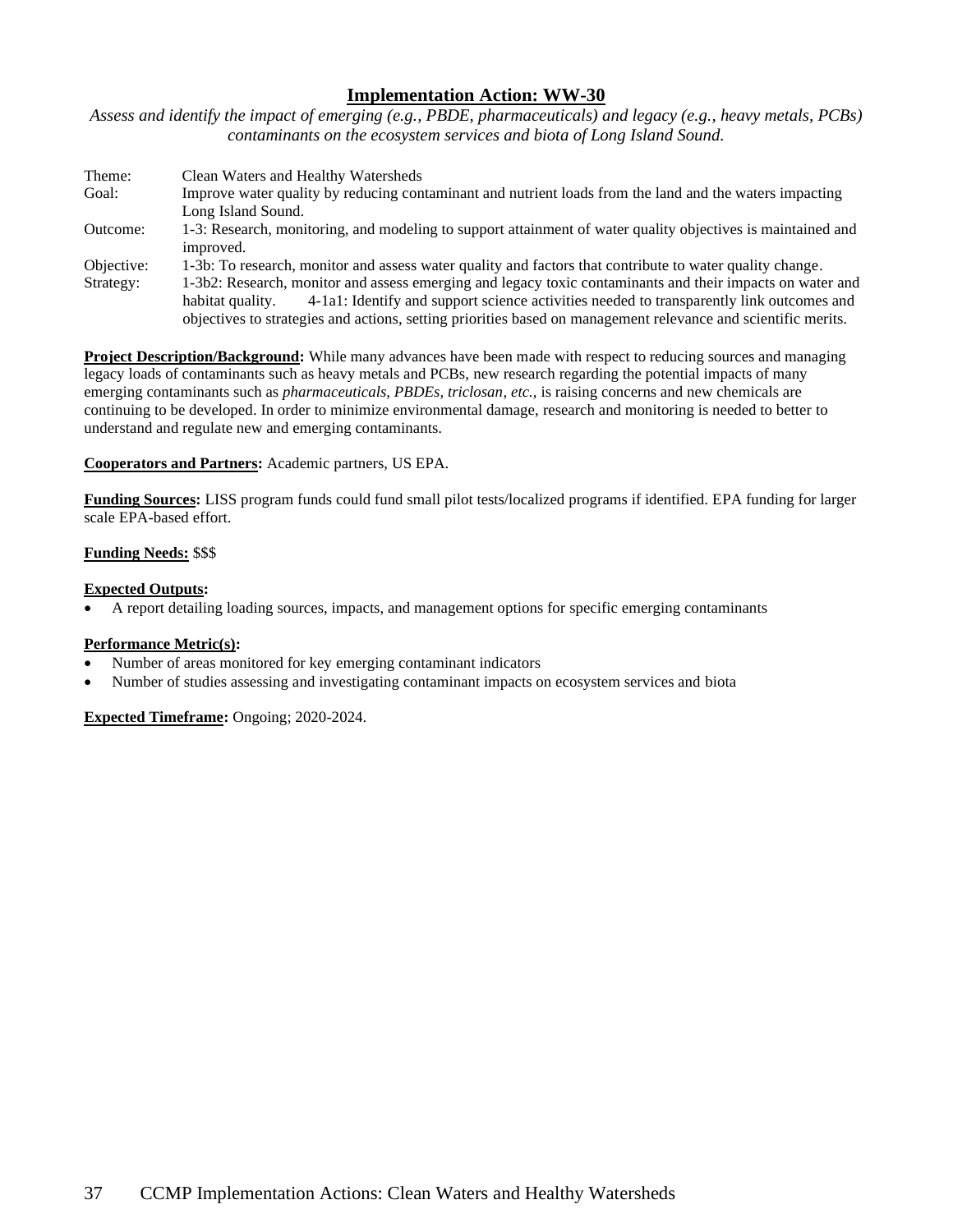*Initiate contaminant level and effects monitoring in Long Island Sound embayments through an expansion of the NCCA monitoring protocols.*

| Theme:     | Clean Waters and Healthy Watersheds                                                                         |
|------------|-------------------------------------------------------------------------------------------------------------|
| Goal:      | Improve water quality by reducing contaminant and nutrient loads from the land and the waters impacting     |
|            | Long Island Sound.                                                                                          |
| Outcome:   | 1-3: Research, monitoring, and modeling to support attainment of water quality objectives is maintained and |
|            | improved.                                                                                                   |
| Objective: | 1-3b: To research, monitor, and assess water quality and factors that contribute to water quality change.   |
| Strategy:  | 1-3b2: Research, monitor and assess emerging and legacy toxic contaminants and their impacts on water and   |
|            | habitat quality.                                                                                            |

**Project Description/Background:** Monitoring of emerging and legacy contaminant (PBDE, pharmaceuticals, heavy metals, PCBs, etc.) levels and effects in the Long Island Sound is needed to fully understand their status and impacts on the ecosystem. In 2015 and 2020, CTDEEP conducted a field program under the National Coastal Condition Assessment (NCCA) Program to characterize nutrients, sediments, and benthic macroinvertebrate communities at 23 open water sites of the LIS. In addition, LISS has provided \$500,000 of FY20 funds to extend this effort to 60 sites in Long Island Sound embayments, where the NCCA will also be implemented. Through these projects, the LISS has initiated this action in 2020, but should further evaluate and consider opportunities to continue embayment sampling on a more frequent basis (i.e., more than every 5 years). This action will continue contaminant monitoring through this NCCA program, and therefore improve and protect water quality, habitat, and biological and ecological diversity in the Sound and its embayments that suffers from contamination effects.

**Cooperators and Partners:** EPA, CTDEEP, NYSDEC, and research institutions.

**Funding Sources:** Various federal, state, and local funding sources.

**Funding Needs:** \$\$-\$\$\$; will vary depending on project and partners

### **Expected Outputs:**

• Data on 60 embayments using he NCCA monitoring protocols

### **Performance Metric(s):**

- Partnership agreement with NCCA
- Number of embayments monitored for key emerging contaminant indicators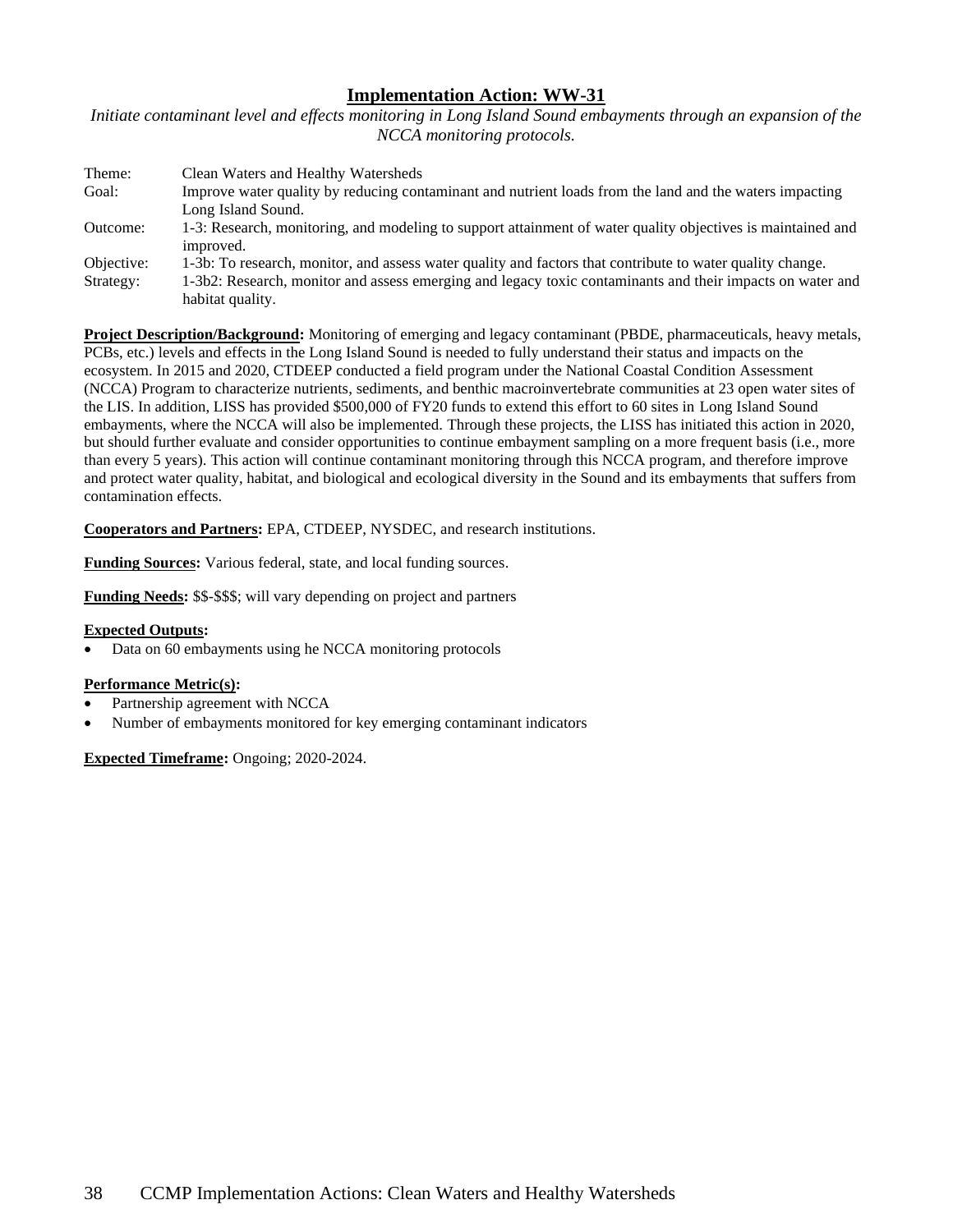*Improve the monitoring needed to assess the risk of climate change impacts including acidification on water quality.* 

| Theme:     | Clean Waters and Healthy Watersheds                                                                          |
|------------|--------------------------------------------------------------------------------------------------------------|
| Goal:      | Improve water quality by reducing contaminant and nutrient loads from the land and the waters impacting      |
|            | Long Island Sound.                                                                                           |
| Outcome:   | 1-3: Research, monitoring, and modeling to support attainment of water quality objectives is maintained and  |
|            | improved.                                                                                                    |
| Objective: | 1-3b: To research, monitor and assess water quality and factors that contribute to water quality change.     |
| Strategy:  | 1-3b3: Improve understanding of climate change impacts (e.g., acidification, sea level rise, temperature) on |
|            | Long Island Sound water and habitat quality and biota, and their interaction with other water quality issues |
|            | 4-1b3: Evaluate, enhance, integrate, and coordinate ongoing monitoring<br>(e.g., eutrophication).            |
|            | programs. 4-1b4: Strengthen monitoring of conditions in embayments and near-shore waters, and integrate      |
|            | the resulting data and assessments into open water monitoring programs. 4-3a1: Include important             |
|            | environmental drivers (e.g., climate change) in all relevant management planning initiatives.                |

**Project Description/Background:** With billions of dollars invested in infrastructure upgrades to improve water quality in Long Island Sound, water quality and quantity monitoring is more critical than ever, since a comprehensive monitoring program will help us adaptively manage and react to how the system responds to existing and future upgrades and to the impacts of climate change on those processes. Our understanding of how estuarine systems respond to the combined climate stressors of SLR, temperature increase, and acidification is limited. In addition, local conditions, such as nutrient enrichment and eutrophication, can amplify acidification through the microbial degradation of accumulated biomass, increasing the production of CO<sup>2</sup> and lowering pH. In a time of tight budgets, it is critical to statistically assess and review the extent (spatial and temporal) of monitoring that is necessary to detect changes, and adjust monitoring to be as efficient as possible.

**Cooperators and Partners:** This is predominantly a research-based project, and would likely be undertaken by a university or outside consulting firm. Probably with funding assistance from and oversight by LISS.

**Funding Sources:** LISS through LISFF, the research program, or the enhancement grant (Base +) program.

# **Funding Needs:** \$\$–\$\$\$

### **Expected Outputs:**

- An analysis that identifies data gaps in monitoring for climate impacts
- A more streamlined monitoring program and potential cost savings
- Improved understanding of the impact of changing climate on water quality

### **Performance Metric(s):**

• Number of studies investigating combined climate stressors of SLR, temperature increase, and acidification on the Long Island Sound

**Expected Timeframe:** Discrete; 2020-2024.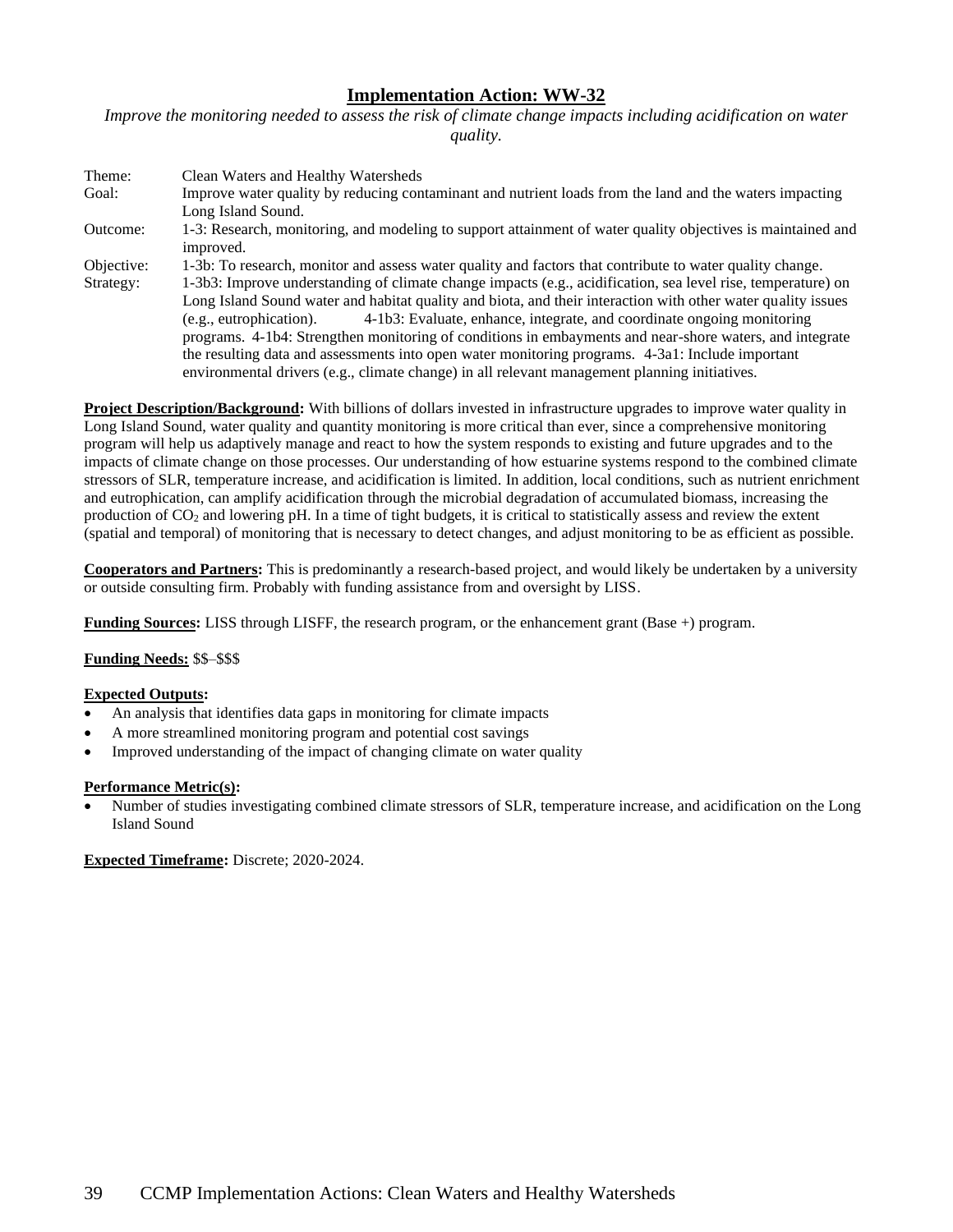*Implement the 2018 Sentinel Monitoring Strategy.*

| Theme:     | Clean Waters and Healthy Watersheds                                                                          |
|------------|--------------------------------------------------------------------------------------------------------------|
| Goal:      | Improve water quality by reducing contaminant and nutrient loads from the land and the waters impacting      |
|            | Long Island Sound.                                                                                           |
| Outcome:   | 1-3: Research, monitoring, and modeling to support attainment of water quality objectives is maintained and  |
|            | improved.                                                                                                    |
| Objective: | 1-3b: To research, monitor and assess water quality and factors that contribute to water quality change.     |
| Strategy:  | 1-3b3: Improve understanding of climate change impacts (e.g., acidification, sea level rise, temperature) on |
|            | Long Island Sound water and habitat quality and biota, and their interaction with other water quality issues |
|            | 4-3a1: Include important environmental drivers (e.g., climate change) in all<br>(e.g., eutrophication).      |
|            | relevant management planning initiatives.                                                                    |

**Project Description/Background:** The 2018 Sentinel Monitoring Strategy (se[e https://longislandsoundstudy.net/wp-](https://longislandsoundstudy.net/wp-content/uploads/2018/07/LIS-SMstrategy-Version2_FINAL.pdf)

[content/uploads/2018/07/LIS-SMstrategy-Version2\\_FINAL.pdf](https://longislandsoundstudy.net/wp-content/uploads/2018/07/LIS-SMstrategy-Version2_FINAL.pdf)) has been developed to quantify local changes in the environment brought about by climate change. The focus is on coastal indicators with high biological potential to show climate responses, available historical data, ease of cost-effective future data collection, and the ability to inform real-world management decisions. The ultimate goals of the strategy are to 1) collect and synthesize data that will indicate how Long Island Sound and its associated habitats, biota, and processes are changing, and 2) utilize sentinel data to provide scientists and managers with the information necessary to prioritize climate change impacts and determine appropriate adaptation and mitigation strategies for these impacts to the Long Island Sound ecosystem. With FY2020 funds, there will be a sentinel monitoring workshop held in either the fall 2021 or spring 2022 to make progress towards achieving the strategy's goals.

**Cooperators and Partners:** LISS Sentinel Monitoring Workgroup; NEIWPCC, UCONN, CTDEEP, NGOs.

**Funding Sources:** LISS, Federal and State Agencies, LISFF.

### **Funding Needs:** \$\$/year

### **Expected Outputs:**

- Development of a Sentinel Monitoring Network
- Identification of current monitoring programs and gaps in parameter monitoring
- Synthesis report of outcomes of the sentinel monitoring workshop, and recommended next steps in the implementation of the strategy
- Identification of opportunities for collaboration to establish critical research programs (that do not already exist), foster needed technological advancements, and implement long term monitoring and modeling
- Increased communication and outreach to managers about available data and predictions to develop and implement management decisions and adaptation strategies
- Actively update the Long Island Sound sentinel monitoring webpage

### **Performance Metric(s):**

- Number of LISS sentinel monitoring workshops to help identify additional data, centralize all the available data, and develop a monitoring network
- Number of community science groups to help collect sentinel data, such as marsh trends
- Completed project in support of Sentinel Monitoring efforts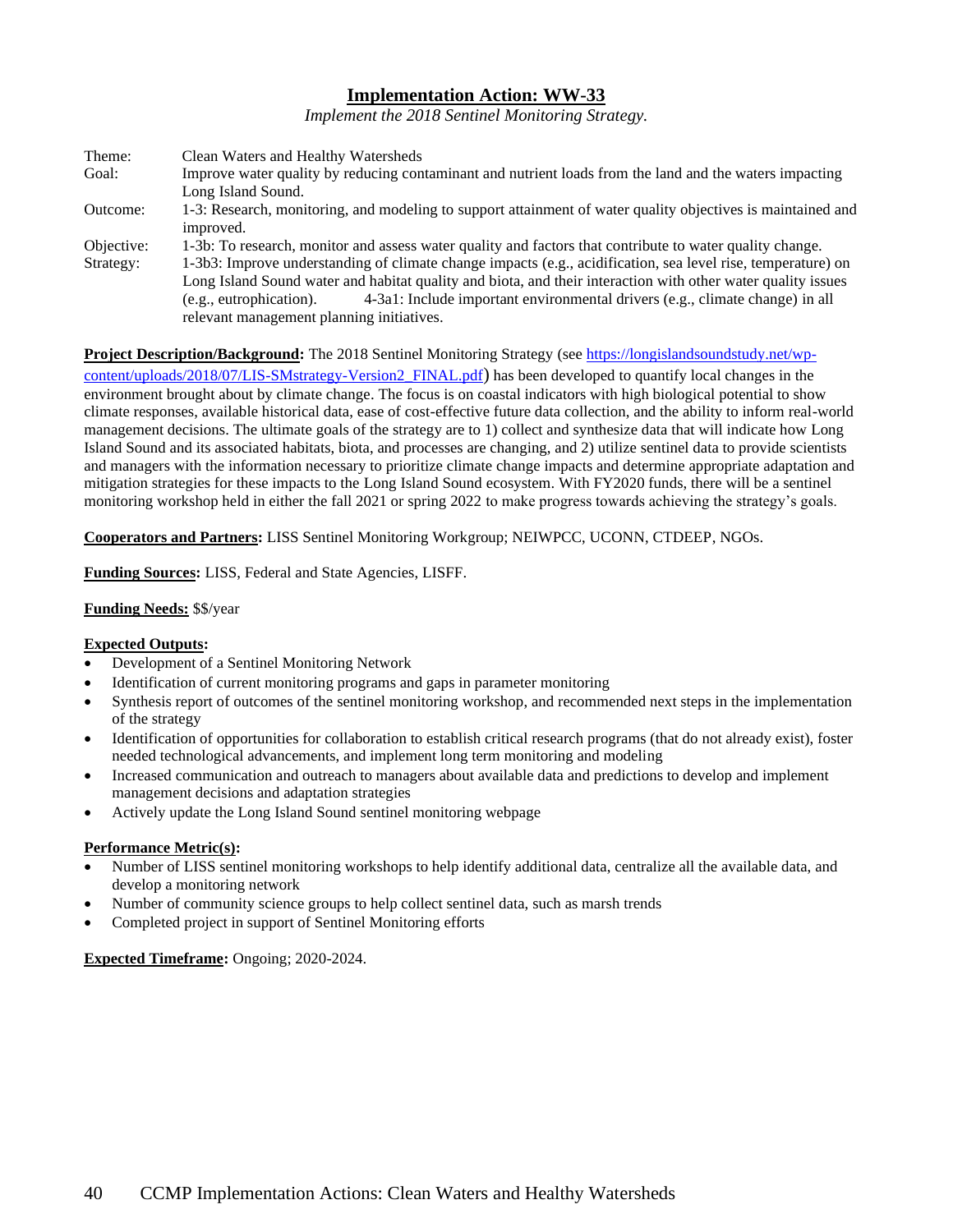*Conduct periodic (five year, or earlier) review and revision of Sentinel Monitoring Strategy document.*

| Theme:     | Clean Waters and Healthy Watersheds                                                                          |
|------------|--------------------------------------------------------------------------------------------------------------|
| Goal:      | Improve water quality by reducing contaminant and nutrient loads from the land and the waters impacting      |
|            | Long Island Sound.                                                                                           |
| Outcome:   | 1-3: Research, monitoring, and modeling to support attainment of water quality objectives is maintained and  |
|            | improved.                                                                                                    |
| Objective: | 1-3b: To research, monitor and assess water quality and factors that contribute to water quality change.     |
| Strategy:  | 1-3b3: Improve understanding of climate change impacts (e.g., acidification, sea level rise, temperature) on |
|            | Long Island Sound water and habitat quality and biota, and their interaction with other water quality issues |
|            | 4-3a1: Include important environmental drivers (e.g., climate change) in all<br>(e.g., eutrophication).      |
|            | relevant management planning initiatives.                                                                    |

**Project Description/Background:** The bi-state effort for the development of a Sentinel Monitoring Climate Change Program (SMCCP) in Long Island Sound was formally adopted in 2009 and has continued efforts since then. A formal strategy was finalized and published to the LISS website in June 2011. The program was developed in response to a request from the Management Committee to be able to incorporate climate change impacts into their management decisions. The Sentinel Monitoring for Climate Change Strategic Plan identified 'Long Term Next Steps' that included "this strategy is intended to be a dynamic document, the bi-state work group recommends that it is reviewed in five years. In the long-term, the SMCCP will also seek funding for a full-fledged sentinel monitoring program." Volume 2 of the Strategy was finalized and published in 2018, identified priority sentinels for long-term monitoring, and provided recommendations for next steps. The next review is due by 2023.

**Cooperators and Partners:** The bi-state work group has representation from US EPA, NYSDEC, CTDEEP, NOAA, New York Sea Grant, and Connecticut Sea Grant. Additionally, the work group has state leads that can and have organized state technical work groups to contribute to the development of the program. The workgroup members would be responsible for review/revision.

**Funding Sources:** LISS and the EPA climate ready estuaries program.

**Funding Needs:** \$; since this task would be completed primarily by WG members, minimal funding would be required, but a small amount of funding would allow specific experts to help evolve the program.

### **Expected Outputs:**

Up to date sentinel monitoring strategy

**Performance Metrics:** N/A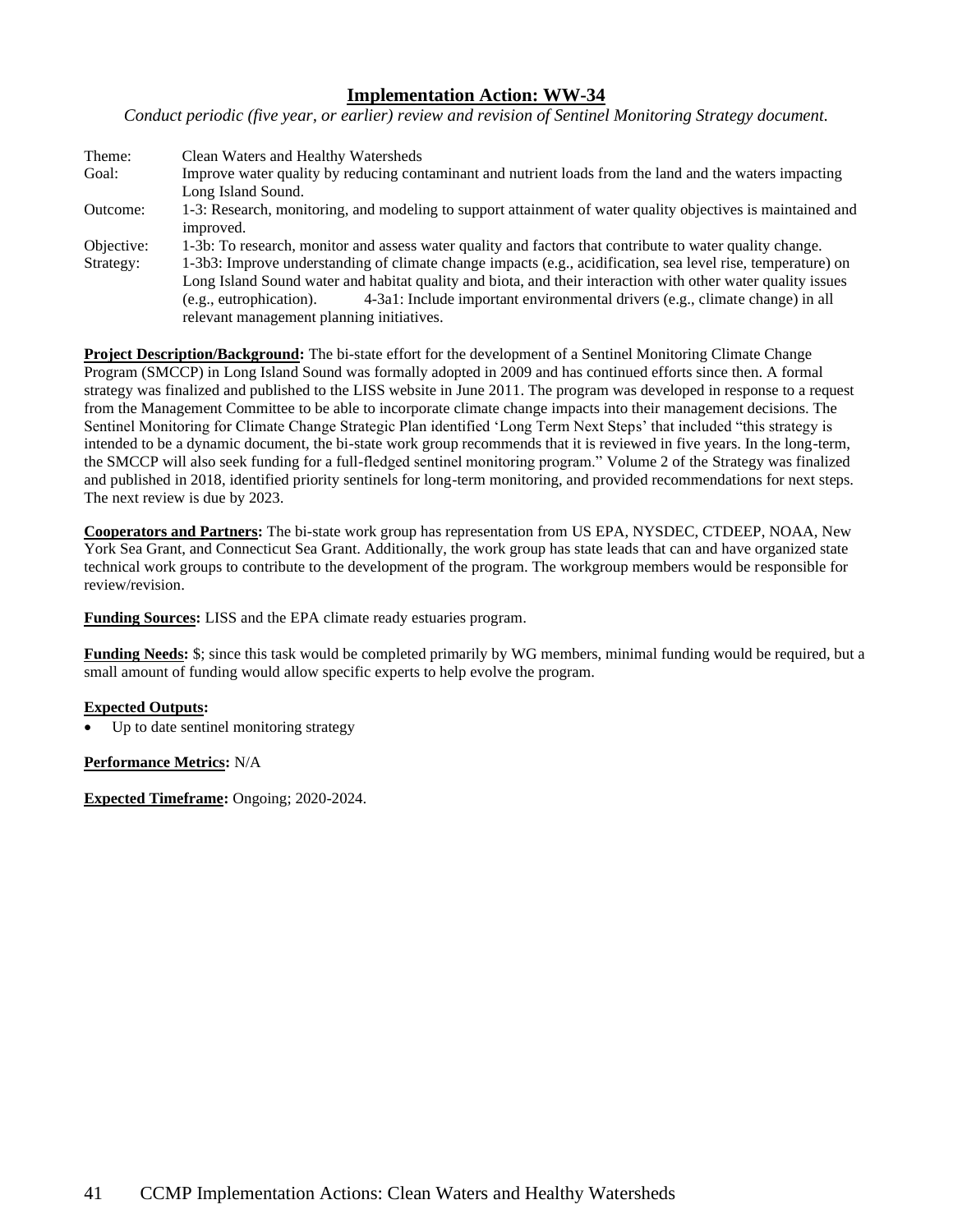*Assess sources of pathogens and nutrients and work with communities to abate or alleviate those sources.*

| Theme:     | Waters and Watersheds                                                                                                    |
|------------|--------------------------------------------------------------------------------------------------------------------------|
| Goal:      | Improve water quality by reducing contaminant and nutrient loads from the land and the waters impacting                  |
|            | Long Island Sound.                                                                                                       |
| Outcome:   | 1-3: Research, monitoring, and modeling to support attainment of water quality objectives is maintained and<br>improved. |
| Objective: | 1-3b: To research, monitor and assess water quality and factors that contribute to water quality change.                 |
| Strategy:  | 1-3b4: Research, monitor, and assess pathogens, their sources and their impacts on water quality.                        |
|            | 1-3b1: Improve identification and source tracking of nonpoint sources (e.g., watershed, groundwater,                     |
|            | atmospheric deposition) and sinks of nutrients and their impacts on water and habitat quality.<br>$4-1b4$ :              |
|            | Strengthen monitoring of conditions in embayments and near-shore waters, and integrate the resulting data                |
|            | and assessments into open water monitoring programs.                                                                     |

**Project Description/Background:** Embayments and near-shore area are in close proximity to sources of contamination from point and nonpoint sources and in many cases are hydrographically distinct from the main body of the sound. While steps have been taken to reduce overall loading to Long Island Sound, sound-wide reductions are often insufficient to address localized embayment level concerns. Pathogen contamination causes beach and shellfish closures and excess nutrients have the potential to affect wetlands and other resources and cause blooms of macroalgae and phytoplankton, including HABs, which can impact human health. Current embayment efforts are ongoing through New York's Long Island Nitrogen Action Plan, and Connecticut's 2nd Generation Nitrogen Strategy. Both plans will work with communities to abate or alleviate pathogen and nutrient sources to the Long Island Sound and its embayments.

It is necessary to evaluate the relative contribution of sources of pathogens and nutrients to Long Island Sound embayments through sampling and modeling as a first step in the development of 2000 Dissolved Oxygen TMDLs or other management plans to protect resources and human use.

**Cooperators and Partners:** NYSDEC, CTDEEP, local governments, academic institutions.

**Funding Sources:** States of New York and Connecticut and local governments, nonprofits and citizen action groups.

**Funding Needs:** \$\$\$

### **Expected Output:**

• Enumeration and/or estimation of pathogen and nutrient loads from point and nonpoint sources to embayments

# **Performance Metrics:**

• Number of embayments that have specific plans/studies that assess pathogens or nutrients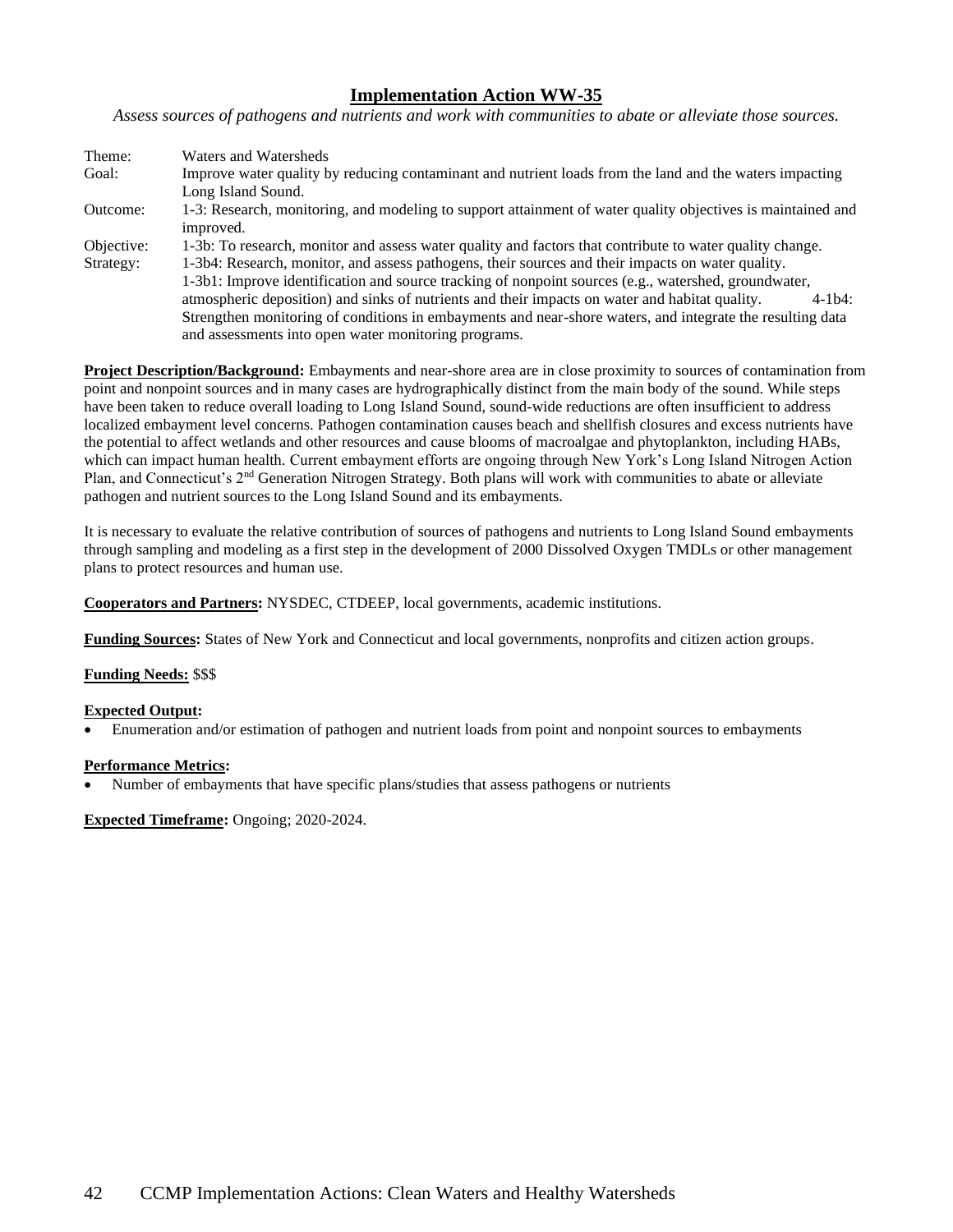*Monitor occurrences of biotoxin and HABs.*

| Theme:     | Clean Waters and Healthy Watersheds                                                                         |
|------------|-------------------------------------------------------------------------------------------------------------|
| Goal:      | Improve water quality by reducing contaminant and nutrient loads from the land and the waters impacting     |
|            | Long Island Sound.                                                                                          |
| Outcome:   | 1-3: Research, monitoring, and modeling to support attainment of water quality objectives is maintained and |
|            | improved.                                                                                                   |
| Objective: | 1-3b: To research, monitor and assess water quality and factors that contribute to water quality change.    |
| Strategy:  | 1-3b5: Research, monitor, and assess Harmful Algal Blooms (HABs) and their impacts on water quality and     |
|            | public health.                                                                                              |

**Project Description/Background:** Red tides, shellfish biotoxin (PSP, DSP), and other Harmful Algal Blooms (HABs) can have significant deleterious effects on biota and ecosystems services provided by Long Island Sound in addition to direct and indirect financial impacts (e.g., beach and shellfish closures; contaminated seafood). While there are a wide range of drivers, human activity, particularly eutrophication, is linked to an increased frequency of these events. Accurate monitoring and documentation of occurrences and contributing factors is necessary to help tease apart the causal factors of HABs and understand the impact of nutrient reduction actions for mitigating HABs.

**Cooperators and Partners:** Some monitoring is conducted by the states (CTDEEP/Interstate Environmental Commission (IEC)/NYSDEC). Additional sampling at a municipal/embayment level may be necessary. States/municipalities need to pay for testing, which could be passed on to harvesters via license fee.

**Funding Sources:** LISS program funds, NOAA HAB program funds. Additional study would likely require either an extramurally funded research grant, or a commitment to increased long term monitoring.

**Funding Needs:** \$\$–Pilot, \$\$\$–Full monitoring program.

### **Expected Outputs:**

- A better understanding of HABs and the factors which drive them
- Better tracking of pollutants to Long Island Sound (from embayment monitoring)

### **Performance Metric(s):**

• Number of monitoring programs that document HAB occurrences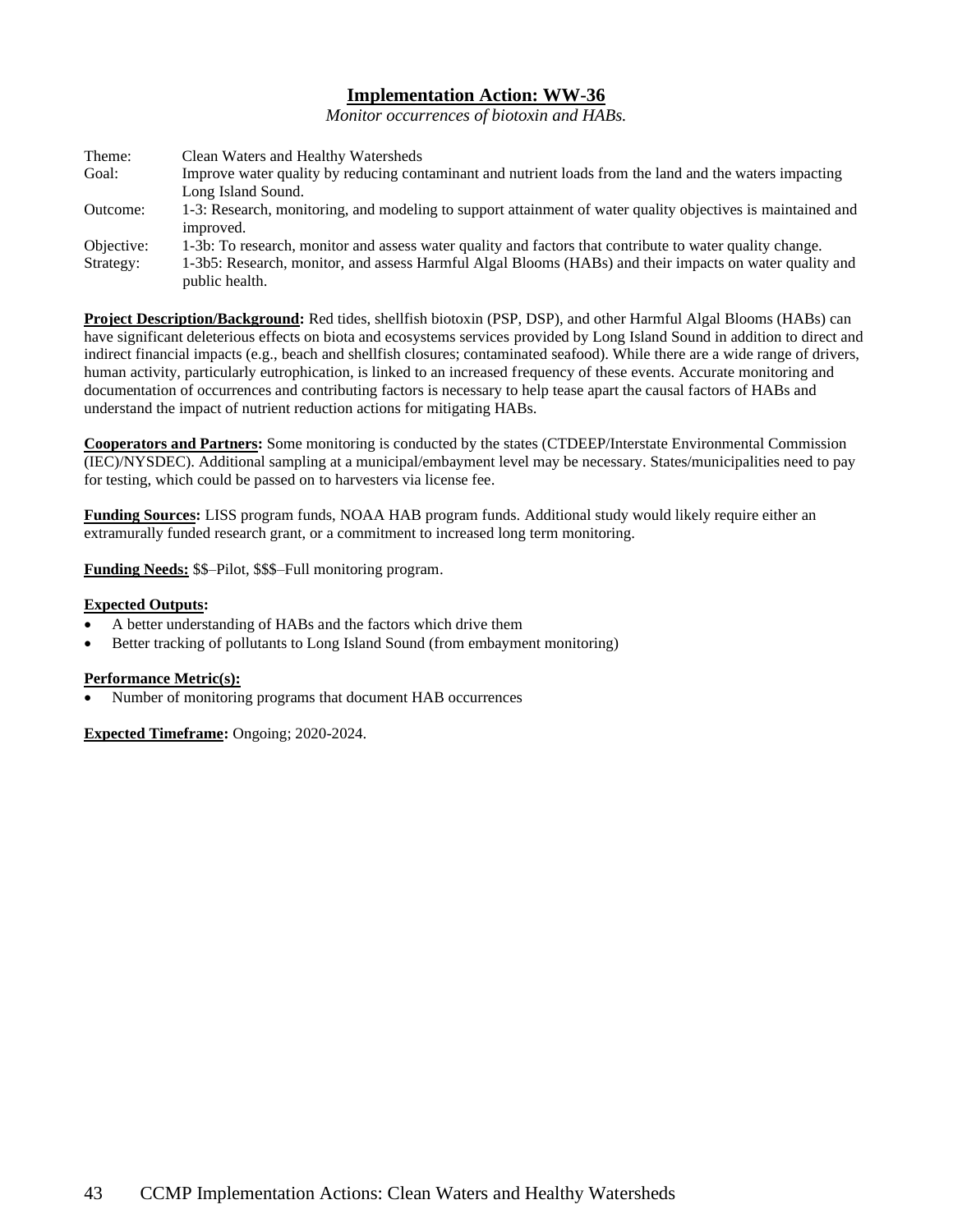*Research contributing factors of HABs and biotoxin outbreaks and identify and execute mitigation actions.*

| Theme:     | Clean Waters and Healthy Watersheds                                                                         |
|------------|-------------------------------------------------------------------------------------------------------------|
| Goal:      | Improve water quality by reducing contaminant and nutrient loads from the land and the waters impacting     |
|            | Long Island Sound.                                                                                          |
| Outcome:   | 1-3: Research, monitoring, and modeling to support attainment of water quality objectives is maintained and |
|            | improved.                                                                                                   |
| Objective: | 1-3b: To research, monitor and assess water quality and factors that contribute to water quality change.    |
| Strategy:  | 1-3b5: Research, monitor, and assess Harmful Algal Blooms (HABs) and their impacts on water quality and     |
|            | public health.                                                                                              |

**Project Description/Background:** Red tides, shellfish biotoxin (PSP, DSP), and other Harmful Algal Blooms (HABs) can have significant deleterious effects on biota and ecosystems services provided by Long Island Sound in addition to direct and indirect financial impacts (e.g., beach and shellfish closures; contaminated seafood). While there are a wide range of drivers, human activity, particularly eutrophication, is linked to an increased frequency of these events. Continued research is necessary to determine contributing factors of HABs and biotoxin outbreaks, and identify and execute mitigation actions.

**Cooperators and Partners:** Academic institutions, LISS, NYSDEC, and other federal and state agencies.

**Funding Sources:** LISS program funds and NOAA HABs program funds.

# **Funding Needs:** \$\$

#### **Expected Outputs:**

- Safer seafood
- Improved water quality and habitats
- Increased recreational opportunities
- Develop a predictive coupled nutrient-hydrodynamic tool that is calibrated/verified by monitoring data to help prevent eutrophication and HAB outbreaks

### **Performance Metric(s):**

- Number of studies researching contributing factors of HABs and biotoxin outbreaks
- Reduction of frequency and duration of HABs/HAB related closures
- Frequency of pass/fail for DSP/PSP in shellfish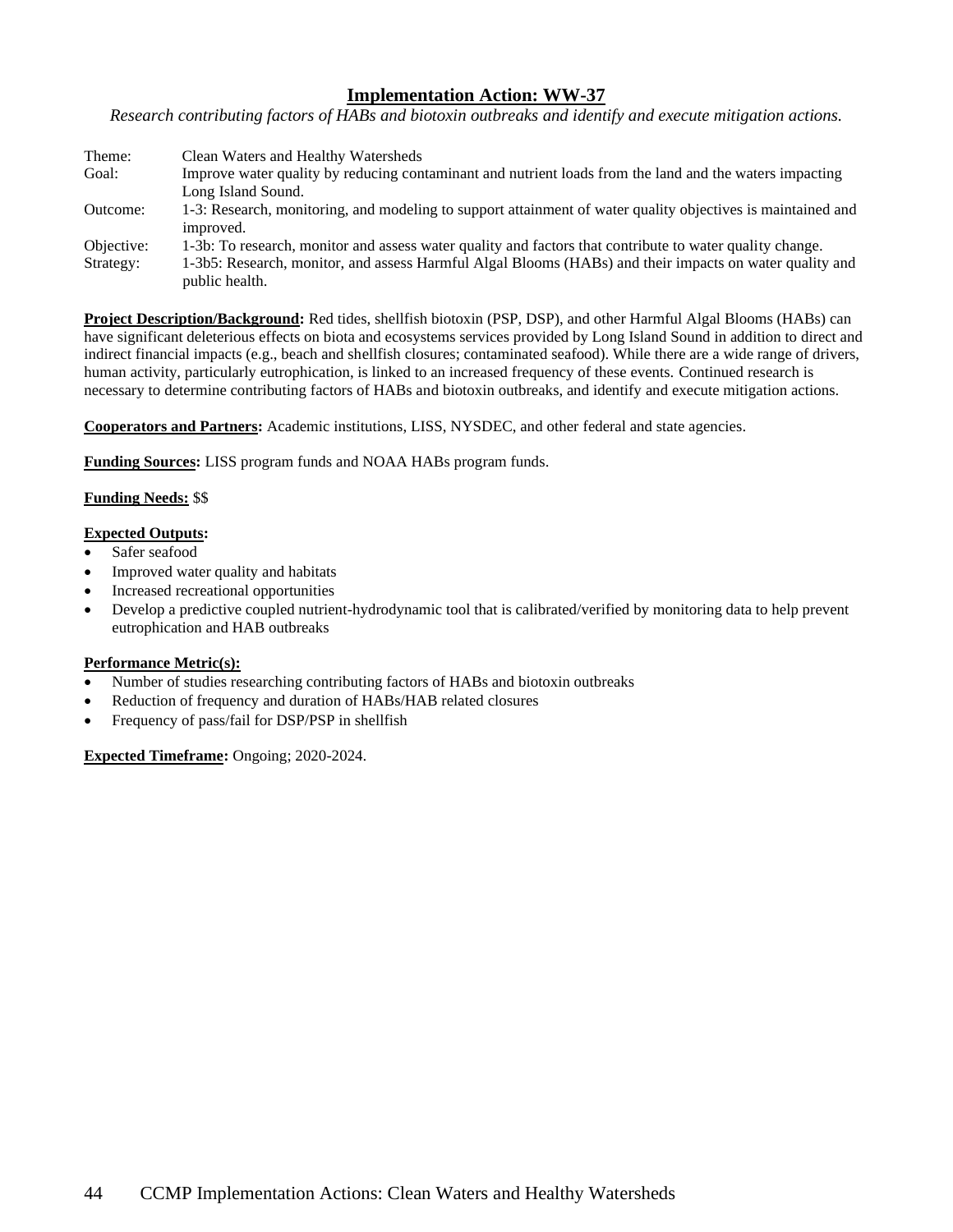*Maintain and strengthen the Long Island Sound Climate Change and Sentinel Monitoring Work Group and conduct 1-2 Sentinel Monitoring workshops by 2024.*

| Theme:     | Clean Waters and Healthy Watersheds                                                                         |
|------------|-------------------------------------------------------------------------------------------------------------|
| Goal:      | Improve water quality by reducing contaminant and nutrient loads from the land and the waters impacting     |
|            | Long Island Sound.                                                                                          |
| Outcome:   | 1-3: Research, monitoring, and modeling to support attainment of water quality objectives is maintained and |
|            | improved.                                                                                                   |
| Objective: | 1-3c: To improve access and usage of information, databases, and resources and incorporation of data into   |
|            | management actions.                                                                                         |
| Strategy:  | 1-3c1: Support collaboration between Long Island Sound Study (LISS) partner organizations including upper   |
|            | basin agencies/partners (USGS, CTDEEP, CTDOA, NYSDEC, MassDEP, SCDHS, etc.) to improve utility of           |
|            | monitoring data and the sentinel monitoring program. 4-1b3: Evaluate, enhance, integrate, and coordinate    |
|            | ongoing monitoring programs.                                                                                |

**Project Description/Background:** The Sentinel Monitoring for Climate Change (SMCC) in Long Island Sound Program was developed to quantify local changes in the environment brought about by climate change. The SMCC workgroup, together with other elements of the Long Island Sound, works to integrate the results of the pilot study and next steps of the SMCC into the regular monitoring program of the LISS. However, the power of sentinel monitoring for climate change will only be realized if implemented on a regional basis. This action will support the continuation of the Long Island Sound Climate Change and Sentinel Monitoring Work Group and will conduct 1-2 Sentinel Monitoring workshops in 2021-2022. In addition, the SMCC program will coordinate, to the extent possible, with regional and national observational organizations, including, but not limited to New York Ocean Acidification Task Force and Connecticut's Governors Council on Climate Change.

**Cooperators and Partners:** SMCC Work Group, LISS STAC, NOAA, Northeast Regional Ocean Council, Northeast Regional Association of Ocean Observing Systems, National Estuarine Research System.

**Funding Sources:** LISS program funds, NOAA, NROC, NERACOOS.

# **Funding Needs:** \$–\$\$

### **Expected Outputs:**

• Regional sentinel monitoring

### **Performance Metric(s):**

• Proportion of entities participating in regional sentinel monitoring collaborative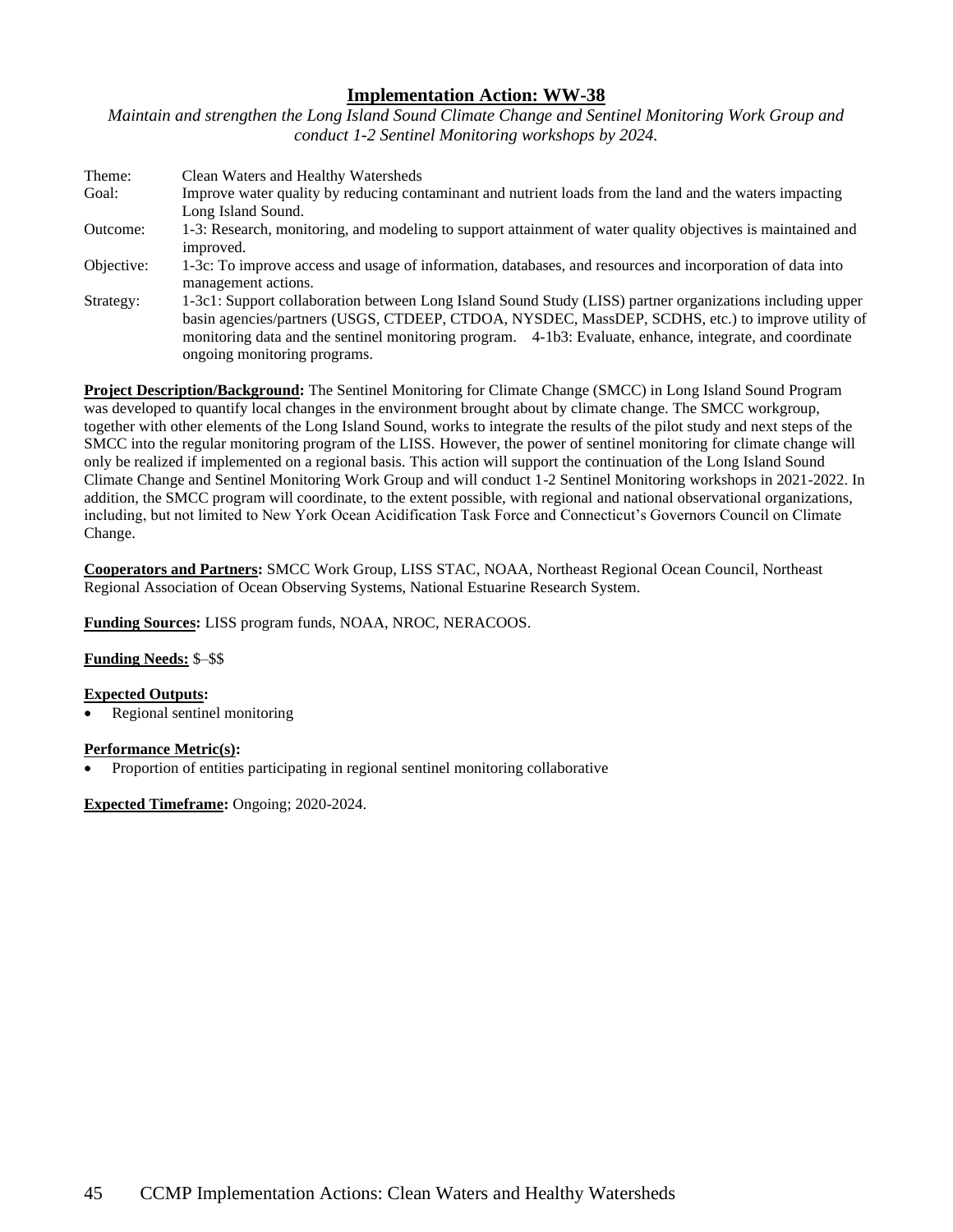*Develop, maintain and share research and monitoring resources and supporting infrastructure with regional agencies/partners (USGS, NOAA, NERR, USFWS, EPA, CTDEEP, Project Oceanology, UConn, Stony Brook Univ., etc.) including but not limited to equipment, staff, vessels, docking facilities, etc.*

Theme: Clean Waters and Healthy Watersheds Goal: Improve water quality by reducing contaminant and nutrient loads from the land and the waters impacting Long Island Sound. Outcome: 1-3: Research, monitoring, and modeling to support attainment of water quality objectives is maintained and improved. Objective: 1-3c: To improve access and usage of information, databases, and resources and incorporation of data into management actions. Strategy: 1-3c1: Support collaboration between Long Island Sound Study (LISS) partner organizations including upper basin agencies/partners (USGS, CTDEEP, CTDOA, NYSDEC, MassDEP, SCDHS, etc.) to improve utility of monitoring data and the sentinel monitoring program. 3-1b1: Provide information products that educate communities about the health of Long Island Sound and about the collaborative efforts to restore and protect the Sound. 4-1b3: Evaluate, enhance, integrate, and coordinate ongoing monitoring programs. 4-2b2: Identify critical funding needs for protection and restoration projects, science, education, and involvement, and relate these needs to available or new funding sources.

**Project Description/Background:** Protecting the Long Island Sound has been and will continue to be a collaborative effort. Much of the progress that has been completed to date was accomplished through partnerships working toward a common goal. This action is intended to provide a tool for project collaboration and resource sharing. Knowledge, monitoring data, resources, assets, and infrastructure that can be shared via partnerships create opportunities for reduced cost and implementation time and thus increase efficacy of the program. Partnerships with federal, regional, and state agencies, nongovernmental organizations, and other LISS partners should be considered whenever possible. More specifically, this action will provide a tool for project collaboration with the proposed Long Island Sound National Estuarine Research Reserve (NERR) and other LISS partners (SC-8).

**Cooperators and Partners:** LISS, USGS, NOAA, NERR, USFWS, EPA, CTDEEP, Project Oceanology, UConn, Stony Brook University.

**Funding Sources:** LISS, federal and state agencies, academic institutions.

**Funding Needs:** \$; A repository for data sharing has been a continuous topic of discussion that relates to this action. Additional specific needs are unclear but require partners to think creatively about implementing programs in collaborative ways.

# **Expected Outputs:**

- Increased collaborations
- Increased compatibility of programs and data utility

### **Performance Metric(s):**

Number of collaborations that use resources and funding efficiently